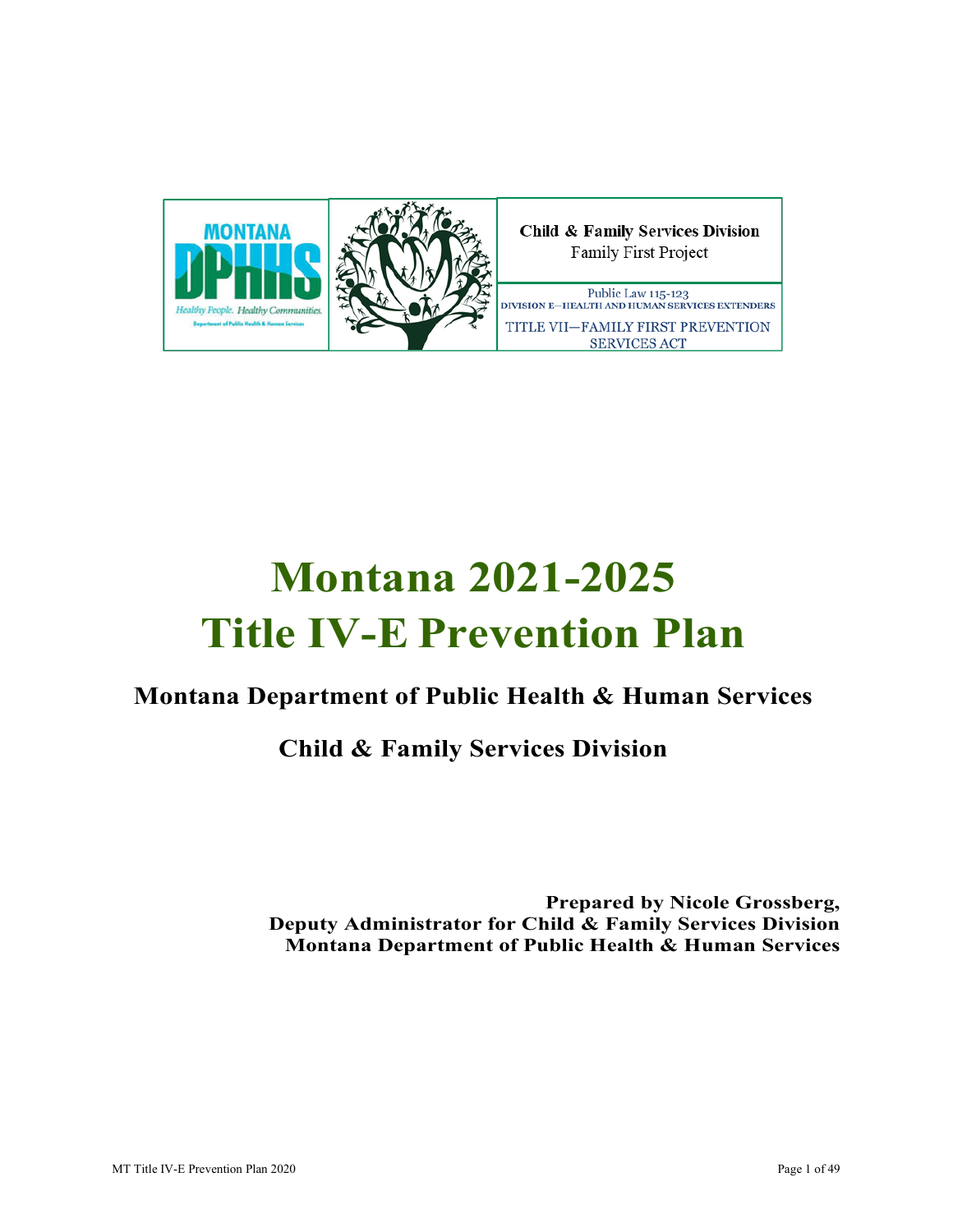# <span id="page-1-0"></span>**Table of Contents**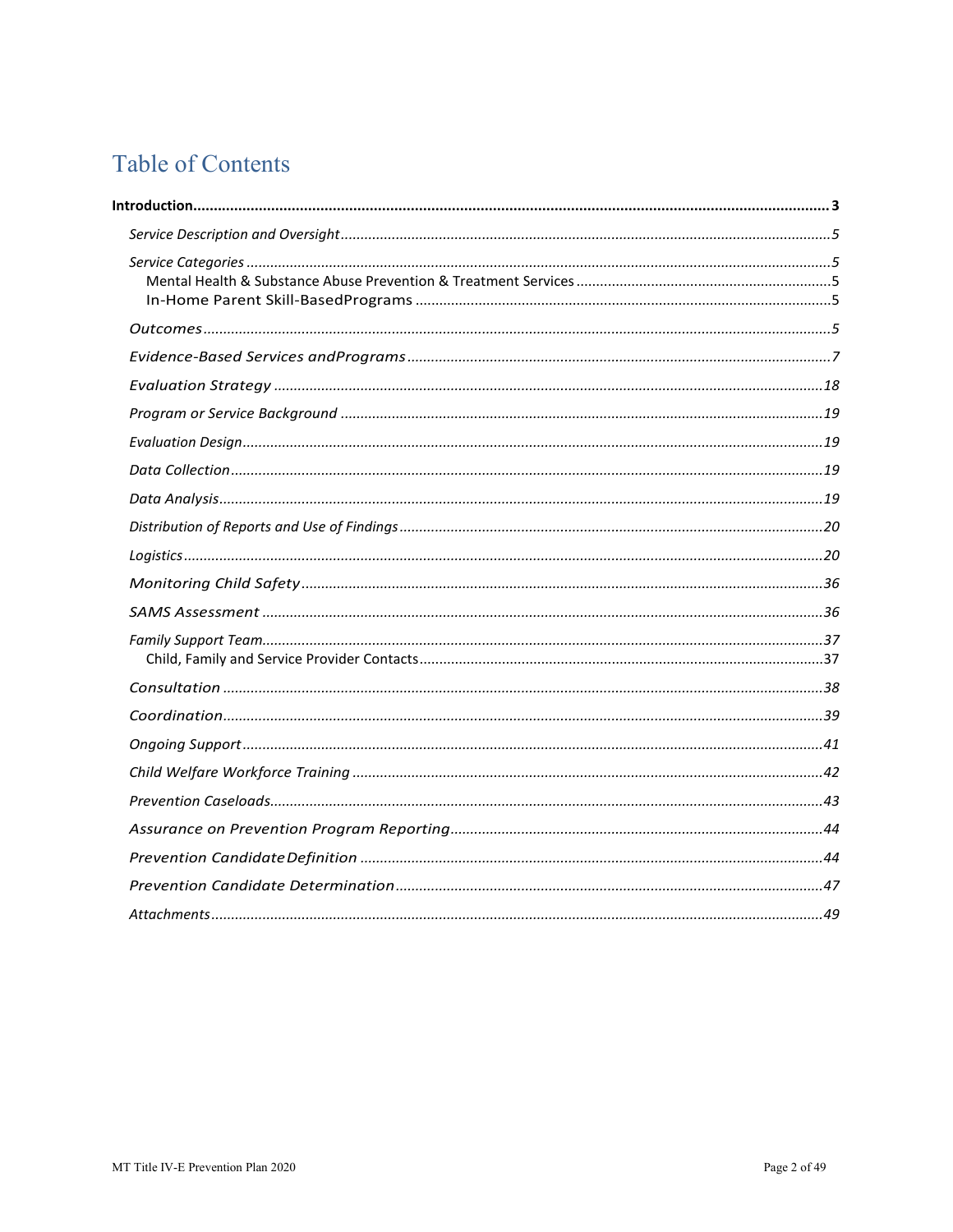# <span id="page-2-0"></span>**Introduction**

The Department of Public Health and Human Services (DPHHS) Child and Family Services (CPS) is committed to prevention efforts across Montana. DPHHS has made significant efforts to identify, increase and implement evidence-based prevention models over the past three years. Previously, Child and Family Services Division (CFSD) and the Pew-MacArthur Foundation partnered to pursue the use of the Pew MacArthur "Results First" evidenced-based policy making initiative. Using innovative and customizable methods, this cross governmental team: 1) Created an inventory of Title IV-B funded in-home programs; 2) Reviewed all programs identified in the inventory process; and 3) Compared current programs against national clearinghouses of evidenced based practice.

 evidenced-based focus in development of service delivery for the Title IV-B contracted services. The Results First partnership provided insights demonstrating strategies for improved data recording or tracking at the provider level. The partnership with PEW provided considerations, and technical assistance to develop strategies for successfully and appropriately embedding evidence and data requirements into service. Additionally, CFSD formally incorporated an

 Hogan, collaboration among all divisions and community stakeholders has created an In 2017, a Child Abuse and Neglect Prevention Evaluation was completed by Bart Klika, MSW, PhD to develop recommendations to improve the prevention framework in Montana. From those recommendations, the First Years Initiative (FYI) Home Visiting initiative was developed. FYI was a large-scale effort to increase evidence-based home visiting services across the state, while utilizing funding streams between Maternal, Infant, and Early Childhood Home Visiting (MIECHV) program and Child and Family Services Division (CFSD). In 2018, in preparation of the Title IV-E Prevention Plan, a large group of stakeholders came together to develop a strategic plan for preventing child abuse and neglect. Under the leadership of DPHHS Director Sheila opportunity and environment for improving primary, secondary and tertiary prevention services in Montana.

 CFSD has increased focus on maintaining children in their home whenever possible, while still ensuring for their safety. Montana's removal rate peak in November 2017 at 11.1 (*per 1,000*  Keeping Children Safe and Families Strong. The Family First Prevention Services Act (FFPSA) authorizes new optional Title IV-E funding for time-limited prevention services for mental health and substance abuse prevention and treatment and for in-home parent skills-based programs. *children in the population (Reports Oriented Management (ROM))* but with recent efforts it has dropped to 8.6 in 2020. The Title IV-E Prevention Plan required under the Family First Prevention Services Act (FFPSA) (Public Law 115-123) will further support CFSD's mission of These evidence-based prevention services and programs may be provided for children who are candidates for foster care and their parents or kin caregivers.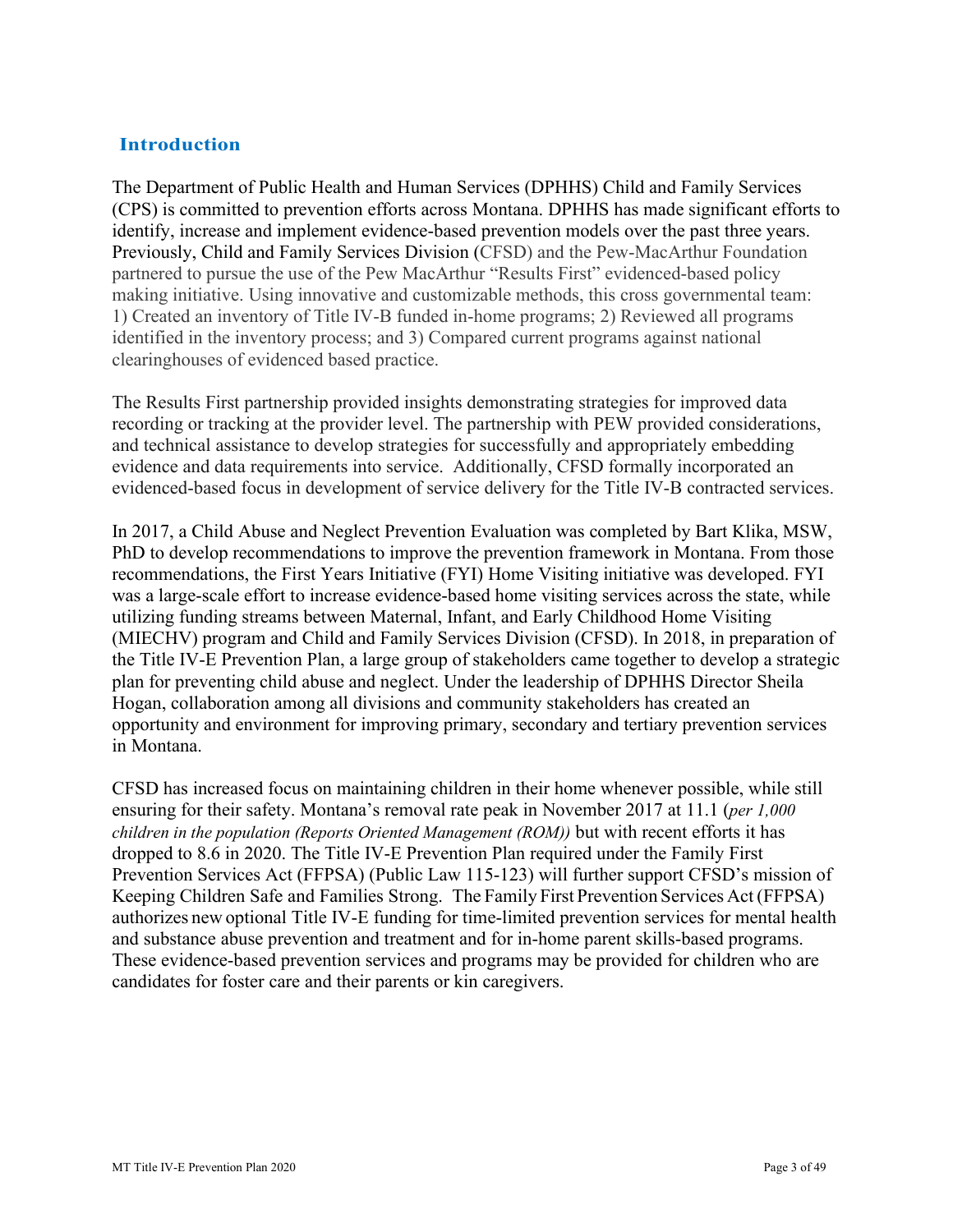DPHHS, CFSD is implementing the Title IV-E prevention program as authorized by FFPSA. As instructedinACYF-CB-PI-18-09, the following is Montana's five-year prevention plan for calendar year 2021 through 2025. This plan builds upon Montana's existing Preventing Child their children and safely reducing the need for foster care. (Attach Link to Strategic Plan) Abuse and Neglect Strategic Plan, focusing on strengthening parents' capacity to safely care for

 Montana's Title IV-E Prevention Plan will focus on utilizing well-support evidence-based based services are approved through the Title IV-E prevention services clearinghouse, and the need and resource capacity of the specific services in Montana. Expansion includes extending prevention services to children at imminent risk of entering foster care and to their parents or models approved through the Title IV-E Prevention Services Clearinghouse. The prevention service array will be expanded through plan amendments as additional well-supported evidencekin caregivers.

 divisions, community services providers, tribal social service agencies and other stakeholders CFSD began its planning for the Family First Prevention Services Act by educating DPHHS about the FFPSA requirements, potential opportunities to further the DPHHS service array, and funding structures. Several meetings were held with essential agency staff to assure readiness and understanding of the addition of Prevention Services. This team was instrumental in helping to determine the focus of the candidates for care and what internal processes are necessary for successful implementation. Montana DPHHS, CFSD has engaged several resources to coordinate its efforts to create an effective and sustainable Prevention Plan that addresses the critical needs of Montana's population of system-involved or at-risk families.

CFSD convened five meetings specific to the tribal social services agencies in Montana. Currently, each tribal social service agency has a pass-through Title IV-E agreement for IV-E allowable services. These agreements will be amended to include the approved services within the Title IV-E Prevention Plan. Tribes were giving the opportunity to provide feedback on candidacy definition, as well as discussion around the impacts of the QRTP requirements on funding for specific placement types. As Tribes develop prevention services and caseloads, CFSD will continue to diligently support efforts to access Title IV-E funding for prevention services.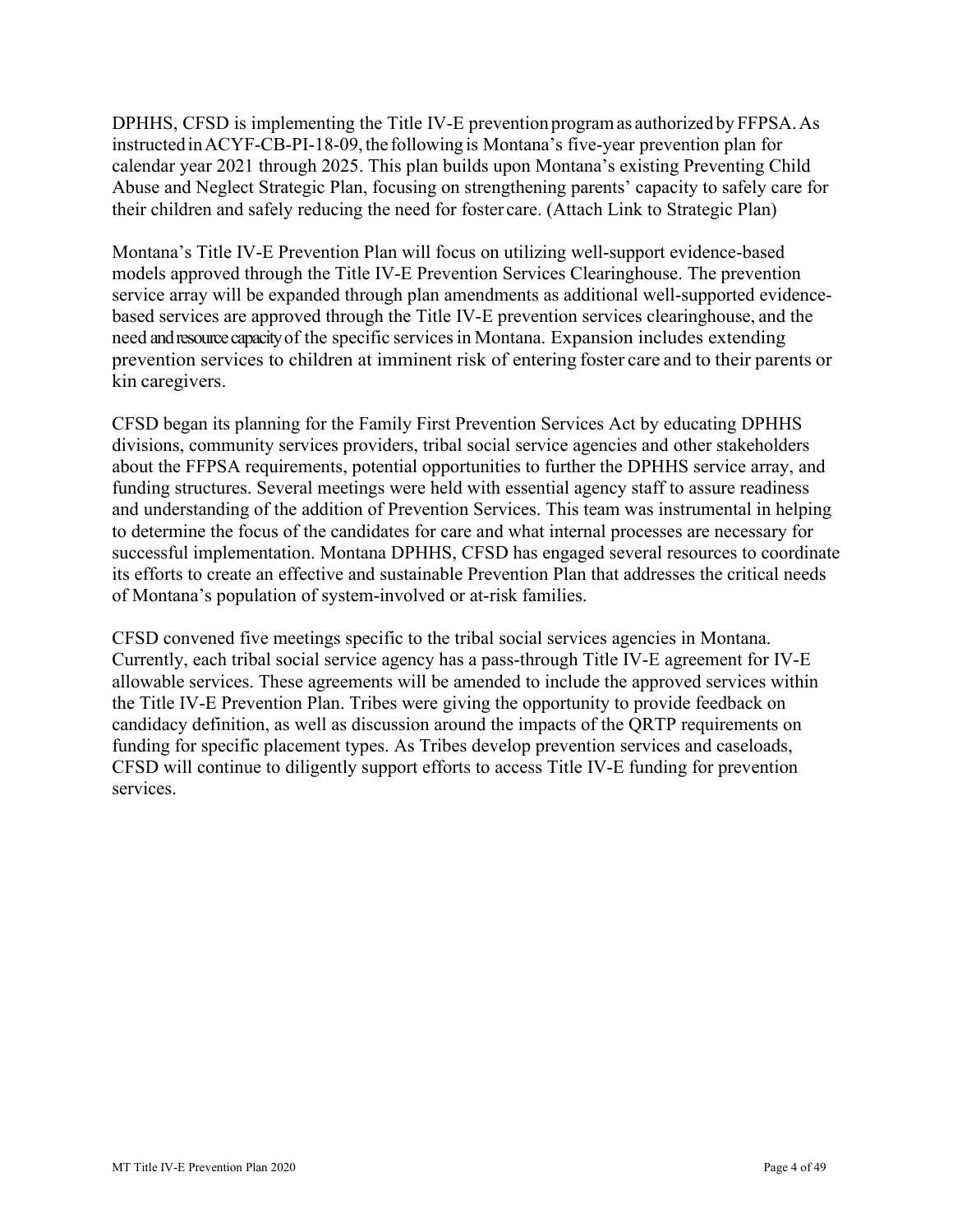#### <span id="page-4-0"></span>**Service Description and Oversight**

#### <span id="page-4-1"></span>**Service Categories**

 Through the Title-IV Prevention Plan, Montana's Department of Public Health and Human Services, Child and Family Services Division will provide well-supported services or programs for a child and the parents or kin caregivers of the child when the child, parent, or kin caregiver's needs for the services or programs are directly related to preventing the child from entering foster care. Categories of prevention services and programs include:

#### <span id="page-4-2"></span>**Mental Health & Substance Abuse Prevention & Treatment Services**

 Approved, evidence-based mental health and substance abuse prevention and treatment services will be provided by a qualified clinician to a child or to the child's parent or kin caregiver for up to 12 months for each prevention period, beginning on the date the child was identified as a "child who is a candidate for foster care" in a prevention plan, also referred to as a prevention candidate. The child will be eligible for allowable child-specific administrative costs at the beginning of the month in which the child is identified as a candidate in a prevention plan.

#### <span id="page-4-3"></span>**In-Home Parent Skill-BasedPrograms**

 candidate in a preventionplan. Approved, evidence-based in-home parent skill-based programs will be provided to a child and to the child's parent or kin caregiver for up to 12 months for each prevention period, beginning on the date the child was identified as a "child who is a candidate for foster care" in a prevention plan, also referred to as a prevention candidate. The child will be eligible for allowable childspecific administrative costs at the beginning of the month in which the child is identified as a

#### <span id="page-4-4"></span>**Outcomes**

to improve specific outcomes for children and families. The evidence-based services that Montana has included in this plan, in combination with services under review for future amendments to this plan, have been carefully mapped to the needs of children and families throughout the state. This assessment has included extensive stakeholder input with significant consideration for contextual factors, such as the presence and adequacy of services in other systems addressing these needs. Providing evidence-based prevention services and programs to families in Montana is expected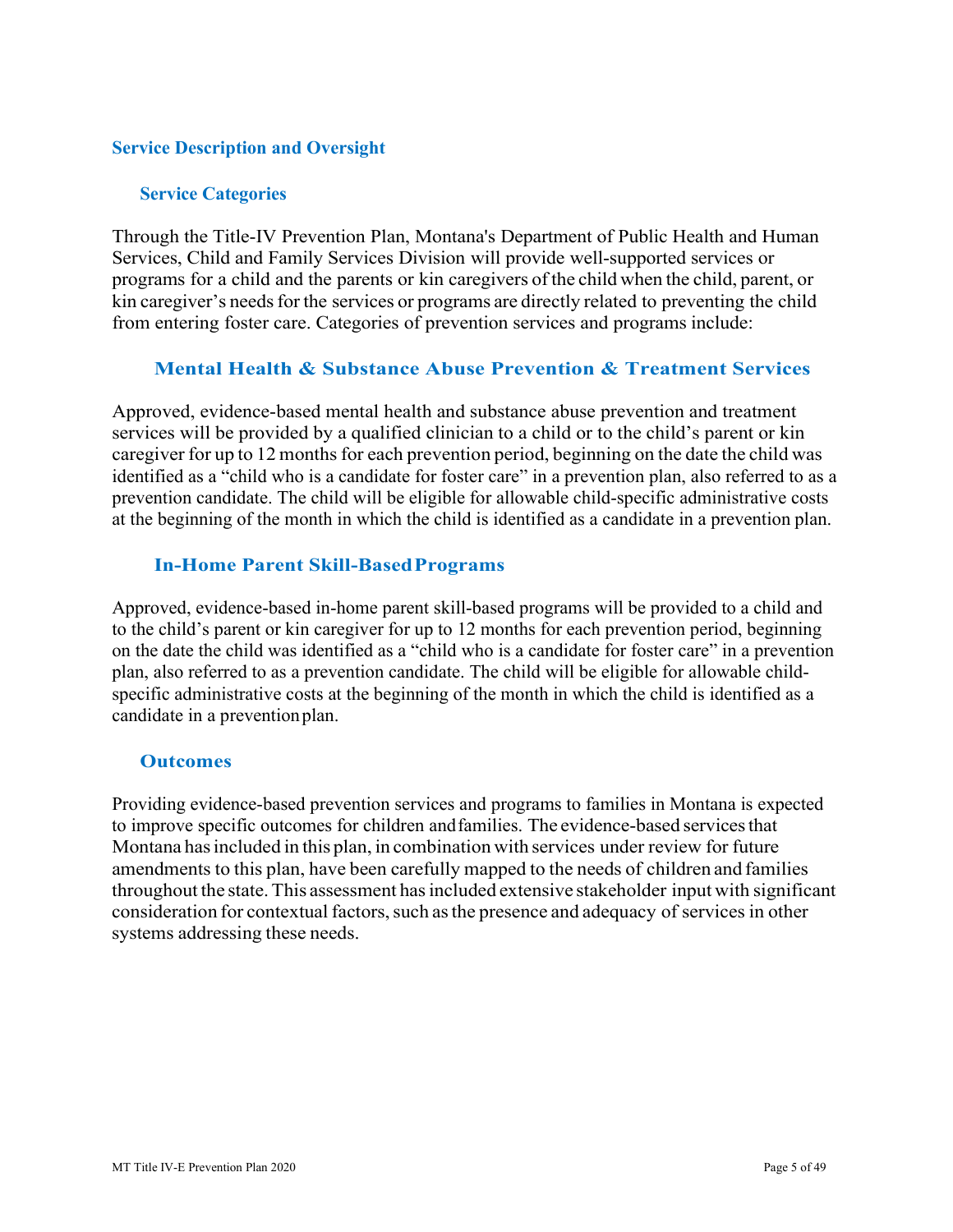The evidence-based programs in the Montana plan are expected to improve outcomes for children and families in the following areas specific to our assessed needs:

- Improved parenting behaviors
- Improved parenting knowledge
- Improved emotional responsiveness
- Improved parent/caregiver collaboration
- Reduction in family conflict and improved skills in resolving family conflict
- Reduction in symptomatic problem behavior exhibited by children and adolescents
- Reduction in substance abuse
- Reduction in child maltreatment
- Reduction in other mental health symptoms, including trauma, anxiety, and depression

 programs will result in parents being better able to safely care for their children in their homes or with kin, thus preventing foster care placements where possible. Overall, we expect that the outcomes provided by the evidence-based prevention services and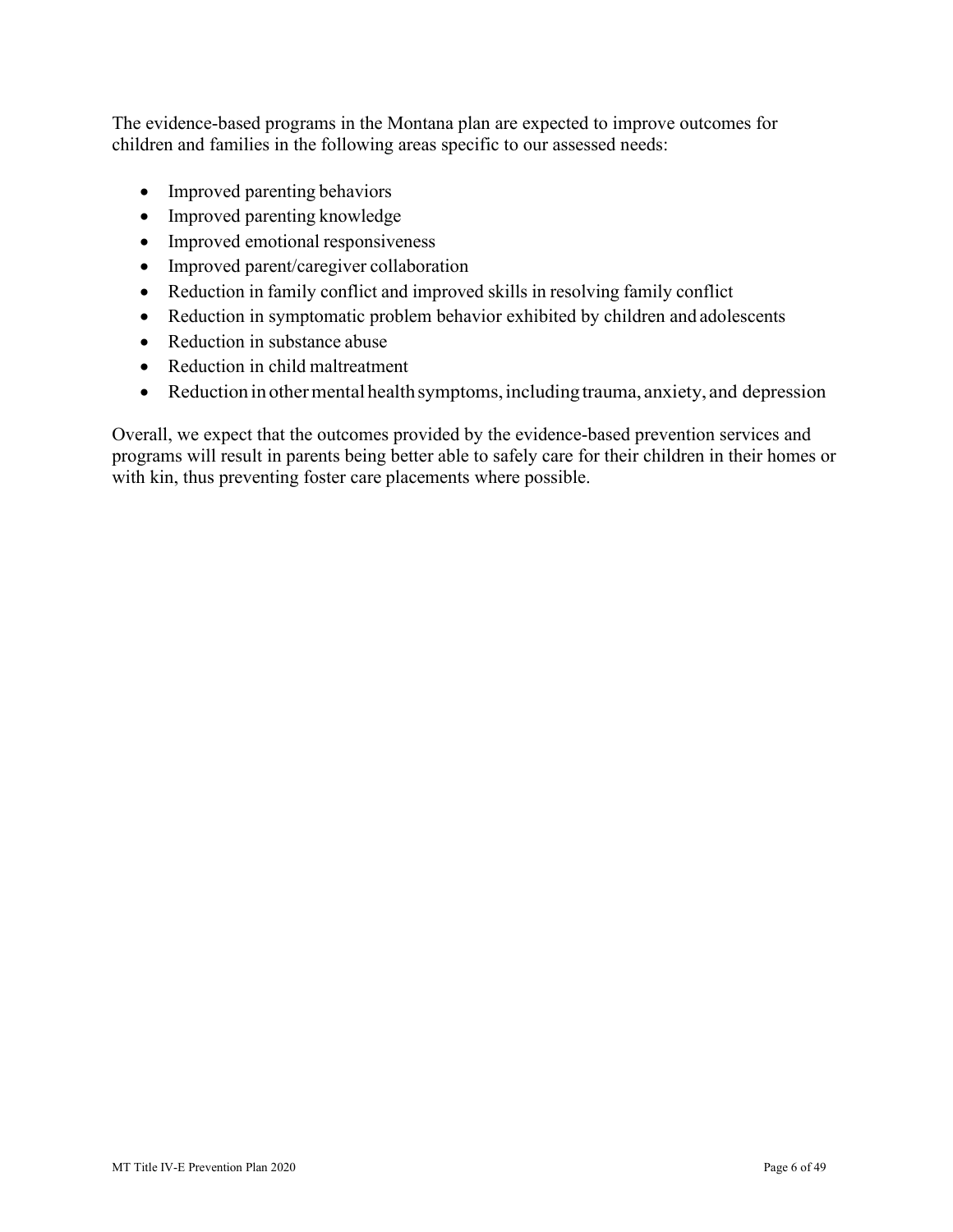# <span id="page-6-0"></span>**Evidence-Based Services andPrograms**

 Theevidence-basedservicesandprogramsselectedforMontana'sfive-yearTitleIV-E Prevention Plan are listed in the tables below. Each service has been identified wellsupported by the Title IV-E Prevention Services Clearinghouse.

| <b>Service</b>               | <b>Parent Child Interaction Therapy (PCIT)</b>                                                                                                                                                                                                                                                                                                                                                                                                                                                                                                                                                                                                                                                                                                                                                                                                                                           |  |  |  |  |
|------------------------------|------------------------------------------------------------------------------------------------------------------------------------------------------------------------------------------------------------------------------------------------------------------------------------------------------------------------------------------------------------------------------------------------------------------------------------------------------------------------------------------------------------------------------------------------------------------------------------------------------------------------------------------------------------------------------------------------------------------------------------------------------------------------------------------------------------------------------------------------------------------------------------------|--|--|--|--|
| Level of Evidence            | Well Supported                                                                                                                                                                                                                                                                                                                                                                                                                                                                                                                                                                                                                                                                                                                                                                                                                                                                           |  |  |  |  |
| <b>Service Category</b>      | Mental Health Program and Services                                                                                                                                                                                                                                                                                                                                                                                                                                                                                                                                                                                                                                                                                                                                                                                                                                                       |  |  |  |  |
| <b>Service Description</b>   | In Parent-Child Interaction Therapy (PCIT), parents are coached by a<br>trained therapist in behavior-management and relationship skills. PCIT<br>is a program for two- to seven-year-old children and their parents or<br>caregivers that aims to decrease externalizing child behavior problems,<br>increase positive parenting behaviors, and improve the quality of the<br>parent-child relationship. During weekly sessions, therapists coach<br>caregivers in skills such as child-centered play, communication,<br>increasing child compliance, and problem-solving. Therapists provide<br>live coaching to parents or caregivers. Most families can achieve<br>mastery of the program content in 12 to 20 one-hour sessions. Master's<br>level therapists who have received specialized training provide PCIT<br>services to children and caregivers. (Title IV-E Clearinghouse) |  |  |  |  |
| Version of Book or<br>Manual | Parent-Child Interaction Therapy Protocol<br>Eyberg, S. & Funderburk, B. : 2011. PCIT International, Inc<br>PCIT will be implemented without adaption                                                                                                                                                                                                                                                                                                                                                                                                                                                                                                                                                                                                                                                                                                                                    |  |  |  |  |
| Plan to Implement            | CFSD will coordinate with DPHHS's Addictive and Mental Disorders<br>Division to:<br>Identify providers currently providing PCIT<br>$\bullet$<br>Crosswalk model components to current Medicaid billing codes<br>$\bullet$<br>Identify additional providers interested in providing PCIT to<br>fidelity<br>Provide training to interested providers<br>Assess rate in current model matrix                                                                                                                                                                                                                                                                                                                                                                                                                                                                                                |  |  |  |  |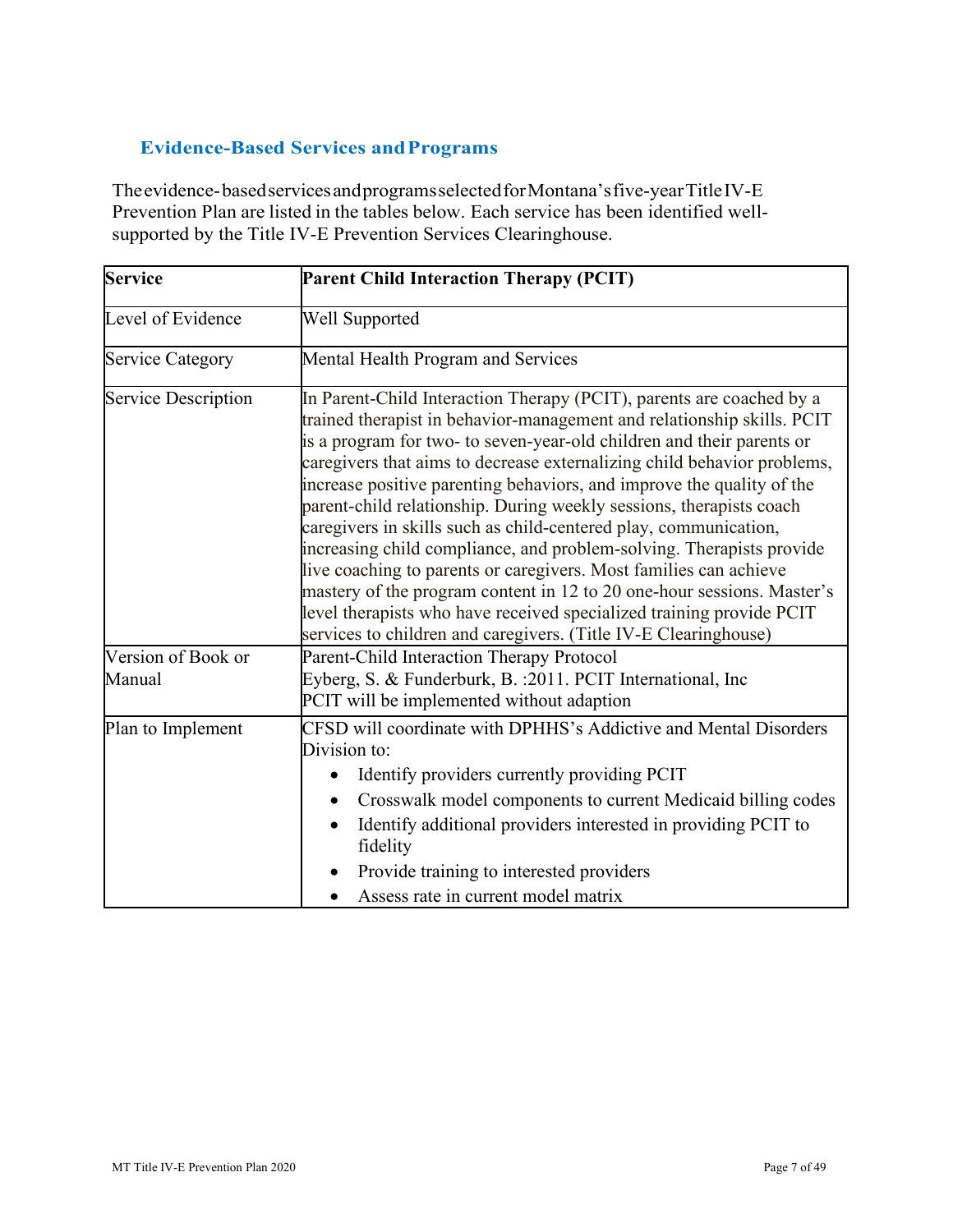| <b>Service</b>                                                     | Parent Child Interaction Therapy (PCIT)                                                                                                                                                                                                                                                                                                                                                                                                                                                                                                                                                                                                                                                                                                                      |  |  |  |
|--------------------------------------------------------------------|--------------------------------------------------------------------------------------------------------------------------------------------------------------------------------------------------------------------------------------------------------------------------------------------------------------------------------------------------------------------------------------------------------------------------------------------------------------------------------------------------------------------------------------------------------------------------------------------------------------------------------------------------------------------------------------------------------------------------------------------------------------|--|--|--|
| Outcome Expected to<br>Improve                                     | Consistent with the outcomes identified as having a positive effect<br>through the independent review of research conducted by the Title IV-E<br>Prevention Services Clearinghouse for PCIT, Montana expects to see the<br>following outcomes:<br>Improved parenting knowledge<br>Increased positive parenting<br>Improved parent and child interactions<br>Decreased child behavior and attention problems<br>Improved parent/caregiver emotional health                                                                                                                                                                                                                                                                                                    |  |  |  |
| Plan to Monitor Fidelity                                           | Montana will utilize continuous quality improvement methods to<br>conduct on-going monitoring to ensure PCIT's fidelity to the model and<br>progress measures meet the standard established. In addition, providers<br>of PCIT are required to implement fidelity monitoring and outcome<br>measurement using PCIT tools.                                                                                                                                                                                                                                                                                                                                                                                                                                    |  |  |  |
| <b>How Selected</b>                                                | PCIT is typically appropriate for families with children who are between<br>two and seven years old and experience emotional and behavioral<br>problems that are frequent and intense. PCIT aims to decrease<br>externalizing child behavior problems, increase positive parenting<br>behaviors, and improve the quality of the parent-child relationship. In<br>SFY20, 60% of children in foster care were under the age of seven. The<br>utilization of a model that can improve parenting skills and decrease<br>child behavior problems and is shown to be particularly effective with<br>the age range of children who are at the greatest risk of entering foster<br>care greatly increases the likelihood a child can be maintained in their<br>home. |  |  |  |
| <b>Target Population</b>                                           | Families with children who are between two and seven years old and<br>experience emotional and behavioral problems that are frequent and<br>intense                                                                                                                                                                                                                                                                                                                                                                                                                                                                                                                                                                                                          |  |  |  |
| <b>Assurance for Trauma</b><br><b>Informed Service</b><br>Delivery | See Attachment III: State Assurance of Trauma-Informed Service-<br>Delivery                                                                                                                                                                                                                                                                                                                                                                                                                                                                                                                                                                                                                                                                                  |  |  |  |
| <b>How Evaluated</b>                                               | Montana is requesting a waiver for evaluation of PCIT, which has<br>currently been designated by the Title IV-E Prevention Services<br>Clearinghouse as "Well-Supported" .See Attachment II: States Request<br>for Waiver of Evaluation Requirement for Well-Supported Practice<br>Parent-Child Interaction Therapy is rated as a well-supported practice by<br>the Title IV-E Prevention Services Clearinghouse because at least two<br>studies with non-overlapping samples carried out in usual care or<br>practice settings achieved a rating of moderate or high on design and<br>execution and demonstrated favorable effects in a target outcome                                                                                                      |  |  |  |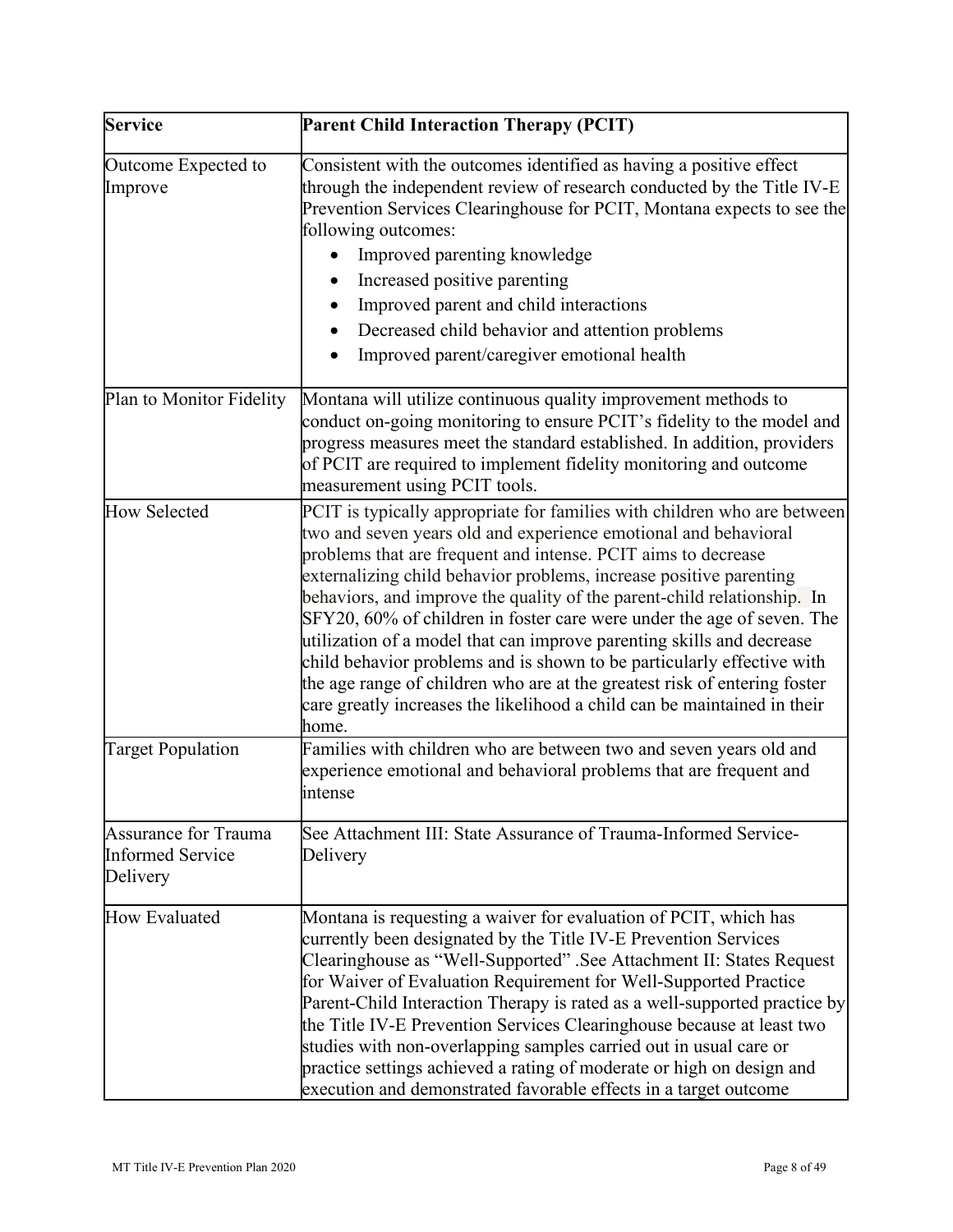| <b>Service</b> | <b>Parent Child Interaction Therapy (PCIT)</b>                                                                                                                        |
|----------------|-----------------------------------------------------------------------------------------------------------------------------------------------------------------------|
|                | domain. At least one of the studies demonstrated a sustained favorable<br>effect of at least 12 months beyond the end of treatment on at least one<br>target outcome. |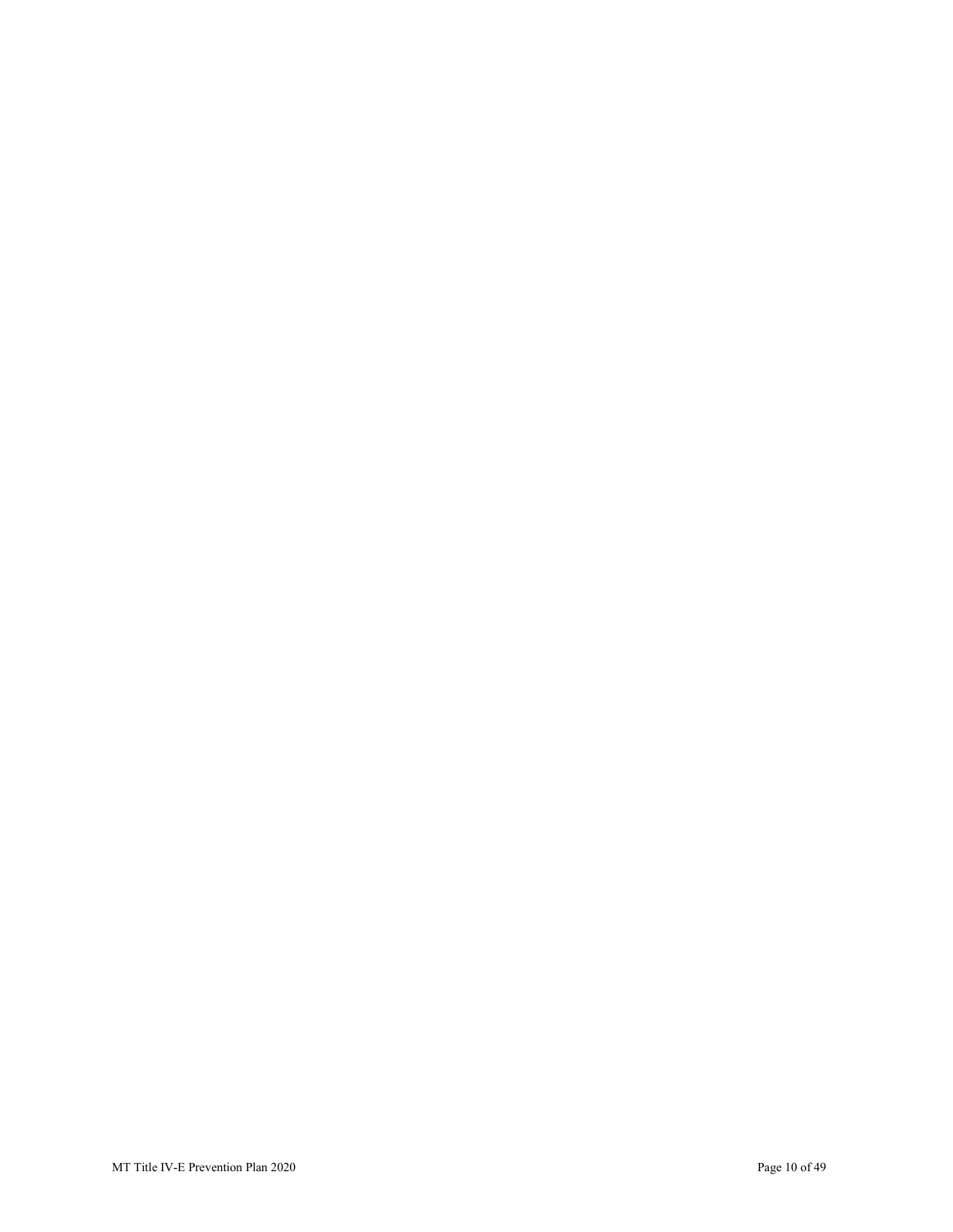| <b>Service</b>                 | <b>Parents as Teachers</b>                                                                                                                                                                                                                                                                                                                                                                                                                                                                                                                                                                                                                                      |  |  |
|--------------------------------|-----------------------------------------------------------------------------------------------------------------------------------------------------------------------------------------------------------------------------------------------------------------------------------------------------------------------------------------------------------------------------------------------------------------------------------------------------------------------------------------------------------------------------------------------------------------------------------------------------------------------------------------------------------------|--|--|
| Level of Evidence              | <b>Well Supported</b>                                                                                                                                                                                                                                                                                                                                                                                                                                                                                                                                                                                                                                           |  |  |
| <b>Service Category</b>        | In-Home Parent Skill Based Programs and Services                                                                                                                                                                                                                                                                                                                                                                                                                                                                                                                                                                                                                |  |  |
| <b>Service Description</b>     | Parents as Teachers (PAT) is a home-visiting parent education program<br>that teaches new and expectant parents skills intended to promote<br>positive child development and prevent child maltreatment. PAT aims to<br>increase parent knowledge of early childhood development, improve<br>parenting practices, promote early detection of developmental delays<br>and health issues, prevent child abuse and neglect, and increase school<br>readiness and success. The PAT model includes four core components:<br>personal home visits, supportive group connection events, child health<br>and developmental screenings, and community resource networks. |  |  |
| Version of Book or             |                                                                                                                                                                                                                                                                                                                                                                                                                                                                                                                                                                                                                                                                 |  |  |
| Manual                         | PAT providers will utilize the curriculum as listed on the Title IV-E<br>Clearinghouse:                                                                                                                                                                                                                                                                                                                                                                                                                                                                                                                                                                         |  |  |
|                                | Parents as Teachers National Center Inc (2016). Foundational<br>Curriculum; and                                                                                                                                                                                                                                                                                                                                                                                                                                                                                                                                                                                 |  |  |
|                                | Parents as Teachers National Center Inc. (2014). Foundational 2<br>Curriculum: 3 years through kindergarten                                                                                                                                                                                                                                                                                                                                                                                                                                                                                                                                                     |  |  |
|                                | It should be noted that there have been no adaptations to the original<br>models, and both are presently being implemented in alignment with the<br>versions reflected in the manuals on the Title IV-E Clearinghouse.                                                                                                                                                                                                                                                                                                                                                                                                                                          |  |  |
| Plan to Implement              | Montana has increased implementation of PAT over the past 3 years<br>through the First Years Initiative. This initiative increased home-visitors<br>through Public Health Departments and non-profit agencies. CFSD will:<br>assess if there are additional communities across Montana that could<br>utilize PAT and continue to build are the current efforts.                                                                                                                                                                                                                                                                                                 |  |  |
| Outcome Expected to<br>Improve | Consistent with the outcomes identified as having a positive a positive<br>effect through the independent review of the research conducted by the<br>Title IV-E Prevention Clearinghouse for PAT, Montana expects to see<br>the following outcomes:                                                                                                                                                                                                                                                                                                                                                                                                             |  |  |
|                                | Increased child safety                                                                                                                                                                                                                                                                                                                                                                                                                                                                                                                                                                                                                                          |  |  |
|                                | Improved child behavioral and emotional functioning                                                                                                                                                                                                                                                                                                                                                                                                                                                                                                                                                                                                             |  |  |
|                                | Increased positive parenting practices                                                                                                                                                                                                                                                                                                                                                                                                                                                                                                                                                                                                                          |  |  |
|                                | Improved parent/caregiver mental or emotional health                                                                                                                                                                                                                                                                                                                                                                                                                                                                                                                                                                                                            |  |  |
| Plan to Monitor Fidelity       | Montana will utilize continuous quality improvement methods to<br>conduct on-going monitoring of the use and implementation of PAT.<br>CFSD will continue to partner with the Early Childhood Family Support<br>Division (ECFSD) to utilize the fidelity review process under MIECHV<br>funding requirements. Each site must meet yearly accreditation of their                                                                                                                                                                                                                                                                                                 |  |  |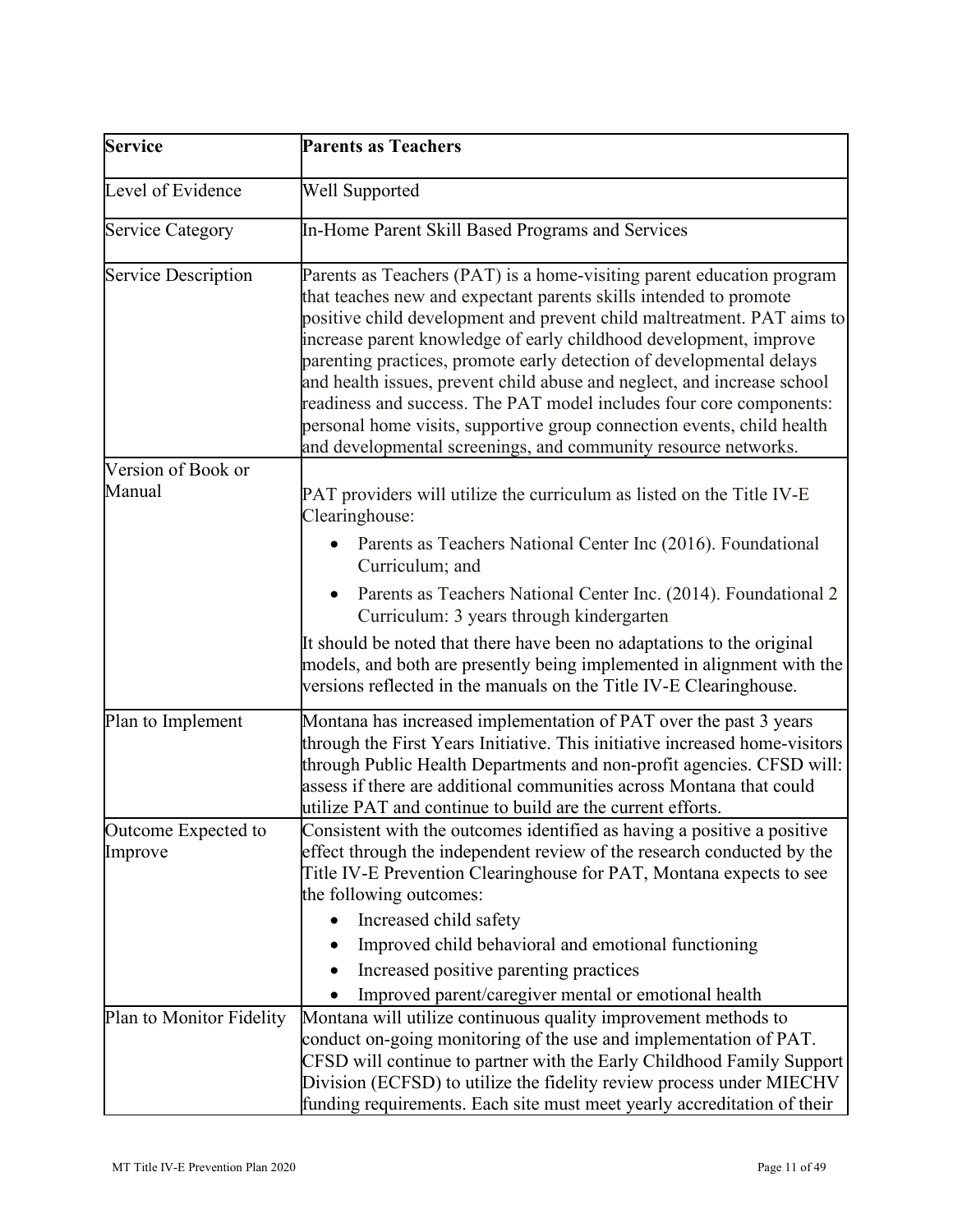| Service                                                            | <b>Parents as Teachers</b>                                                                                                                                                                                                                                                                                                                                                                                                                                                                                                                                                                                                                                                                                                                                                                              |  |  |
|--------------------------------------------------------------------|---------------------------------------------------------------------------------------------------------------------------------------------------------------------------------------------------------------------------------------------------------------------------------------------------------------------------------------------------------------------------------------------------------------------------------------------------------------------------------------------------------------------------------------------------------------------------------------------------------------------------------------------------------------------------------------------------------------------------------------------------------------------------------------------------------|--|--|
|                                                                    | program and provide the certificate to the State Program Manager. Each<br>site is required to do an Annual Performance Report and submit this to<br>the States Program Manager. Each site is required to participate in<br>monthly fidelity support calls                                                                                                                                                                                                                                                                                                                                                                                                                                                                                                                                               |  |  |
| <b>How Selected</b>                                                | In SFY20, 55% of children are in foster care were under the age of six<br>(pre-school age). Montana has had success with PAT serving children<br>who are risk of removal. CFSD will continue to build on that success.                                                                                                                                                                                                                                                                                                                                                                                                                                                                                                                                                                                  |  |  |
| <b>Target Population</b>                                           | PAT offers services to new and expectant parents, starting prenatally<br>and continuing until their child reaches kindergarten (Ages 0-5). PAT is<br>a home visiting model that is designed to be used in any community and<br>with any family during early childhood. However, many PAT programs<br>target families in possible high-risk environments such as teen parents,<br>low income, parental low educational attainment, history of substance<br>abuse in the family, and chronic health conditions. Prenatal enrollment<br>will only occur with pregnant or parenting youth in foster care                                                                                                                                                                                                    |  |  |
| <b>Assurance for Trauma</b><br><b>Informed Service</b><br>Delivery | See Attachment III: State Assurance of Trauma-Informed Service-<br>Delivery                                                                                                                                                                                                                                                                                                                                                                                                                                                                                                                                                                                                                                                                                                                             |  |  |
| <b>How Evaluated</b>                                               | Montana is requesting a waiver for evaluation of Parents as Teachers,<br>which has been designated by the Title IV-E Prevention Services<br>Clearinghouse as "Well-Supported." See Attachment II: States Request<br>for Waiver of Evaluation Requirement for Well-Supported Practice.<br>PAT is rated as a well-supported practice by the Title IV-E Prevention<br>Services Clearinghouse because at least two studies with non-<br>overlapping samples carried out in usual care or practice settings<br>achieved a rating of moderate or high on design and execution and<br>demonstrated favorable effects in a target outcome domain. At least one<br>of the studies demonstrated a sustained favorable effect of at least 12<br>months beyond the end of treatment on at least one target outcome. |  |  |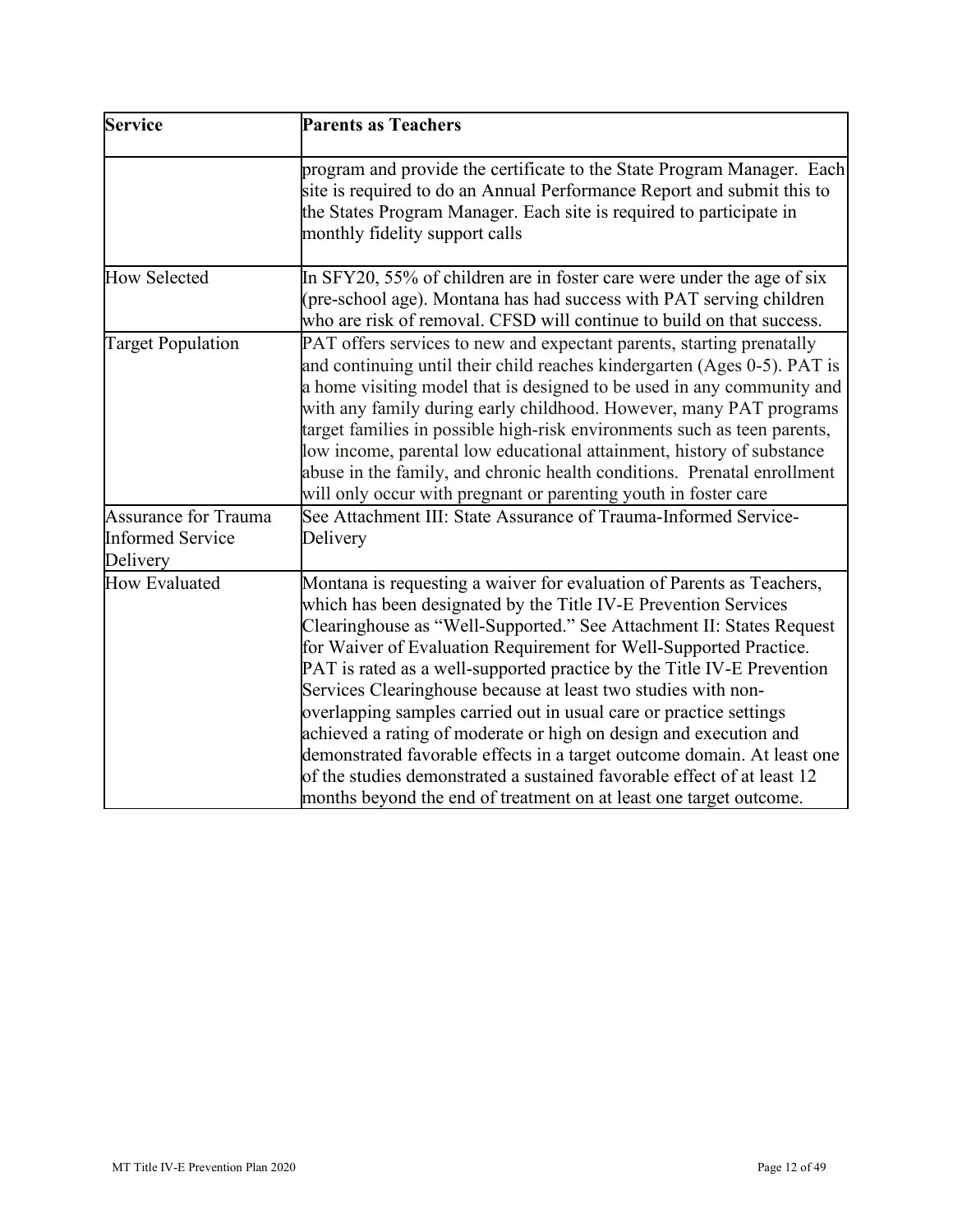| <b>Service</b>               | <b>Healthy Families America</b>                                                                                                                                                                                                                                                                                                                                                                                                                                                                                                                                                                                                                                                                                                                                                                                        |  |  |
|------------------------------|------------------------------------------------------------------------------------------------------------------------------------------------------------------------------------------------------------------------------------------------------------------------------------------------------------------------------------------------------------------------------------------------------------------------------------------------------------------------------------------------------------------------------------------------------------------------------------------------------------------------------------------------------------------------------------------------------------------------------------------------------------------------------------------------------------------------|--|--|
| Level of Evidence            | Well Supported                                                                                                                                                                                                                                                                                                                                                                                                                                                                                                                                                                                                                                                                                                                                                                                                         |  |  |
| <b>Service Category</b>      | In-Home Parent Skill Based Programs and Services                                                                                                                                                                                                                                                                                                                                                                                                                                                                                                                                                                                                                                                                                                                                                                       |  |  |
| <b>Service Description</b>   | Healthy Families America (HFA) is a home visiting program for new<br>and expectant families with children who are at-risk for maltreatment or<br>adverse childhood experiences. HFA is a nationally accredited program<br>that was developed by Prevent Child Abuse America. The overall goals<br>of the program are to cultivate and strengthen nurturing parent-child<br>relationships, promote healthy childhood growth and development, and<br>enhance family functioning by reducing risk and building protective<br>factors. HFA includes screening and assessments to identify families<br>most in need of services, offering intensive, long-term, and culturally<br>responsive services to both parent(s) and children, and linking families<br>to a medical provider and other community services as needed. |  |  |
| Version of Book or<br>Manual | HFA providers will utilize the curriculums as listed on the Title IV-E<br>Clearinghouse:<br>Healthy Families America. (2018) Best practice standards.<br>Prevent Child Abuse America; and<br>Healthy Families America. (2018) State/multi-site system<br>central administration standards. Prevent Child Abuse America.<br>It should be noted that there have been no adaptations to the original<br>models, and both are presently being implemented in alignment with the<br>versions reflected in the manuals on the Title IV-E Clearinghouse.                                                                                                                                                                                                                                                                      |  |  |
| Plan to Implement            | HFA model is provided in one community in Montana.<br>CFSD will:<br>Assess the outcomes and usage of the model in that community<br>Coordination with the Montana Chapter of Prevent Child Abuse<br>$\bullet$<br>America for interest in expansion of the HFA model<br>Identify additional providers interested in implementing the HFA<br>model<br>Provide training to interested providers<br>Assess rate in current model matrix                                                                                                                                                                                                                                                                                                                                                                                    |  |  |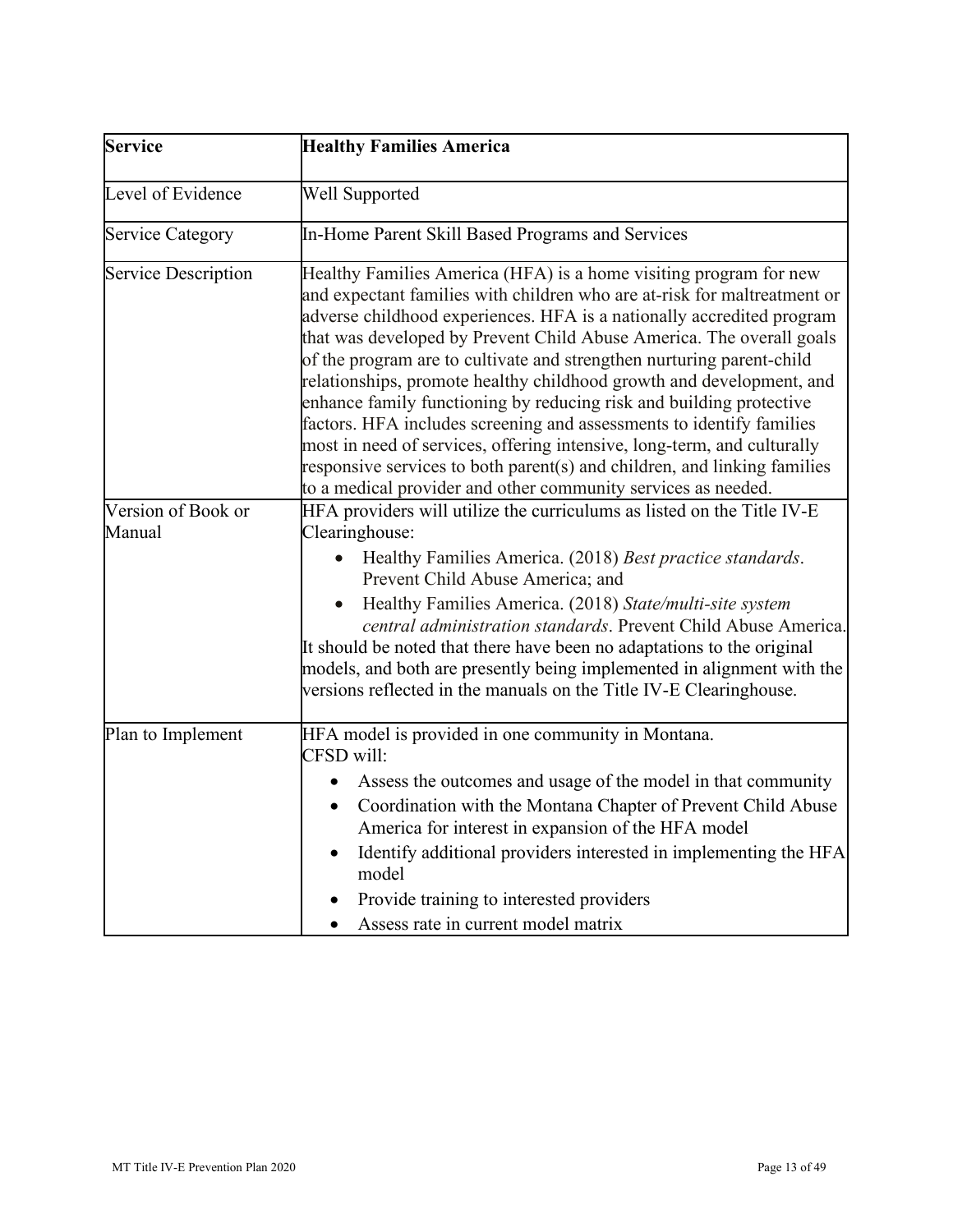| <b>Service</b>                 | <b>Healthy Families America</b>                                                                                                                                                                                                                                                                                                                                                                                                                                                                                                                                                                                                                                                                                                                                                                                                                                                          |  |  |  |
|--------------------------------|------------------------------------------------------------------------------------------------------------------------------------------------------------------------------------------------------------------------------------------------------------------------------------------------------------------------------------------------------------------------------------------------------------------------------------------------------------------------------------------------------------------------------------------------------------------------------------------------------------------------------------------------------------------------------------------------------------------------------------------------------------------------------------------------------------------------------------------------------------------------------------------|--|--|--|
| Outcome Expected to<br>Improve | Consistent with the outcomes identified as having a positive effect<br>through the independent review of research conducted by the Title IV-E<br>Prevention Services Clearinghouse for HFA, Montana expects to see the<br>following:                                                                                                                                                                                                                                                                                                                                                                                                                                                                                                                                                                                                                                                     |  |  |  |
|                                | Reduced maltreatment                                                                                                                                                                                                                                                                                                                                                                                                                                                                                                                                                                                                                                                                                                                                                                                                                                                                     |  |  |  |
|                                | Improved parent-child interactions and children's social-<br>emotional well-being                                                                                                                                                                                                                                                                                                                                                                                                                                                                                                                                                                                                                                                                                                                                                                                                        |  |  |  |
|                                | Increased school readiness                                                                                                                                                                                                                                                                                                                                                                                                                                                                                                                                                                                                                                                                                                                                                                                                                                                               |  |  |  |
|                                | Promote child physical health and development<br>٠                                                                                                                                                                                                                                                                                                                                                                                                                                                                                                                                                                                                                                                                                                                                                                                                                                       |  |  |  |
|                                | Promote positive parenting                                                                                                                                                                                                                                                                                                                                                                                                                                                                                                                                                                                                                                                                                                                                                                                                                                                               |  |  |  |
|                                | Promote self-sufficiency                                                                                                                                                                                                                                                                                                                                                                                                                                                                                                                                                                                                                                                                                                                                                                                                                                                                 |  |  |  |
|                                | Increased access to primary care medical services and<br>$\bullet$<br>community services                                                                                                                                                                                                                                                                                                                                                                                                                                                                                                                                                                                                                                                                                                                                                                                                 |  |  |  |
|                                | Decrease child injuries and emergency department use                                                                                                                                                                                                                                                                                                                                                                                                                                                                                                                                                                                                                                                                                                                                                                                                                                     |  |  |  |
| Plan to Monitor Fidelity       | Montana will utilize continuous quality improvement methods to<br>conduct on-going reviews to ensure fidelity to the model. Collect and<br>analyze data for outcome and process measures. Evaluate outcome<br>measure to assess strengths and weaknesses to model fidelity. Create<br>technical assistance to address any issues. Sites must meet accreditation<br>once every 3 years. It's a very rigorous and in-depth process with<br>accountability to all 158+ best practice standards. Each sites supervisor<br>is responsible to monitor home visiting staff for model fidelity. Each<br>sites Program Manager is responsible to monitor the supervisor for<br>model fidelity on a monthly and quarterly basis throughout the 3-year<br>time frame. Program Managers at each site, also receive peer support<br>calls regarding fidelity.                                         |  |  |  |
| <b>How Selected</b>            | In SFY20, 36% of children in foster care were under the age of two<br>The removal rate in the county where FHA exist is one of the lowest in<br>the state.                                                                                                                                                                                                                                                                                                                                                                                                                                                                                                                                                                                                                                                                                                                               |  |  |  |
| <b>Target Population</b>       | Families are eligible to receive HFA services beginning prenatally or<br>within three months of birth and can continue to support children<br>through the age of 4 years old. Prenatal enrollment will only occur with<br>pregnant or parenting youth in foster care. This program is designed to<br>serve the families of children who have increased risk for maltreatment<br>or other adverse childhood experiences. Each HFA site can determine<br>which family and parent characteristics it targets. The HFA model offers<br>support services for a minimum of three years regardless of the age of<br>the child at intake, and was designed to serve children through age<br>five, allowing families referred from child welfare to enroll in the<br>program up until the child reaches 24 months of age. When referred<br>from child welfare, may enroll up to two years of age. |  |  |  |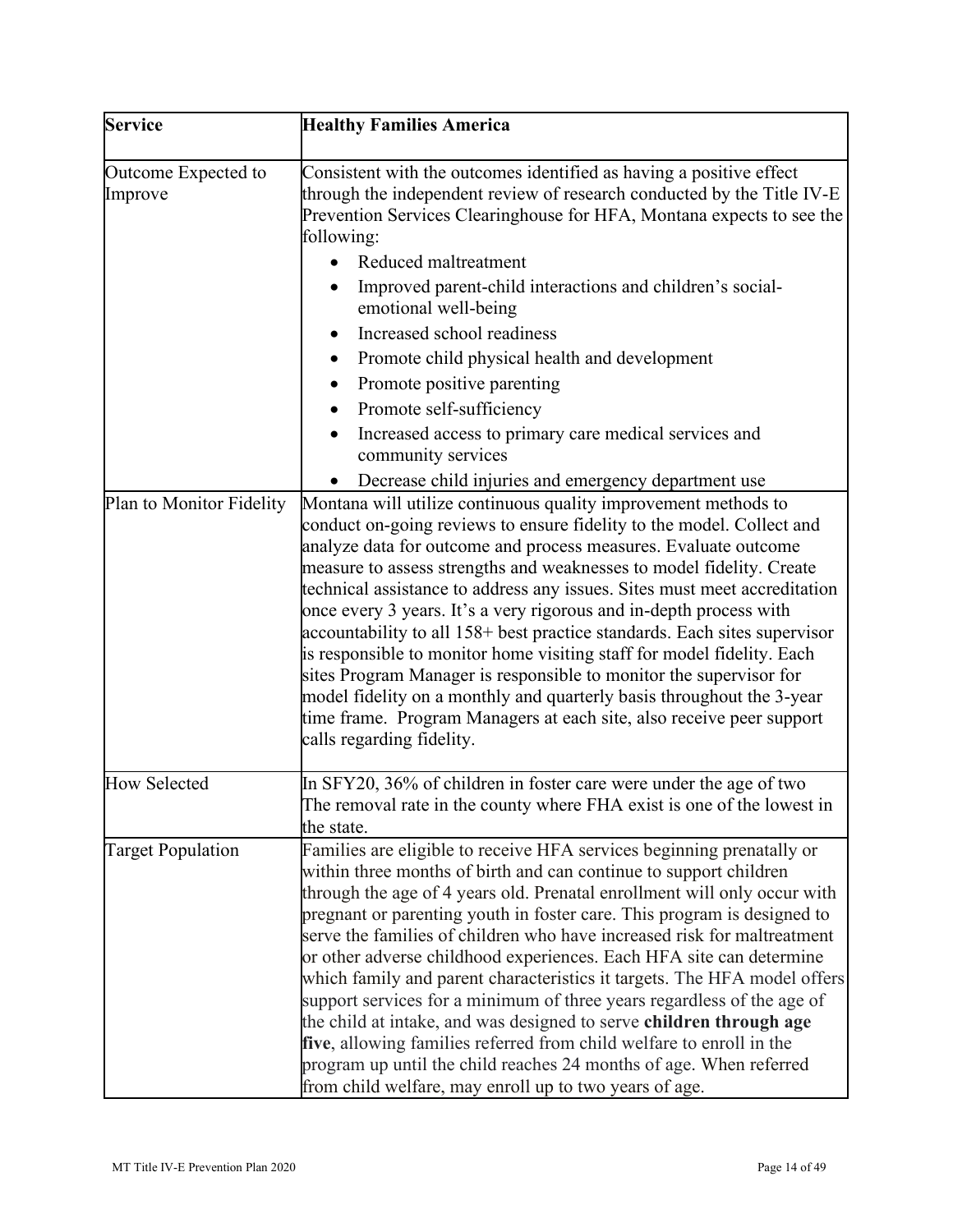| <b>Service</b>                                              | <b>Healthy Families America</b>                                                                                                                                                                                                                                                                                                                                                                                                                                                                                                                                                                                                                                                                                                                                                                            |
|-------------------------------------------------------------|------------------------------------------------------------------------------------------------------------------------------------------------------------------------------------------------------------------------------------------------------------------------------------------------------------------------------------------------------------------------------------------------------------------------------------------------------------------------------------------------------------------------------------------------------------------------------------------------------------------------------------------------------------------------------------------------------------------------------------------------------------------------------------------------------------|
| Assurance for Trauma<br><b>Informed Service</b><br>Delivery | See Attachment III: State Assurance of Trauma-Informed Service-<br>Delivery                                                                                                                                                                                                                                                                                                                                                                                                                                                                                                                                                                                                                                                                                                                                |
| How Evaluated                                               | Montana is requesting a waiver for evaluation of Healthy Families<br>America, which has been designated by the Title IV-E Prevention<br>Services Clearinghouse as "Well-Supported". See Attachment II: States<br>Request for Waiver of Evaluation Requirement for Well-Supported<br>Practice HFA is rated as a well-supported practice by the Title IV-E<br>Prevention Services Clearinghouse because at least two studies with<br>non-overlapping samples carried out in usual care or practice settings<br>achieved a rating of moderate or high on design and execution and<br>demonstrated favorable effects in a target outcome domain. At least one<br>of the studies demonstrated a sustained favorable effect of at least 12<br>months beyond the end of treatment on at least one target outcome. |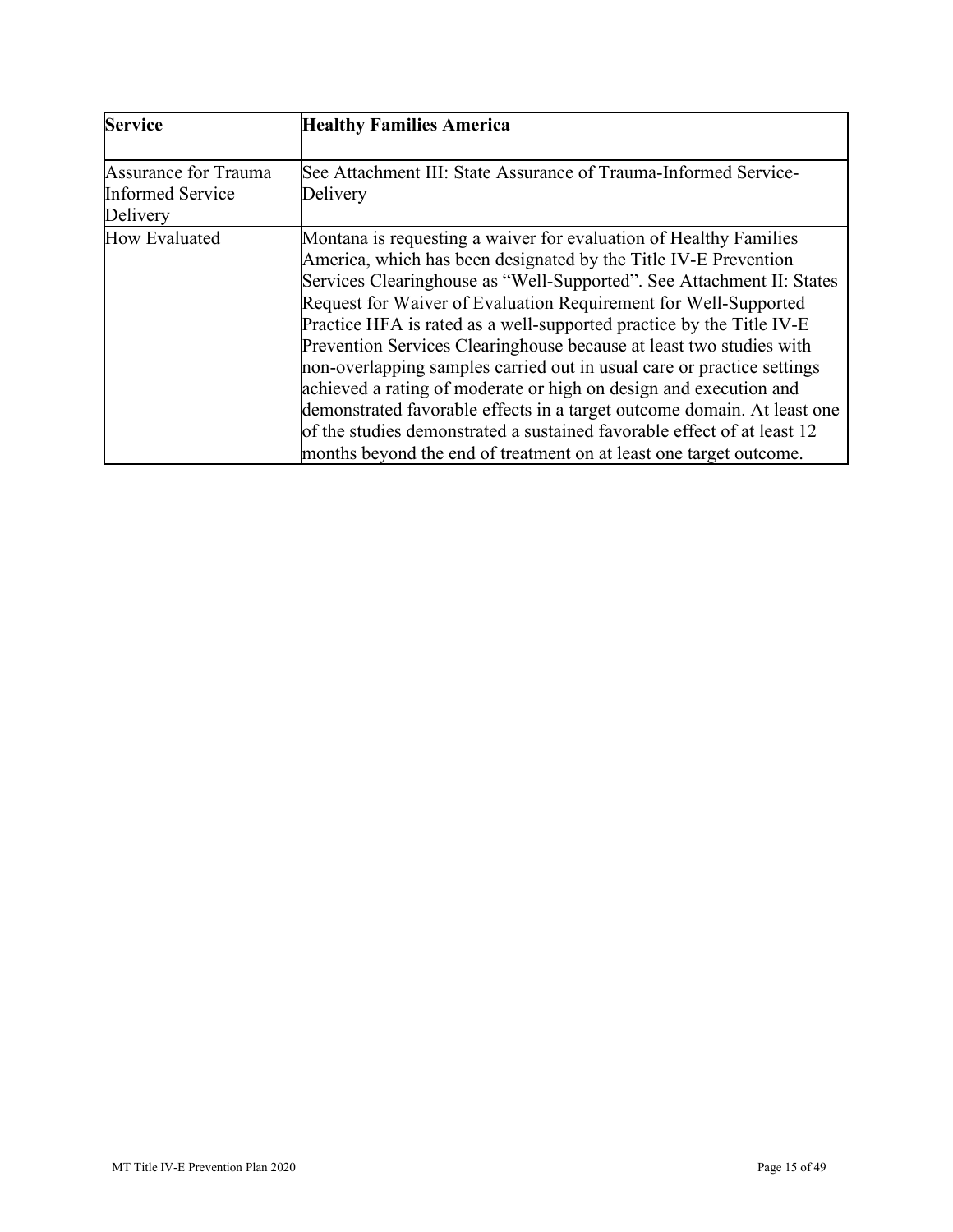| Service                        | <b>Nurse Family Partnership</b>                                                                                                                                                                                                                                                                                                                                                                                                                                                                                                                                                                                                                   |  |  |  |
|--------------------------------|---------------------------------------------------------------------------------------------------------------------------------------------------------------------------------------------------------------------------------------------------------------------------------------------------------------------------------------------------------------------------------------------------------------------------------------------------------------------------------------------------------------------------------------------------------------------------------------------------------------------------------------------------|--|--|--|
| Level of Evidence              | <b>Well Supported</b>                                                                                                                                                                                                                                                                                                                                                                                                                                                                                                                                                                                                                             |  |  |  |
| <b>Service Category</b>        | In-Home Parent Skill Based Programs and Services                                                                                                                                                                                                                                                                                                                                                                                                                                                                                                                                                                                                  |  |  |  |
| Service Description            | Nurse Family Partnership (NFP) is a home-visiting program that is<br>typically implemented by trained registered nurses. NFP serves young,<br>first-time, low-income mothers beginning early in their pregnancy until<br>the child turns two. The primary aims of NFP are to improve the health,<br>relationships, and economic well-being of mothers and their children.<br>Typically, nurses provide support related to individualized goal setting,<br>preventative health practices, parenting skills, and educational and<br>career planning. However, the content of the program can vary based on<br>the needs and requests of the mother. |  |  |  |
| Version of Book or<br>Manual   | Providers will utilize the most up to date version of the manual. The<br>current manuals being utilized in Montana is:<br>Nurse Family Partnership. (2020). Visit-to-visit guidelines.                                                                                                                                                                                                                                                                                                                                                                                                                                                            |  |  |  |
| Plan to Implement              | NFP is currently available in four communities through the County<br>Public Health Departments. The Early Childhood Family Support<br>Division (ECFSD) oversee the programs and funding. CFSD will<br>coordination with ECFSD to:                                                                                                                                                                                                                                                                                                                                                                                                                 |  |  |  |
|                                | Assess the success of the current programs<br>Assess the interest of additional program sites                                                                                                                                                                                                                                                                                                                                                                                                                                                                                                                                                     |  |  |  |
|                                | Provide training to interested sites                                                                                                                                                                                                                                                                                                                                                                                                                                                                                                                                                                                                              |  |  |  |
|                                | Add service to current model matrix                                                                                                                                                                                                                                                                                                                                                                                                                                                                                                                                                                                                               |  |  |  |
| Outcome Expected to<br>Improve | Consistent with the outcomes identified as having a positive effect<br>through the independent review of research conducted by the Title IV-E<br>Prevention Services Clearinghouse, Montana expects to see the<br>following:                                                                                                                                                                                                                                                                                                                                                                                                                      |  |  |  |
|                                | Improved maternal health<br>Improved child health<br>Reduction in child maltreatment<br>Increased positive parenting practices                                                                                                                                                                                                                                                                                                                                                                                                                                                                                                                    |  |  |  |
|                                | Improved family self-sufficiency                                                                                                                                                                                                                                                                                                                                                                                                                                                                                                                                                                                                                  |  |  |  |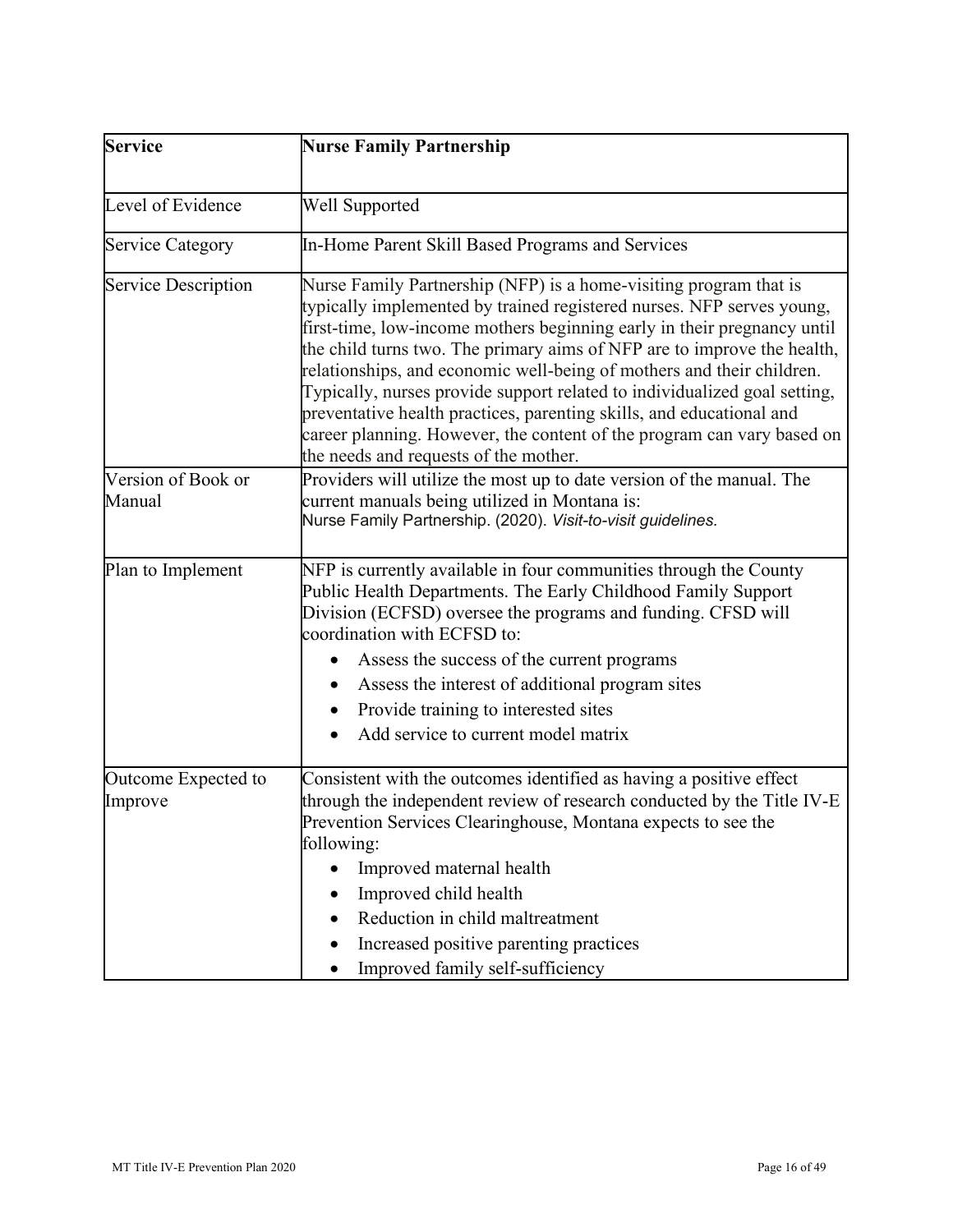| Service                                                     | <b>Nurse Family Partnership</b>                                                                                                                                                                                                                                                                                                                                                                                                                                                                                                                                                                                                                                                                                                                                                                             |  |  |
|-------------------------------------------------------------|-------------------------------------------------------------------------------------------------------------------------------------------------------------------------------------------------------------------------------------------------------------------------------------------------------------------------------------------------------------------------------------------------------------------------------------------------------------------------------------------------------------------------------------------------------------------------------------------------------------------------------------------------------------------------------------------------------------------------------------------------------------------------------------------------------------|--|--|
| Plan to Monitor Fidelity                                    | Montana will utilize continuous quality improvement methods to<br>conduct on-going reviews to ensure fidelity to the model. NFP programs<br>will utilize the web-based performance management system to collect<br>and report characteristics, needs, services provided and progress towards<br>goals. Each site must meet yearly accreditation of their program and<br>provide the certificate to the State Program Manager. Each site is<br>required to do an Annual Performance Report and submit this to the<br>States Program Manager. Each site is required to participate in quarterly<br>fidelity support calls                                                                                                                                                                                     |  |  |
| <b>How Selected</b>                                         | In SFY20, 27% of children in foster care were under the age of two.<br>In SFY20, 36% of children removed were under the age of two.<br>NFP can provide primary prevention which is significantly important to<br>maintain children in their homes safely.                                                                                                                                                                                                                                                                                                                                                                                                                                                                                                                                                   |  |  |
| <b>Target Population</b>                                    | NFP is intended to serve first-time, low-income mothers from early<br>pregnancy through their child's first two years. Though the program<br>primarily focuses on mothers and children, NFP also encourages the<br>participation of fathers and other family members. Prenatal enrollment<br>will only occur with pregnant or parenting youth in foster care.                                                                                                                                                                                                                                                                                                                                                                                                                                               |  |  |
| Assurance for Trauma<br><b>Informed Service</b><br>Delivery | See Attachment III: State Assurance of Trauma-Informed Service-<br>Delivery                                                                                                                                                                                                                                                                                                                                                                                                                                                                                                                                                                                                                                                                                                                                 |  |  |
| <b>How Evaluated</b>                                        | Montana is requesting a waiver for evaluation of Nurse Family<br>Partnership, which has been designated by the Title IV-E Prevention<br>Services Clearinghouse as "Well-Supported". See Attachment II: States<br>Request for Waiver of Evaluation Requirement for Well-Supported<br>Practice. NFP is rated as a well-supported practice by the Title IV-E<br>Prevention Services Clearinghouse because at least two studies with<br>non-overlapping samples carried out in usual care or practice settings<br>achieved a rating of moderate or high on design and execution and<br>demonstrated favorable effects in a target outcome domain. At least one<br>of the studies demonstrated a sustained favorable effect of at least 12<br>months beyond the end of treatment on at least one target outcome. |  |  |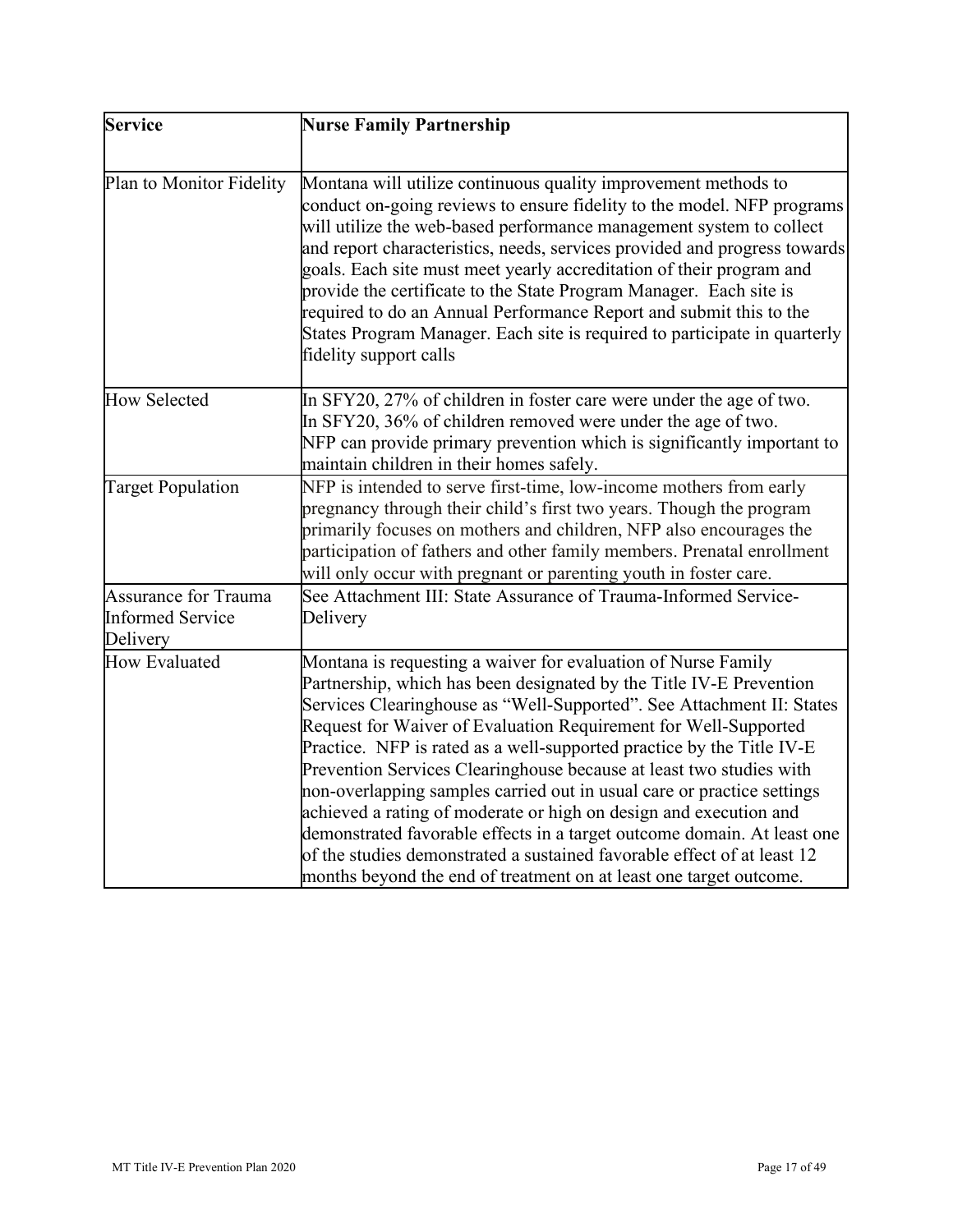# **Evaluation Strategy and Waiver Request**

#### **Evaluation Strategy**

<span id="page-17-0"></span> service within this plan, while implementing continuous quality improvement methods to support these modes as "well-supported" has been provided in the "How Evaluated" section of the charts on the previous pages. CFSD is partnering with Montana State University Extension Office evaluation. The rigorous program evaluation is to ensure that services the state is investing in under the Title IV-E Prevention Plan are benefiting children and families. Montana will request waivers to the evaluation requirements for the well-supported models of implementation of the models throughout Montana. The four models in Montana's Prevention Plan have all been determined to be well-supported by the Title IV-E Prevention Services Clearinghouse. A description of the Title IV-E Prevention Clearinghouse's rationale for rating (MSU) to develop an evaluation of the impact of services implemented through the Title IV-E Prevention Plan. Together, CFSD and MSU will utilize the Evaluation Plan Development Tip Sheet identified in ACYF-CB-IM-19-04 and participate in the Evidence Building Academy hosted by the Urban Institute, OPRE and the Children's Bureau to inform development of the

 Administrators, policymakers, service providers, and other stakeholders want to know what programs and services are accomplishing, what they cost, and how they should be operated to achieve the best possibleoutcomes. MSU, which is also conducting the Kinship Navigator Program evaluation, will conduct program evaluations of the above prevention services. The evaluation will occur in partnership with CFSD and service providers.

 The evaluation type and design will be based on the desired purpose for the individual study, adding to the body of evidence to increase the evidence-level rating. The scope of CFSD's e.g., how to operate to achieve the best possible outcomes, determining cost effectiveness, or evaluation plan will consider existing evaluation activities or measures being completed by service or program developers.

 to establish fidelity in service delivery. Starting in October 2021, the details for the evaluation transition to summative evaluations directed at analyzing client outcomes. The first two years of Montana's implementation of FFPSA will focus on formative evaluations plan will be confirmed, and formative evaluation readiness activities will begin, such as identifying contextual factors; developing theory of change and logic model; identifying operational factors such as organizational drivers, leadership support, and competency factors; determining availability and strength of a coaching or support system for providers; identifying data capacity and sources for collection; and conducting usability testing. The evaluation plan will include specific time frames, roles, and measures for ongoing evaluation. A baseline evaluation is anticipated to begin in October 2021. Later, reviews and studies for EBPs may

The following key components, in accordance with the Evaluation Plan Development Tip Sheet, will be considered in developing well-designed, rigorous evaluation plans for specific evidencebased programs or services.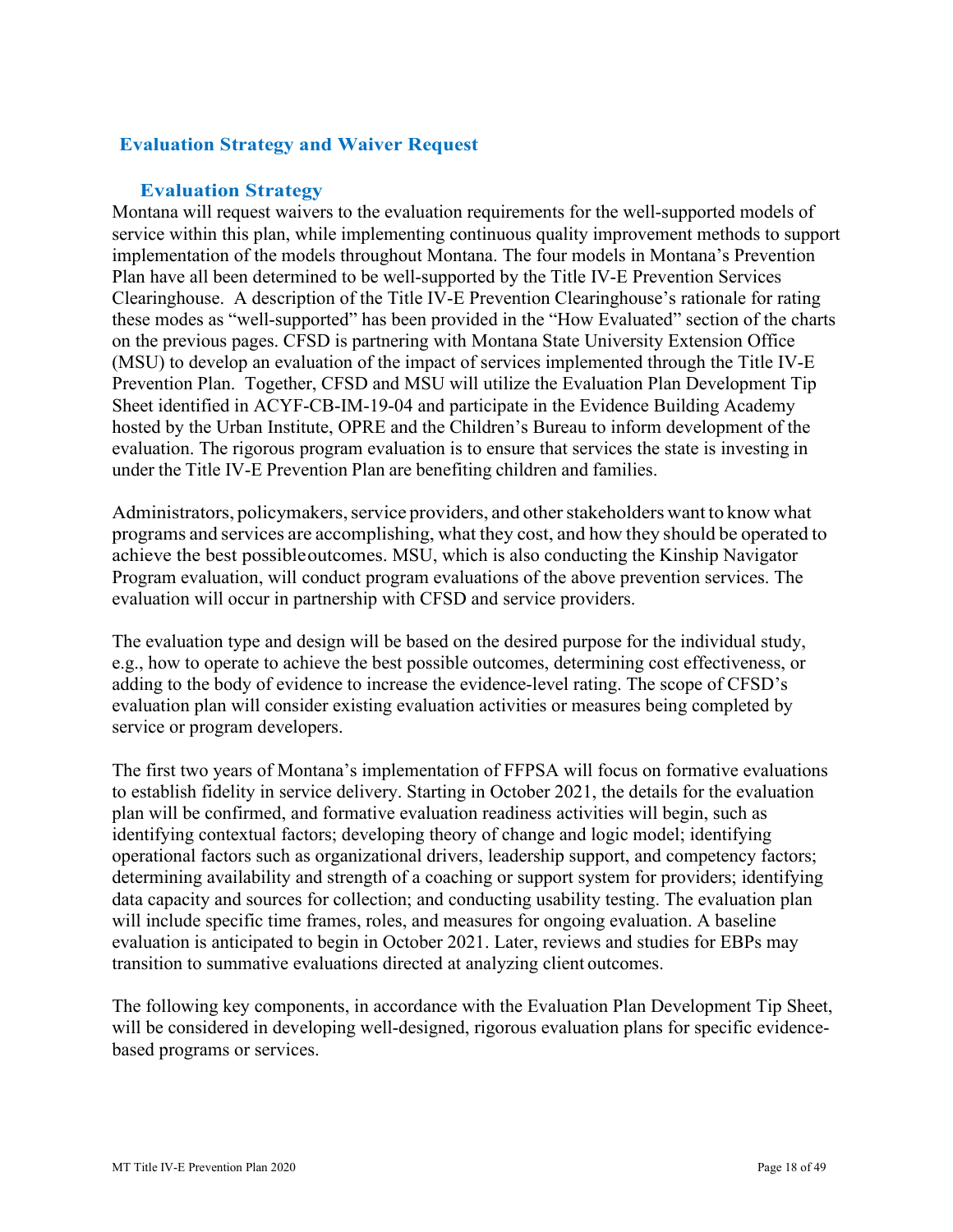# <span id="page-18-0"></span>**Program or Service Background**

- • Provides context of the current situation to better understand the need for the intervention and its objective
- • Describes the treatment or intervention, the target population, and the goal or desired outcome
- Articulates the theory of change
- • Defines the key issues/problems the intervention seeks to address; and theoretical or causal links between intervention activities and expected changes
- States the key questions the research or study will address

#### <span id="page-18-1"></span>**Evaluation Design**

- Communicates the framework or process to be followed
- Determines the type of evaluation (process, outcome, or cost)
- Lists relevant performance targets and associated indicators/measures
- Defines the sources and methodologies for measures
- • Describes the research design (RCT, QED/propensity scoring, etc.), if applicable, and/or provide the evaluation criteria and procedures for review
- Maps the process using a logic model and specify short- and long-term outcomes

#### <span id="page-18-2"></span>**Data Collection**

- Provides the raw material needed to calculate results and to assess program effectiveness
- Confirms that all indicators are noted on the logic model
- Ensures indicators are discrete andquantifiable
- Lists and explains tools, instruments, and/or other methods of data collection
- Determines frequency intervals for extraction
- Develops a sampling plan, if appropriate

#### <span id="page-18-3"></span>**Data Analysis**

- • Cleanses, transforms, and model data to confirm whether the intervention fulfills its purpose
- For quantitative data, describes specific statistical methods to be used to analyze data
- • Identify statistical software applications and packages, and strategies to address anomalies
- Describes how results will be presented to mitigate bias and to ensure objectivity
- For qualitative data, describes analysis methods to be used to analyze qualitative data
- Indicates strategies to minimize personal bias of observers/data collectors
- • Describes how results are validated using multiple data sources to corroborate accuracy
- Lists potential confounding factors and efforts to manage effects
- • Articulates potential weaknesses or limitations in the selected research design and explain how these will be addressed or minimized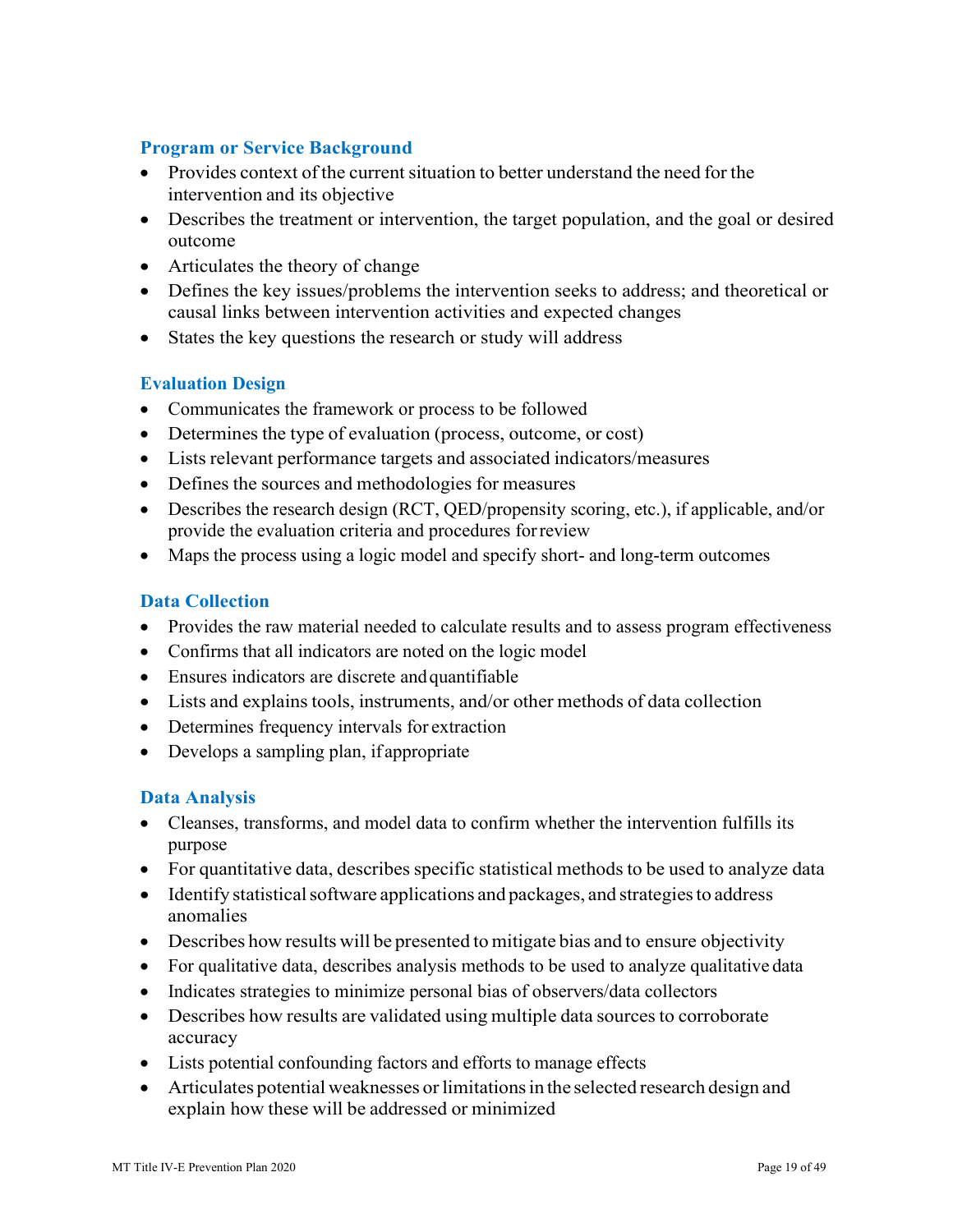# <span id="page-19-0"></span>**Distribution of Reports and Use of Findings**

- • Promotes transparency and make information about programs and services available to the public
- Identifies appropriate reports and level of detail for different audiences
- Indicates the frequency and format of methods for communicating evaluation findings
- Describes plans for disseminating evaluation findings
- improvement plan) • Explains whether and how findings that emerge during the evaluation will inform intervention activities and program/organizational improvements (e.g., continuous quality

# <span id="page-19-1"></span>**Logistics**

- • Coordinate staffing, timelines, budgets, and other infrastructures needed to perform program and service evaluations
- Determines the level of staffing resources needed
- Describes the evaluation roles and responsibilities of staff and others
- • Lists relevant knowledge, skills, and experience of staff. Identify entities/organizations outside the core evaluation team that will be involved in the evaluation and specify their roles and responsibilities
- dissemination activities • Provides a timeline that specifies the estimated start and end dates of all major evaluation activities, including initial planning and startup, staff recruitment and training, approval, instrument development, data collection, data analysis, submission of reports, and other
- Describes protocols for maintaining the security and confidentiality of electronic and hard- copy data sources
- Determines procedures for obtaining informed consent, as needed

# **Waiver Request**

 provided in other sections of this Prevention Plan. The well-supported models in this plan are: CFSD is submitting Attachment II, Request for Waiver of Evaluation Requirement for all the four models in the state's Prevention Plan. All four of the models have been vetted by the Title IV-E Prevention Services Clearinghouse and have been determined to be well-supported models as the evidence of the effectiveness of the practice is compelling. Documentation of that evidence is also attached and information on the reason for the well-supported rating has been

- Parent Child Interaction Therapy
- •
- Health Families America
- Parents as Teachers
- Nurse Family Partnership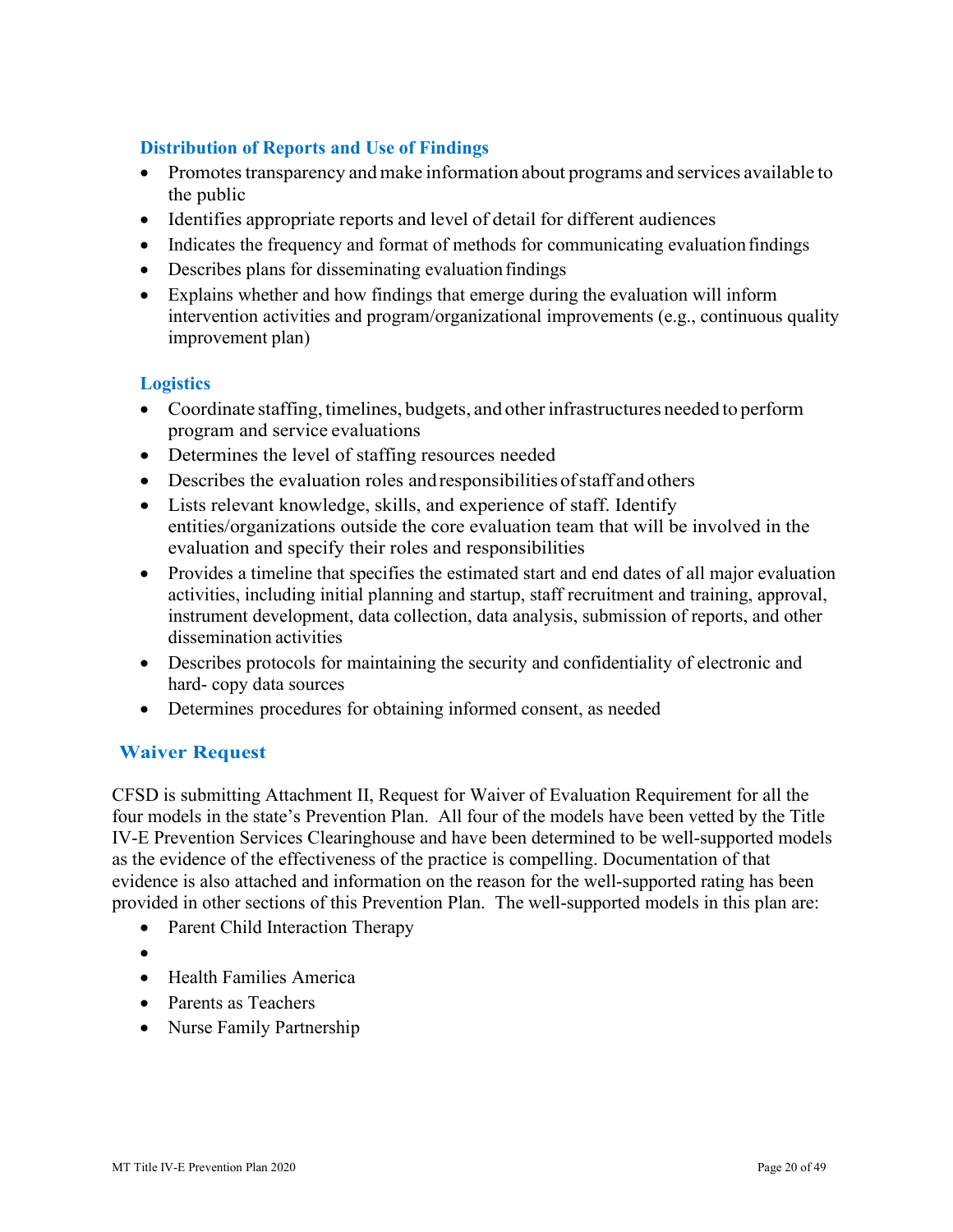In addition, with each request for a waiver of an evaluation, DPHHS has provided documentation that the state meets the continuous quality improvement requirements included in subparagraph  $471(e)(5)(B)(iii)(II)$ , including:

- How the State plans to implement the services or programs
- • How implementation of the services or programs will be continuously monitored to ensure fidelity to the practice model and to determine outcomes achieved
- How information learned from the monitoring will be used to refine and improve practices

 evaluation, Montana will collect verification of fidelity (accreditation) from those programs that such as child safety and child permanency with these programs both across the state and within In general, Montana will mimic the CQI process from case reviews under the CFSR. For are already required to have this as well as connect participation, accreditation, and outcomes specific subgroups (region, family demographics/risk factors, etc.) to understand current impacts. Montana will assess if there are trends in accredited program participation (looking statewide or by specific factor) meeting desired outcomes across the state. Considering any areas for improvement or areas of success that should be explore more deeply to understand lessons learned to improve impacts.

 within CFSD. Understanding what factors are unique for these providers and families that might be resulting in their outcomes will inform best practices within specific communities, families motivational interviewing. Montana will look at participation in relation to outcomes to identify Montana will conduct targeted case studies to explore program outputs (fidelity/delivery of program) and outcomes (results of program) more deeply through select case studies. Utilizing the current case review process will allow for consistency and sustainability in reviewing cases and Montana statewide. To track fidelity within programs that do not have accreditation like the successful providers and conduct targeted case studies with those providers to understand what successful implementation looks like so we could provide "best practices" and recommendations for tracking fidelity in the future. Montana will continue to utilize research and data to improve outcomes for children and families.

#### **Compelling Evidence of Effectiveness of Practice**

#### **Parent Child Interaction Therapy (PCIT)**

The Title IV-E Prevention Services Clearinghouse shows that PCIT had favorable and statistically significant impacts on child behavioral and emotional functioning, positive parenting practices, and parent/caregiver mental or emotional health. There were no unfavorable effects.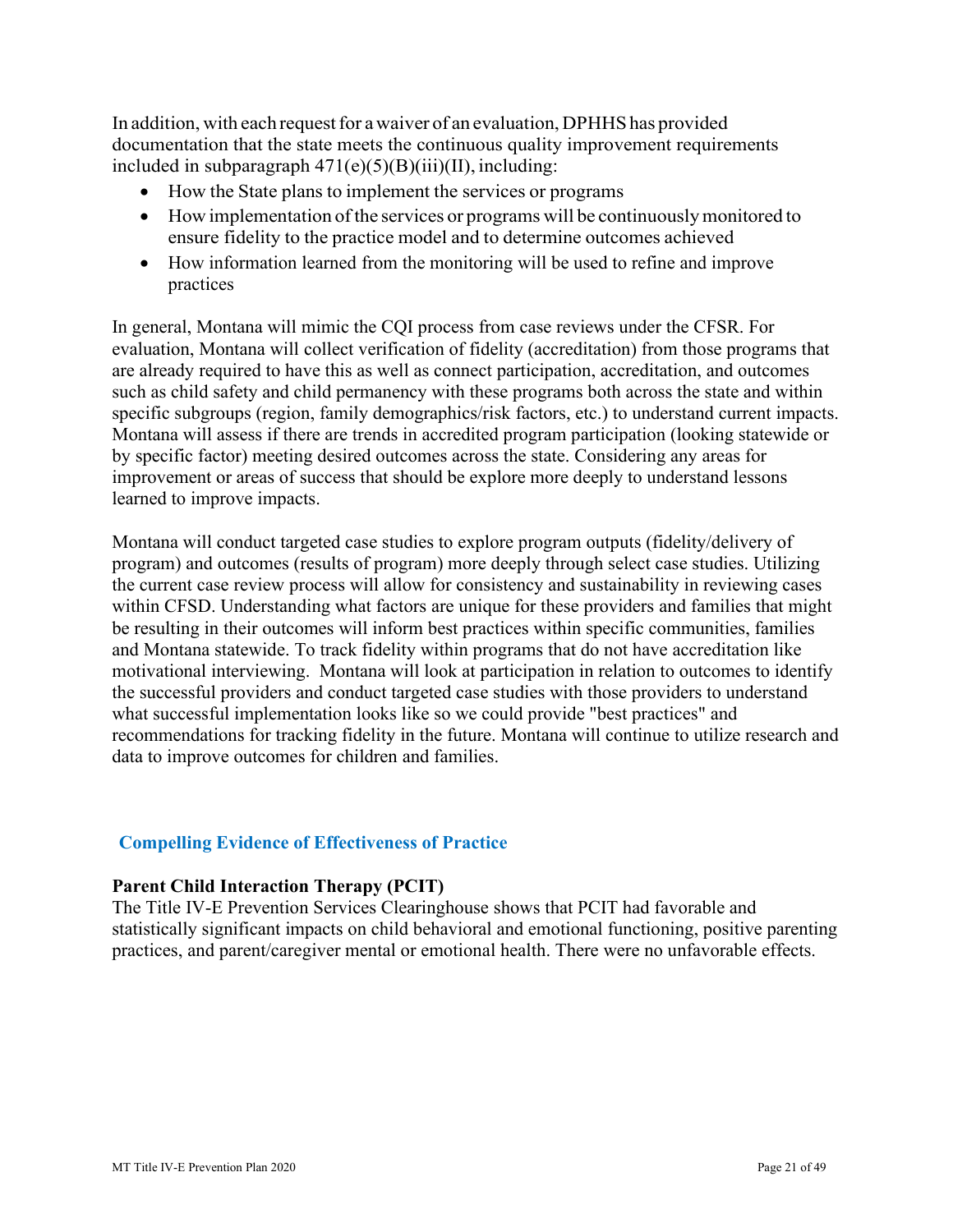| <b>Outcome</b>                                                         | Effect Size<br>and Implied<br><b>Percentile Effect</b> | <b>N</b> of Studies<br>(Findings) | <b>N</b> of Participants | <b>Summary of</b><br><b>Findings</b>             |
|------------------------------------------------------------------------|--------------------------------------------------------|-----------------------------------|--------------------------|--------------------------------------------------|
| Child well-being:<br>Behavioral and<br>emotional<br>functioning        | 0.92<br>32                                             | 11(46)                            | 524                      | Favorable: 18<br>No Effect: 28<br>Unfavorable: 0 |
| Child well-being:<br>Social functioning                                | 0.52<br>19                                             | 1(2)                              | 19                       | Favorable: 0<br>No Effect: 2<br>Unfavorable: 0   |
| Adult well-being:<br>Positive parenting<br>practices                   | 1.46<br>42                                             | 8(25)                             | 422                      | Favorable: 20<br>No Effect: 5<br>Unfavorable: 0  |
| Adult well-being:<br>Parent/caregiver<br>mental or<br>emotional health | 0.58<br>21                                             | 3(6)                              | 252                      | Favorable: 4<br>No Effect: 2<br>Unfavorable: 0   |
| Adult well-being:<br>Family functioning                                | 0.29<br>11                                             | 5(10)                             | 177                      | Favorable: 0<br>No Effect: 10                    |

Note: For the effect sizes and implied percentile effects reported in the table, a positive number favors the intervention group, and a negative number favors the comparison group. Effect sizes for some outcomes were not able to be calculated by the Prevention Services Clearinghouse. According to the Title IV-E Prevention Services Handbook of Standards and Procedures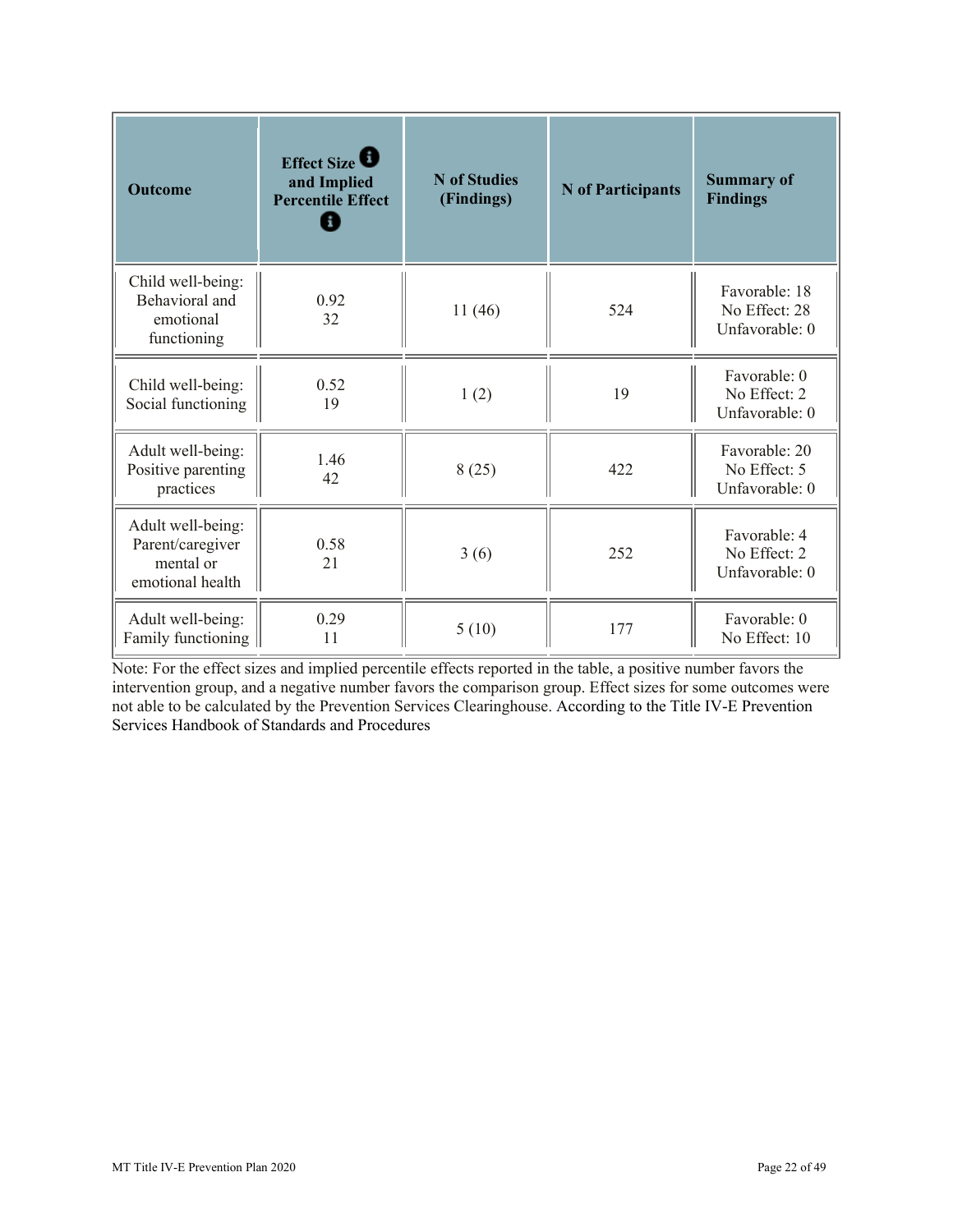#### **Evidence Review for Parent-Child Interaction Therapy**

There is substantial evidence in favor of the use of Parent-Child Interaction Therapy to increase positive parenting knowledge and practices, improve parent and child interactions and reduce child behavior and attention problems. The request for a waiver is supported by evidence demonstrating that:

- Parent-Child Interaction Therapy has been proven to have positive outcomes among various populations, which demonstrates its widespread effectiveness.
- • Parent-Child Interaction Therapy has proven to have positive outcomes for populations that are similar to the target population identified in Montana's prevention plan.

 Interaction Therapy has also proven to have positive outcomes for rural families in Australia. Parent-Child Interaction Therapy has been evaluated and proven effective in many areas of the world and with many different populations. This treatment has proven effective for children with varying degrees of behavior challenges, including Oppositional Defiant Disorder and Attention Deficit Hyperactivity Disorder. A follow-up study of 23 of 50 original study participants was conducted and the reductions in behavior issues were demonstrated immediately after treatment and again 3 to 6 years after treatment (Hood & Eyberg, 2003). When compared to treatment as usual, Mexican American families who received Parent-Child Interaction Therapy reported greater reductions in behavior problems in children, and these reductions were also documented in observations (McCabe & Yeh, 2009). An online version of Parent-Child The children who received PCIT with their mothers had identified conduct problems, and results demonstrate the treatment was effective in reducing these behavior problems and improving parenting practices (Fleming, Hohlhoff, Morgan, Turnell, Maiuolo, & Kimonis, 2021).

Because the Montana prevention plan aims to decrease the need for foster care placements, the target population includes families in need of intervention to decrease the risk of re-reports of child maltreatment. Parent-Child Interaction Therapy has been studied specifically with families in such situations. A randomized study of 110 parents with a known history of child abuse demonstrated that parents who received Parent-Child Interaction Therapy were less likely to have a re-report of abuse. The follow-up was conducted after roughly two years, and only 19% of abusive parents who received PCIT had a re-report, compared to 49% of parents who received standard parenting education. Parents who received PCIT also demonstrated greater improvement in parent-child interactions (Chaffin, Silovsky, Funderburk, Valle, Brestan, Balachova, Jackson, Lengsgraf, & Bonner, 2004).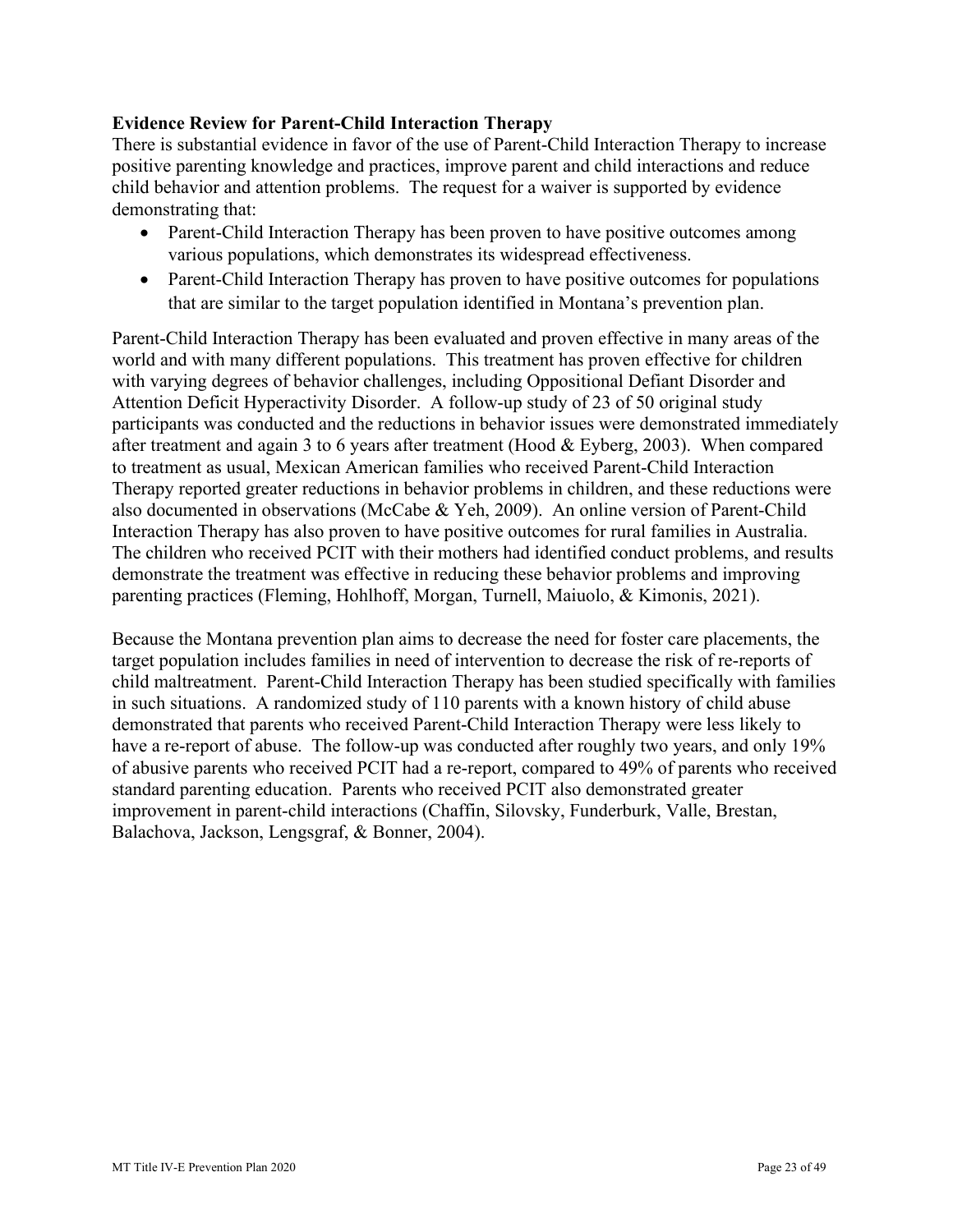# **Parents as Teachers (PAT)**

The Title IV-E Prevention Services Clearinghouse shows that PAT had favorable impacts on child safety as well as child social and cognitive functions. The review showed that PAT produced very limited unfavorable impacts on outcomes.

| <b>Outcome</b>                                               | <b>Effect Size</b><br>and Implied<br><b>Percentile Effect</b><br>A | <b>N</b> of Studies<br>(Findings) | <b>N</b> of Participants | <b>Summary of</b><br><b>Findings</b>            |
|--------------------------------------------------------------|--------------------------------------------------------------------|-----------------------------------|--------------------------|-------------------------------------------------|
| Child safety                                                 | 0.11<br>4                                                          | 2(6)                              | 4825                     | Favorable: 2<br>No Effect: 3<br>Unfavorable: 0  |
| Child permanency                                             | 0.16<br>6                                                          | 1(1)                              | 4560                     | Favorable: 0<br>No Effect: 1<br>Unfavorable: 0  |
| Child well-being:<br>Social functioning                      | 0.12<br>$\overline{\mathcal{A}}$                                   | 1(6)                              | 375                      | Favorable: 3<br>No Effect: 2<br>Unfavorable: 1  |
| Child well-being:<br>Cognitive<br>functions and<br>abilities | 0.13<br>5                                                          | 2(12)                             | 575                      | Favorable: 2<br>No Effect: 10<br>Unfavorable: 0 |
| Child well-being:<br>Physical<br>development and<br>health   | 0.08<br>3                                                          | 1(3)                              | 375                      | Favorable: 0<br>No Effect: 3<br>Unfavorable: 0  |
| Adult well-being:<br>Positive parenting<br>practices         | 0.27<br>10                                                         | 1(1)                              | 203                      | Favorable: 0<br>No Effect: 1<br>Unfavorable: 0  |
| Adult well-being:<br>Family functioning                      | $-0.07$<br>$-2$                                                    | 2(11)                             | 640                      | Favorable: 0<br>No Effect: 10<br>Unfavorable: 1 |
| Adult well-being:<br>Economic and<br>housing stability       | $-0.09$<br>$-3$                                                    | 1(10)                             | 366                      | Favorable: 0<br>No Effect: 9<br>Unfavorable: 1  |

Note: For the effect sizes and implied percentile effects reported in the table, a positive number favors the intervention group, and a negative number favors the comparison group.

According to the Title IV-E Prevention Services Handbook of Standards and Procedures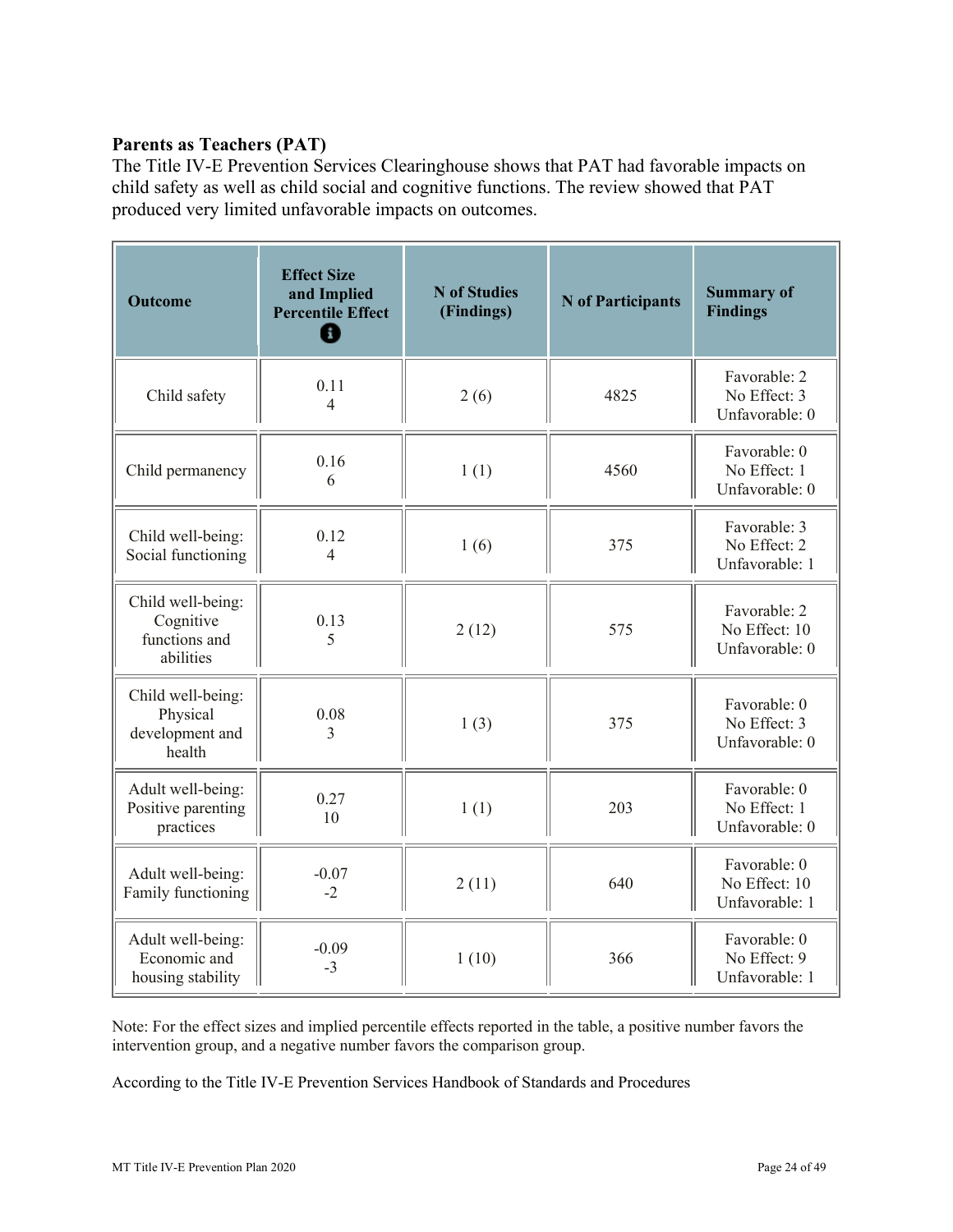#### **Evidence Review for Parents as Teachers**

 There is substantial evidence in favor of the use of Parents as Teachers to improve parent/caregiver emotional health, increase positive parenting practices, improve child development, and increase child safety. The request for a waiver is supported by evidence demonstrating that:

- • Parents as Teachers has been proven to have positive outcomes among various populations, which demonstrates its widespread effectiveness.
- Parents as Teachers has proven to have positive outcomes for the target population identified in Montana's prevention plan.

In Arizona, an assessment of over 500 parents and children who had participated in Parents as Teachers home visiting demonstrates that, when compared to peers who had not participated, greater improvements were made in parenting practices, children's academic performance, and children's in-school behavior as measured by school suspensions (Lahti, Evans, Goodman, Schmidt, LeCroy, 2019). In Missouri, a longitudinal study was conducted to examine the impacts of Parents as Teachers home visiting on school readiness, third-grade achievement, and parenting practices. Participants included 5,731 children of varying income levels and racial identities. Results indicate that Parents as Teachers is a promising prevention program in that participating parents were more likely to read to children and enroll them in preschool, which positively impacted school readiness and third-grade achievement (Zigler, Pfannenstiel, and Seitz, 2008).

 Kelley, Gatterdam, Nielson, & Paine, 2015). The effectiveness of Parents as Teachers was examined in a comparison study in Montana, in which the study compared outcomes of a basic Parents As Teachers home visiting model and a more intense Parents As Teachers partnership model. The partnership was comprised of the local health department, a local family support non-profit, community mental health services, and public schools. While the partnership model demonstrated greater effectiveness in improving parents' emotional health, parenting practices, child development, and child safety, both models demonstrated positive outcomes (G. Haynes, Neuman III, Hook, D. Haynes Steeley,

#### **Healthy Families America (HFA)**

The Title IV-E Prevention Services Clearinghouse shows that HFA has favorable impacts on child safety, child well-being including cognitive functions and abilities, delinquent behavior and educational achievement and attainment, adult well-being including positive parenting practices, parent/caregiver mental or emotional health and family functioning.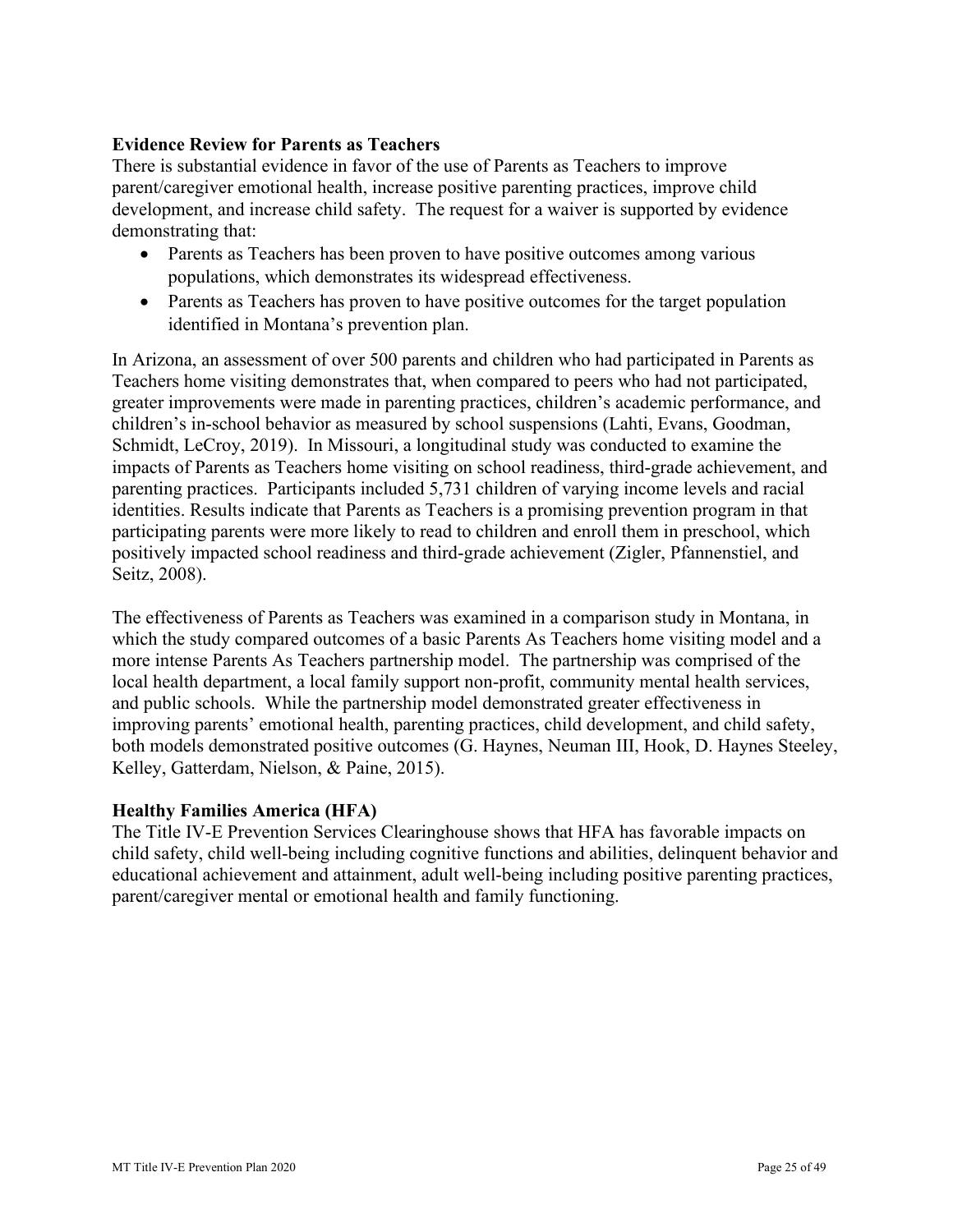| <b>Outcome</b>                                                         | н                      | <b>N</b> of Studies<br>(Findings) | <b>N</b> of Participants | <b>Summary of</b><br><b>Findings</b>             |
|------------------------------------------------------------------------|------------------------|-----------------------------------|--------------------------|--------------------------------------------------|
| Child safety                                                           | 0.05<br>1              | 6(105)                            | 5702                     | Favorable: 4<br>No Effect: 101<br>Unfavorable: 0 |
| Child permanency                                                       | $-0.04$<br>$-1$        | 4(6)                              | 4752                     | Favorable: 0<br>No Effect: 6<br>Unfavorable: 0   |
| Child well-being:<br>Behavioral and<br>emotional<br>functioning        | 0.10<br>3              | 2(7)                              | 1146                     | Favorable: 5<br>No Effect: 2<br>Unfavorable: 0   |
| Child well-being:<br>Social functioning                                | 0.04<br>1              | 1(2)                              | 897                      | Favorable: 0<br>No Effect: 2<br>Unfavorable: 0   |
| Child well-being:<br>Cognitive<br>functions and<br>abilities           | 0.08<br>3              | 3(9)                              | 1555                     | Favorable: 2<br>No Effect: 6<br>Unfavorable: 1   |
| Child well-being:<br>Physical<br>development and<br>health             | 0.09<br>3              | 2(6)                              | 816                      | Favorable: 0<br>No Effect: 6<br>Unfavorable: 0   |
| Child well-being:<br>Delinquent<br>behavior                            | 0.64<br>23             | 1(1)                              | 793                      | Favorable: 1<br>No Effect: 0<br>Unfavorable: 0   |
| Child well-being:<br>Educational<br>Achievement and<br>Attainment      | 0.20<br>7              | 1(3)                              | 577                      | Favorable: 1<br>No Effect: 2<br>Unfavorable: 0   |
| Adult well-being:<br>Positive parenting<br>practices                   | 0.11<br>$\overline{4}$ | 4(27)                             | 1518                     | Favorable: 3<br>No Effect: 24<br>Unfavorable: 0  |
| Adult well-being:<br>Parent/caregiver<br>mental or<br>emotional health | 0.10<br>3              | 4(19)                             | 2053                     | Favorable: 3<br>No Effect: 16<br>Unfavorable: 0  |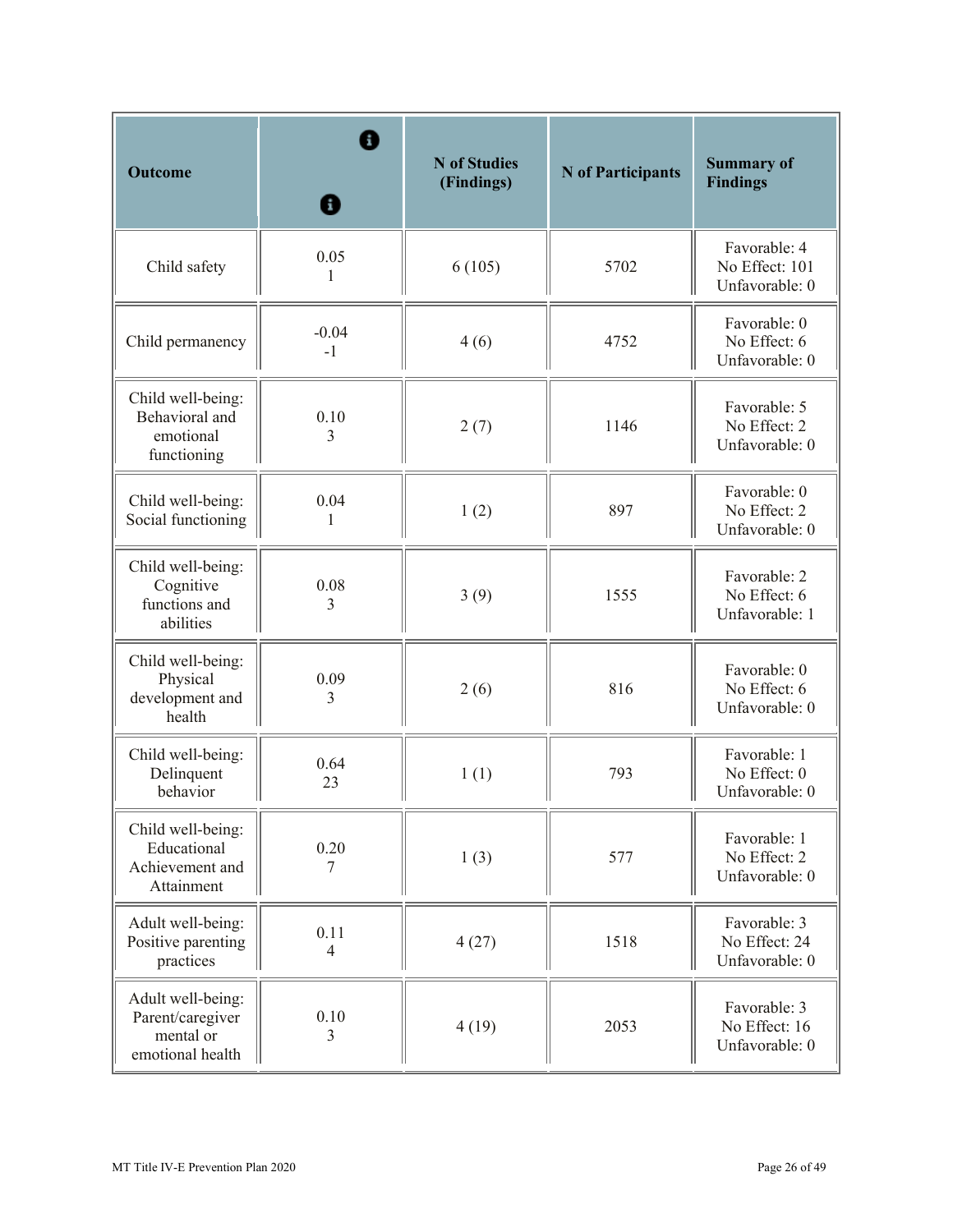| <b>Outcome</b>                                         | Effect Size<br>and Implied<br><b>Percentile Effect</b> | N of Studies<br>(Findings) | N of Participants | <b>Summary of</b><br><b>Findings</b>            |
|--------------------------------------------------------|--------------------------------------------------------|----------------------------|-------------------|-------------------------------------------------|
| Adult well-being:<br>Parent/caregiver<br>substance use | 0.06<br>2                                              | 3(15)                      | 1876              | Favorable: 0<br>No Effect: 15<br>Unfavorable: 0 |
| Adult well-being:<br>Family functioning                | $-0.02$<br>0                                           | 4(32)                      | 2132              | Favorable: 3<br>No Effect: 29<br>Unfavorable: 0 |
| Adult well-being:<br>Economic and<br>housing stability | $-0.08$<br>$-3$                                        | 3(6)                       | 1876              | Favorable: 0<br>No Effect: 6<br>Unfavorable: 0  |

Note: For the effect sizes and implied percentile effects reported in the table, a positive number favors the intervention group, and a negative number favors the comparison group. Effect sizes for some outcomes were not able to be calculated by the Prevention Services Clearinghouse.

According to the Title IV-E Prevention Services Handbook of Standards and Procedures

#### **Evidence Review for Healthy Families America**

There is substantial evidence in favor of the use of Healthy Families America to promote positive parenting, improve children's well-being and reduce child maltreatment. The request for a waiver is supported by evidence demonstrating that:

- Healthy Families America has been proven to have positive outcomes in a large number of states, which demonstrates its effectiveness among various populations and in various locations.
- Healthy Families America has proven to have positive outcomes for populations that are similar to the target population identified in Montana's prevention plan.

 Thirty-three evaluations of Healthy Families America sites conducted in 22 states and the attitudes and practices. The results also indicate that children in these families were less likely to District of Columbia were reviewed and demonstrated positive impacts on reducing psychological aggression, neglect, minor physical aggression and severe physical abuse. Ten of the studies reviewed measured parenting attitudes and reported that parents who participated in the home-visiting program improved at a greater rate than parents in the control group (Harding, Galano, Martin, Huntington, & Schellenback, 2007). A study conducted in rural North Carolina evaluated the impact of Healthy Families American on parenting attitudes and practices and social/emotional competence of children. The results of this study indicate that parents who completed Healthy Families America home visiting exhibited positive changes to parenting exhibit social, emotional, and behavioral challenges (Cullen, Ownbey & Ownbey, 2010).

Healthy Families America has been authorized for expanded use with child welfare protocols.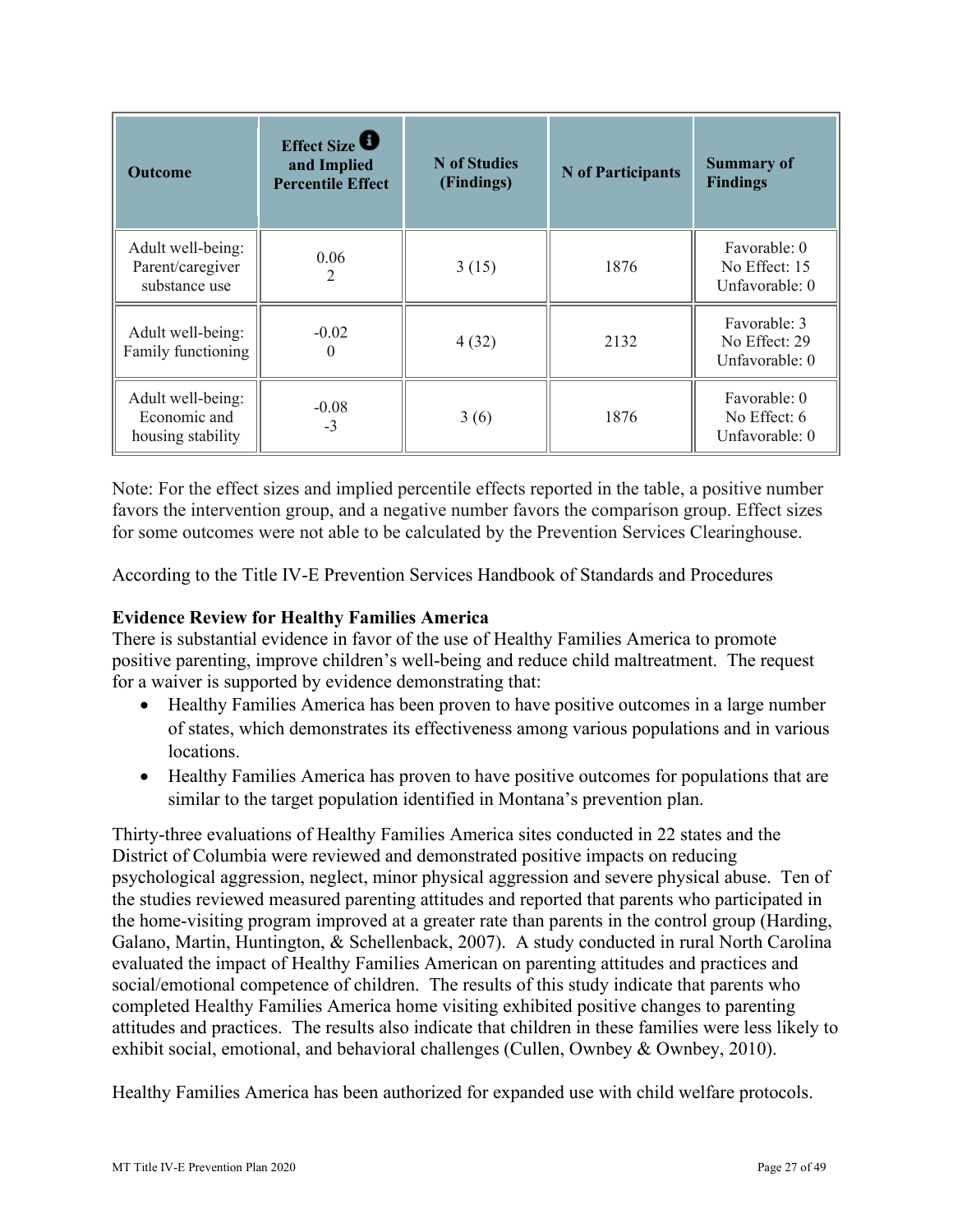from the home were between 3 and 24 months of age**.** The effectiveness of HFA for mothers This expanded use allows Home Visitors to enroll families who have been referred by child welfare agencies and who have a child who is up to 24 months in age**.** During the 2020 fiscal year, seventeen percent of Montana children removed from the home were between 3 and 24 months of age; and during the 2021 fiscal year, fourteen percent of Montana children removed who had previous substantiated reports of abuse or neglect is supported by findings from a randomized controlled trial of a subgroup of mothers receiving HFA home visiting in New York. The subgroup was comprised of 104 mothers who had at least one substantiated CPS report prior to enrolling in HFA home visiting services. The study found that the number of substantiated reports of child abuse or neglect was twice as high among mothers in a control group (not receiving HFA services) as for the mothers receiving HFA services (Lee, Kirkland, Miranda-Julian, & Greene, 2018).

The target population for Healthy Families America home visiting includes families with young children and families expecting the birth of a child, and the program has proven effective in attaining positive outcomes for this target population. The population served by Healthy Families America is the same target population identified in Montana's prevention plan, which indicates this program will be successful in helping Montana reach its objectives.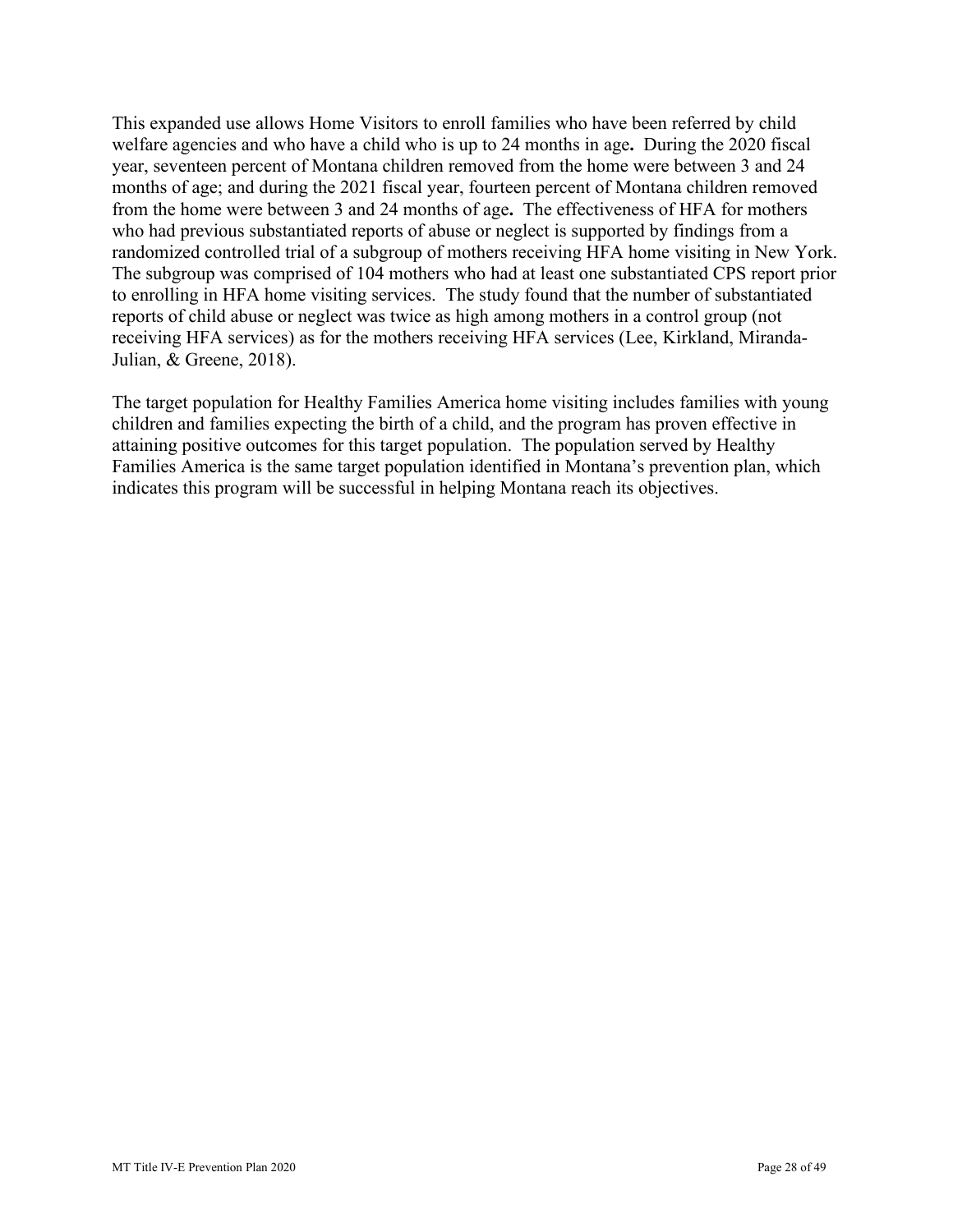# **Nurse Family Partnership (NFP)**

The Title IV-E Prevention Services Clearinghouse shows that NFP has favorable impacts on child safety, child well-being including physical development and health, and adult well-being including economic and housing stability.

| <b>Outcome</b>                                                         | <b>Effect Size</b><br>and Implied<br><b>Percentile Effect</b> | <b>N</b> of Studies<br>(Findings) | <b>N</b> of Participants | <b>Summary of</b><br><b>Findings</b>            |
|------------------------------------------------------------------------|---------------------------------------------------------------|-----------------------------------|--------------------------|-------------------------------------------------|
| Child safety                                                           | $-0.10$<br>$-3$                                               | 4(14)                             | 197308                   | Favorable: 1<br>No Effect: 7<br>Unfavorable: 6  |
| Child well-being:<br>Behavioral and<br>emotional<br>functioning        | 0.18<br>7                                                     | 1(7)                              | 417                      | Favorable: 0<br>No Effect: 7<br>Unfavorable: 0  |
| Child well-being:<br>Cognitive<br>functions and<br>abilities           | 0.21<br>8                                                     | 2(13)                             | 1353                     | Favorable: 1<br>No Effect: 12<br>Unfavorable: 0 |
| Child well-being:<br>Physical<br>development and<br>health             | 0.02<br>$\boldsymbol{0}$                                      | 3(16)                             | 111412                   | Favorable: 5<br>No Effect: 11<br>Unfavorable: 0 |
| Child well-being:<br>Educational<br>Achievement and<br>Attainment      | $-0.09$<br>$-3$                                               | 1(5)                              | 396                      | Favorable: 0<br>No Effect: 4<br>Unfavorable: 1  |
| Adult well-being:<br>Positive parenting<br>practices                   | 0.18<br>7                                                     | 1(1)                              | 407                      | Favorable: 0<br>No Effect: 1<br>Unfavorable: 0  |
| Adult well-being:<br>Parent/caregiver<br>mental or<br>emotional health | 0.06<br>$\overline{2}$                                        | 1(8)                              | 1121                     | Favorable: 0<br>No Effect: 8<br>Unfavorable: 0  |
| Adult well-being:<br>Parent/caregiver<br>substance use                 | 0.00<br>$\theta$                                              | 2(3)                              | 1733                     | Favorable: 0<br>No Effect: 3<br>Unfavorable: 0  |
| Adult well-being:<br>Family functioning                                | 0.03<br>1                                                     | 2(2)                              | 1470                     | Favorable: 0<br>No Effect: 2<br>Unfavorable: 0  |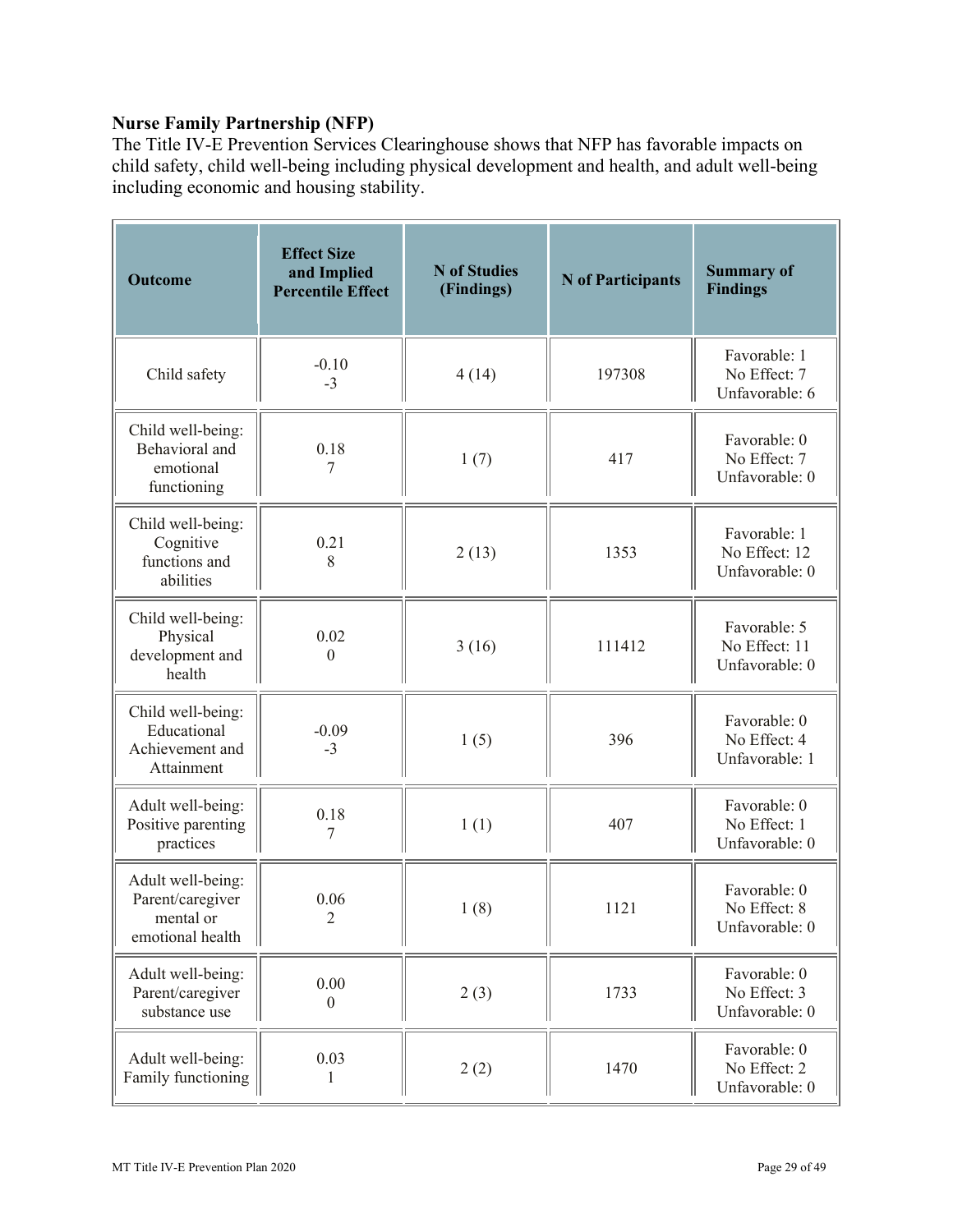| <b>Outcome</b>                                           | Effect Size<br>and Implied<br><b>Percentile Effect</b> | N of Studies<br>(Findings) | N of Participants | <b>Summary of</b><br><b>Findings</b>            |
|----------------------------------------------------------|--------------------------------------------------------|----------------------------|-------------------|-------------------------------------------------|
| Adult well-being:<br>Parent/caregiver<br>physical health | $-0.01$<br>$\theta$                                    | 2(9)                       | 2668              | Favorable: 0<br>No Effect: 9<br>Unfavorable: 0  |
| Adult well-being:<br>Economic and<br>housing stability   | 0.06<br>2                                              | 2(13)                      | 1577              | Favorable: 1<br>No Effect: 12<br>Unfavorable: 0 |

 intervention group, and a negative number favors the comparison group. Effect sizes for some outcomes were Note: For the effect sizes and implied percentile effects reported in the table, a positive number favors the not able to be calculated by the Prevention Services Clearinghouse.

According to the Title IV-E Prevention Services Handbook on Standards and Procedures

#### **Evidence Review for Nurse Family Partnership**

 maternal and child health, increase positive parenting practices, and reduce child maltreatment. The request for a waiver is supported by evidence demonstrating that: There is substantial evidence in favor of the use of Nurse Family Partnership to improve

- Nurse Family Partnership has been proven to have positive outcomes among various populations living in different circumstances, which demonstrates its widespread effectiveness.
- Nurse Family Partnership has proven to have positive outcomes for populations that are like the target population identified in Montana's prevention plan.

A review of three separate large-scale, randomized controlled trials with diverse populations indicates program success in improving care provided by parents, decreasing injuries and ingestions, and improving the social, emotional, and language development of infants (Olds, 2006). The trials reviewed by Olds also demonstrate long-term positive impacts on family selfsufficiency, specifically as a result of fewer subsequent pregnancies, greater maternal participation in the work force, and decreased reliance on public safety net programs, such as food stamps.

A review of numerous Nurse Family Partnership program evaluations (six randomized trials and several additional analyses) aiming to project long-term outcomes, concluded that NFP has positive impacts on the health of participating mothers. NFP participants are less likely to smoke during pregnancy; are more likely to breast feed, which has positive health impacts for mothers and their infants; have fewer subsequent pre-term births; and are less likely to experience domestic partner violence (Miller, 2015).

A study was conducted to follow-up with parents and children who had participated in a previous study, which included follow-up with both those who received the service and control group participants. Child Protective Services records were used to examine maltreatment over a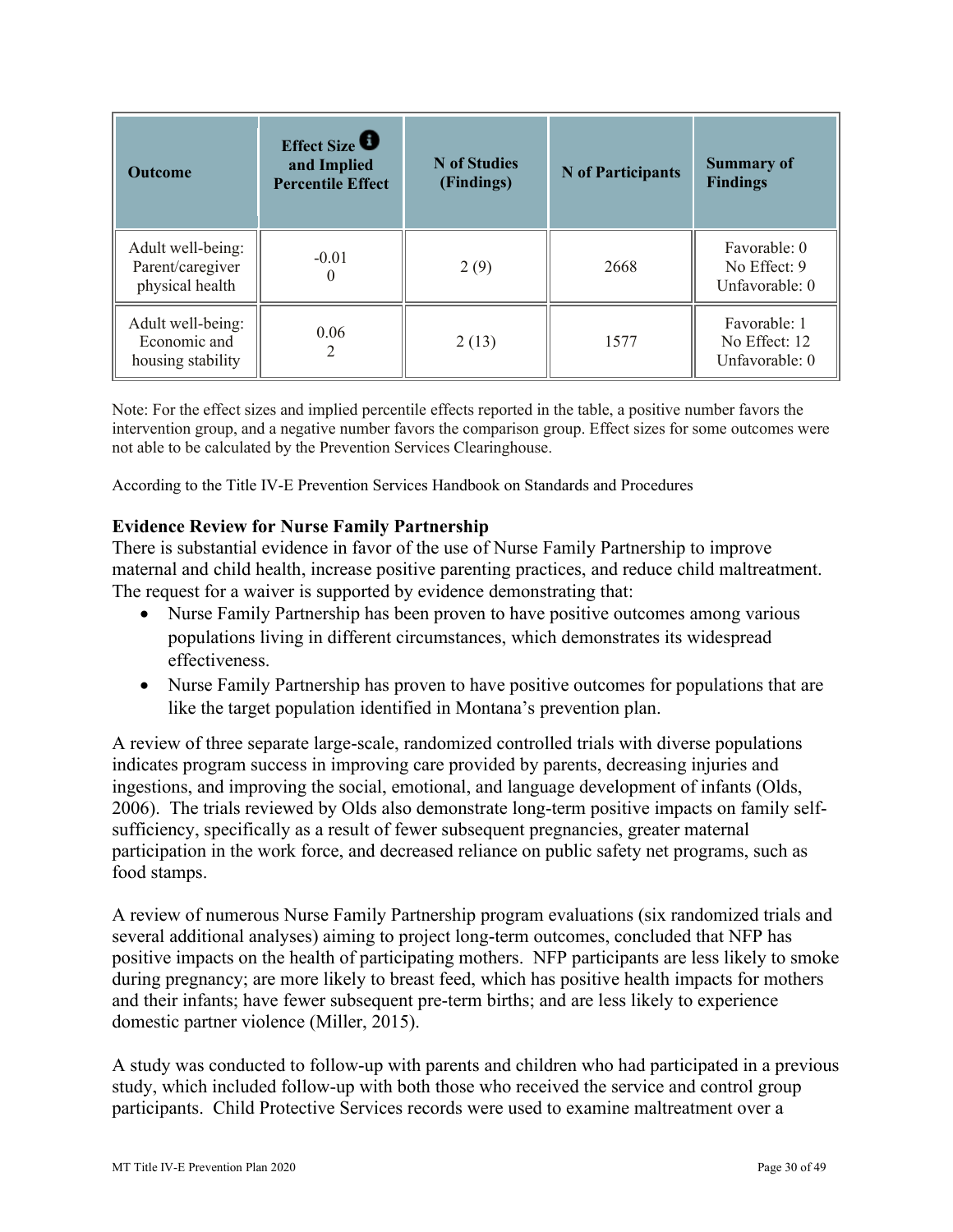fifteen-year period following the home visiting intervention. Results indicate that families who participated in Nurse Family Partnership home visiting had significantly fewer substantiated maltreatment reports than their control group counterparts (Eckenrode, Campa, Morris, Henderson, Bolger, Kitzman, & Olds, 2016).

Like Healthy Families America, the target population for Nurse Family Partnership participation matches the target population identified in the Montana prevention plan. The research discussed demonstrates that Nurse Family Partnership has proven positive outcomes for low-income, first time mothers, part of the target population identified in the Montana prevention plan.

# **CQI Strategy**

 DPHHS has provided documentation that the state meets the continuous quality improvement requirements included in subparagraph  $471(e)(5)(B)(iii)(II)$ , including:

- How the State plans to implement the services or programs
- • How implementation of the services or programs will be continuously monitored to ensure fidelity to the practice model and to determine outcomes achieved
- How information learned from the monitoring will be used to refine and improve practices

Montana will replicate the CQI process from case reviews under the CFSR. For evaluation,

- 1) Montana will collect verification of training (i.e., accreditation, completion of appropriate training) as a fidelity measure from Families First programs. These are already required to be documented by service organizations to ensure delivery of evidence-based Families First programs,
- 2) Further fidelity tracking data (observation or provider self-report of delivery process) will be collected from targeted case studies to understand program delivery and outputs more deeply.
- 3) Families First eligible families with outcomes data already available (i.e., child safetyreported, substantiated abuse and child permanency- placement stability) will be explored for trends predicted by service delivery factors (i.e. training status and region of delivery for statewide data and fidelity to delivery process for families receiving services from case-study providers), controlling for demographics.
- 4) Montana will assess if there are trends across the state in comparison to trends with casestudy providers.

Comparisons will provide indication of strengths and areas for improvement that should be explored more deeply. These insights will also provide priority areas for professional development to improve outcomes in future delivery. Specifically, Montana will conduct targeted case studies (20 randomly selected case file reviews from across the state, semiannually) to explore program output fidelity (training/delivery of program) and outcomes (results of program) more deeply through select case studies. Building on the current case review process as outlined above will allow for consistency and sustainability in reviewing cases within CFSD. Understanding what factors are unique for these providers and families that might be contributing to their outcomes will inform best practices within specific communities, families,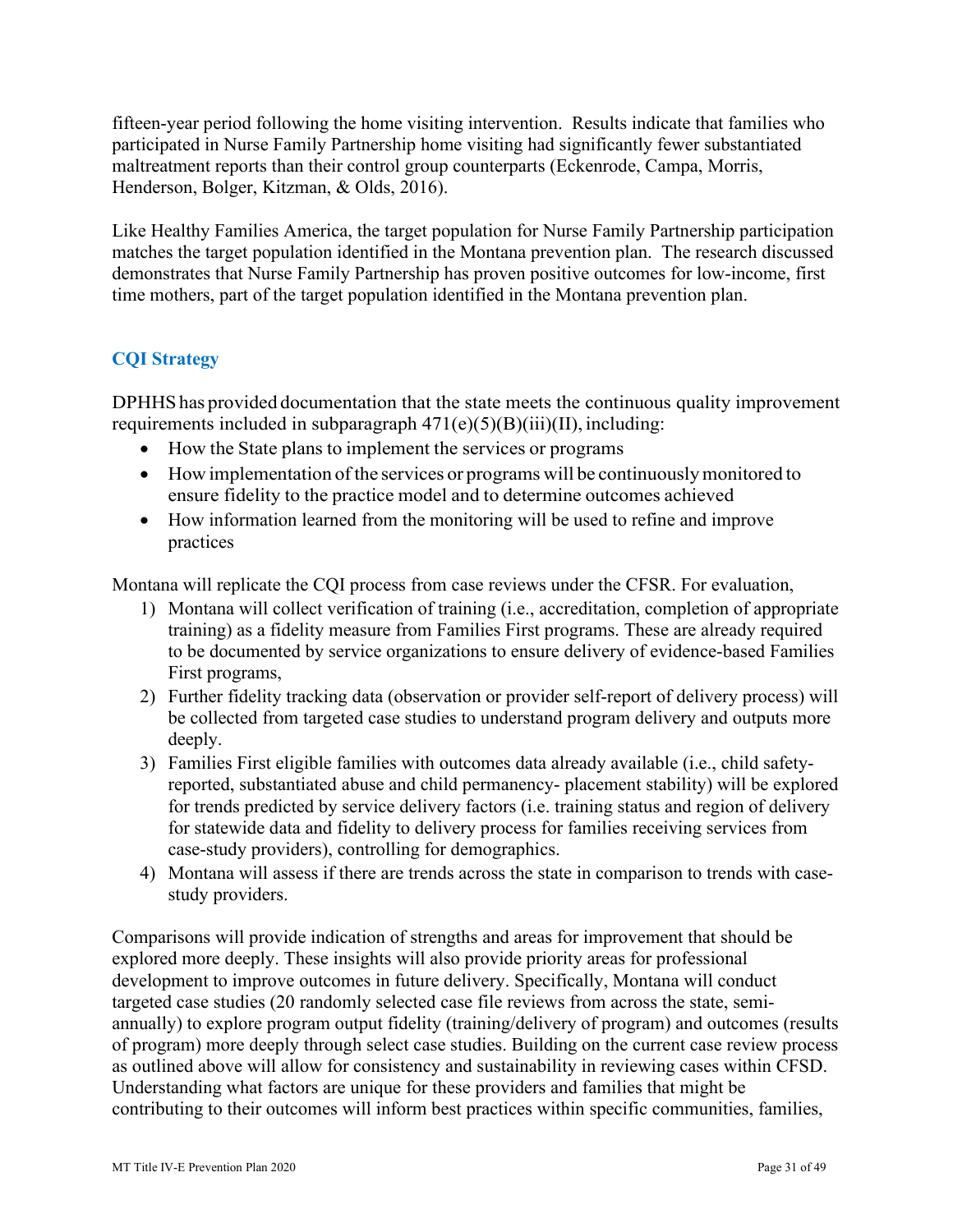and Montana statewide. CQI evaluation will continue to utilize research and data to determine how to support evidence-based programming within Montana and improve outcomes for children and families.

#### **Program Specific CQI Processes**

#### **Parent Child Interaction Therapy (PCIT)**

 A team led by Montana Department of Public Health and Human Services staff, representing the Child and Family Services Division and the Early Childhood and Family Support Division will partner with global PCIT trainers and a Montana State University (MSU) evaluation team to oversee the CQI of PCIT services in Montana.

- reported, substantiated abuse and child permanency- placement stability outcomes. 1) Verification of PCIT provider training status will be compared to child safety-
- 2) For PCIT providers within the case study, either global trainers (if provider is frequency, and quality of visits) in addition to child safety and permanency measured currently in their consultation phase of training) or MSU evaluators (if training was previous completed) will collect provider report of incorporated services according to the PCIT fidelity checklist for select sessions. PCIT will provide a deidentified ID for participants that can be matched to child safety- reported, substantiated abuse and child permanency- placement stability as well as Child behavior outcomes will be assessed through required PCIT Provider reports, which include whether Eyberg Child Behavior Inventory scores improved at the completion of therapy compared to service onset. Case studies will also explore casework's concerted effort to address caregiver, parent, and child wellbeing (meeting their needs, involvement in planning, above to determine associations. Additional supporting evidence artifacts such as case notes or participant goals will also be collected as available from providers to understand connections more deeply between delivery and outcomes.

Data sharing agreements will be established for the purpose of collecting fidelity measures and outcome data, and the evaluation team will collect progress report data from existing PCIT Providers and from global trainers for data collected from new PCIT Providers. Data related to PCIT-specific program outcomes will be gathered during targeted case studies and de-identified information will be shared with the MSU evaluation team following the file review process. The MSU evaluation team will provide semi-annual written reports outlining the results of the targeted case studies (file reviews) to the state leadership team led by the CFSD. The leadership team will collaborate with the evaluation team to make recommendations to improve service delivery if results indicate opportunities to improve outcomes.

#### **Parents as Teachers (PAT)**

 MIECHV funded and PAT affiliates. As PAT affiliates, sites are required to complete and funding, sites are required to submit the certificate verifying fidelity from the national Montana's Child and Family Services Division (CFSD) will partner with the Early Childhood Family Support Division (ECFSD) to collect the annual program fidelity measures, Performance Measures Reports, from each site offering Parents as Teachers home visiting. These sites are submit annual fidelity measures to the PAT national organization; and to sustain MIECHV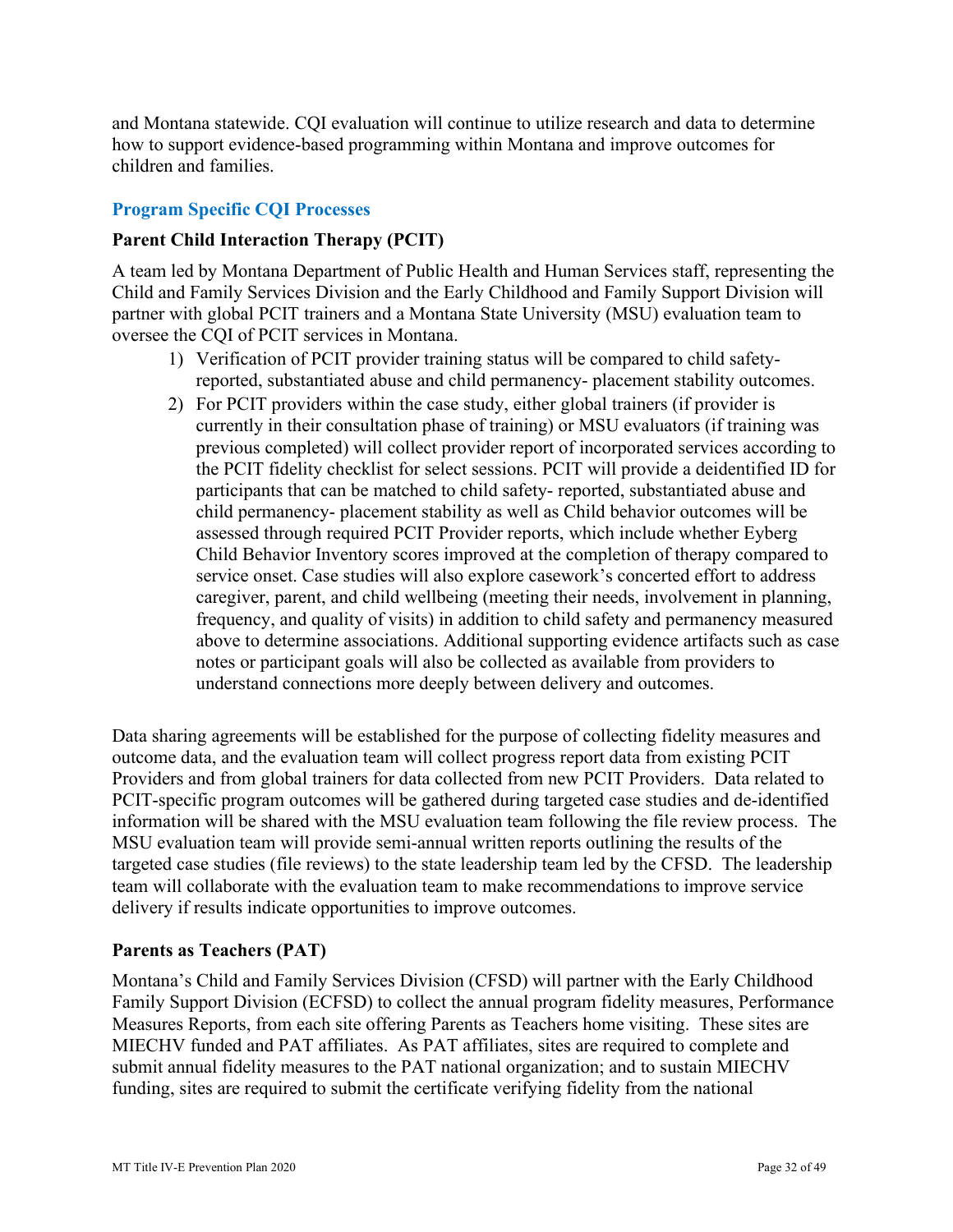organization to the Program Manager in ECFSD. The Performance Measures report captures:

- Staff training and qualifications
- Service delivery
- Program-specific outcomes:
	- o Increase positive parenting
	- o Increase child safety

The CQI of PAT will include:

- 1. Verification of PAT provider training status will be compared to child safety-reported, substantiated abuse and child permanency-placement stability outcomes across the state to determine if there are significant associations.
- safety and permanency measured above to determine associations. Changes in positive parenting as measured through HOME screener for parent child interaction. Additional 2. For PAT providers in the case study, Performance Measures Reports data will be collected for comparison between delivery and outcomes. Case studies will also explore casework's concerted effort to address caregiver, parent, and child wellbeing (meeting their needs, involvement in planning, frequency, and quality of visits) in addition to child supporting evidence artifacts such as case notes or participant goals will also be collected as available from providers to understand connections more deeply between delivery and outcomes.

ECFSD will share training status of all providers from the Performance Measures Reports as well as service delivery data for those providers in case studies with MSU evaluation team. This data will be linked to child safety and permanency data shared by CFSD with the MSU evaluation team. They will then provide semi-annual written reports outlining the results of the targeted case studies (file reviews) to the state leadership team led by the CFSD. The leadership team will collaborate with the evaluation team to make recommendations to improve service delivery if results indicate improvements are needed.

#### **Healthy Families America (HFA)**

Healthy Families America is currently being offered in one community in Montana, and the local HFA site is accredited, which requires the site to conduct monthly monitoring on multiple levels to ensure fidelity to the model. This site will partner with Montana's Child and Family Services Division (CFSD) to provide HFA home visiting services to families with a prevention plan; the site will provide verification of accreditation status; and the site will share data necessary to ensure the following outcomes are being achieved:

- Reduction in child maltreatment
- Increase in positive parenting

The CQI of HFA will include:

to determine if there are significant associations. 1. Verification of HFA provider training status will be compared to child safety- reported, substantiated abuse and child permanency- placement stability outcomes across the state to determine if there are significant associations.<br>MT Title IV-E Prevention Plan 2020 Page 33 of 49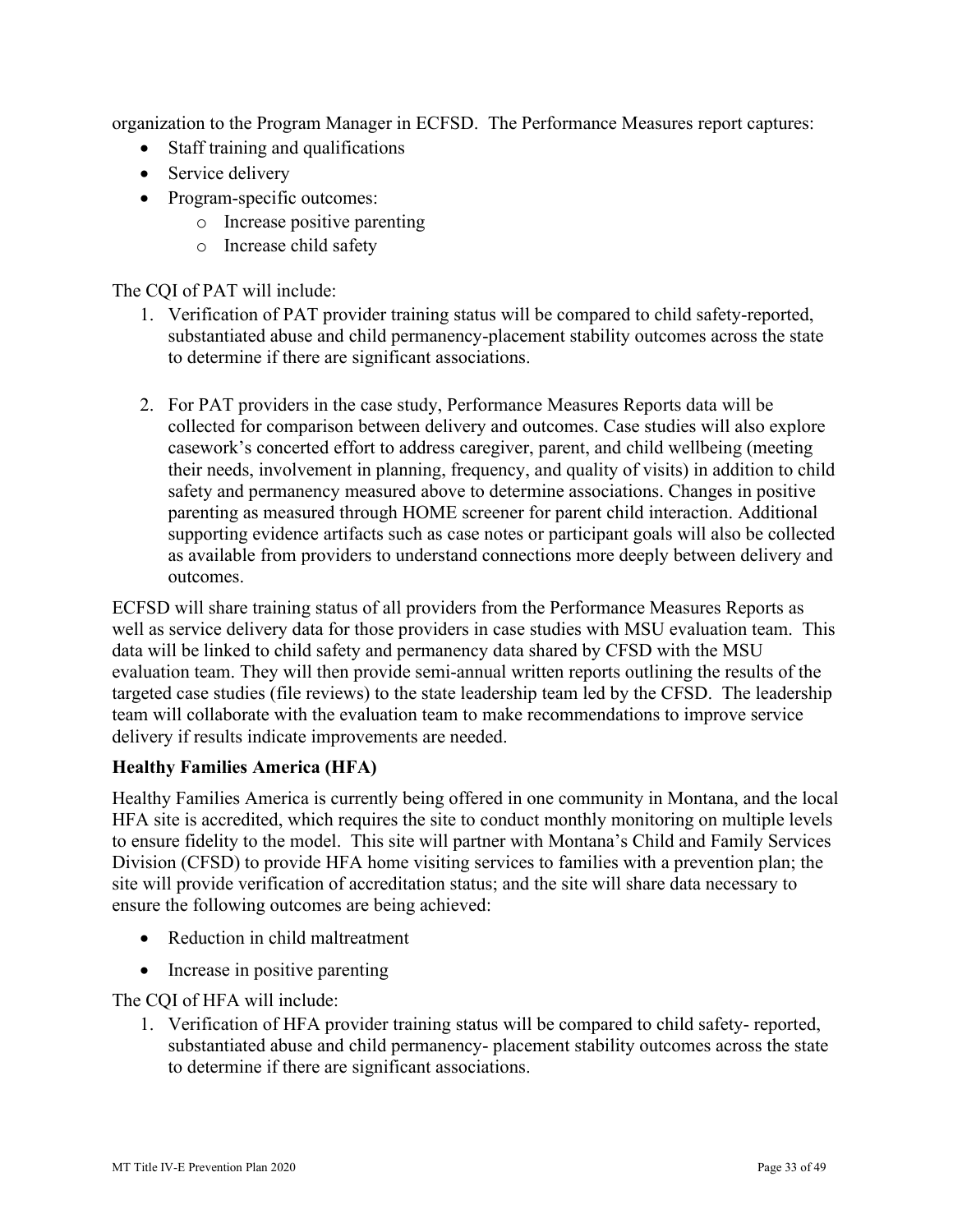2. For HFA providers in the case study, reports from monthly monitoring will be collected connections more deeply between delivery and outcomes. for comparison between delivery and outcomes. Case studies will also explore casework's concerted effort to address caregiver, parent, and child wellbeing (meeting their needs, involvement in planning, frequency, and quality of visits) in addition to child safety and permanency measured above to determine associations. Changes in positive parenting practices will be measured by Family Stress Inventory and Bonding Assessment Tool. Additional supporting evidence artifacts such as case notes or participant goals will also be collected as available from providers to understand

results of the targeted case studies (file reviews) to the state leadership team led by the CFSD. Data related to HFA-specific program outcomes will be gathered during targeted case studies and de-identified information will be shared with the MSU evaluation team following the file review process. This data will be linked to child safety and permanency data shared by CFSD with the MSU evaluation team. They will then provide semi-annual written reports outlining the The leadership team will collaborate with the evaluation team to make recommendations to improve service delivery if results indicate improvements are needed.

#### **Nurse Family Partnership (NFP)**

 MIECHV funded and NFP affiliates. As NFP affiliates, sites are required to complete and Montana's Child and Family Services Division (CFSD) will partner with the Early Childhood Family Support Division (ECFSD) to ensure that all sites offering Nurse Family Partnership home visiting are meeting accreditation requirements, which ensure fidelity. The sites are submit annual fidelity measures; and to sustain MIECHV funding, sites are required to submit the Annual Performance Report to the to the State Program Manager in ECFSD. For quality improvement purposes, the outcomes being assessed include:

- Reduction in child maltreatment
- Increase in positive parenting practices

The CQI of NFP will include:

- to determine if there are significant associations. 1. Verification of NFP provider training status will be compared to child safety- reported, substantiated abuse and child permanency- placement stability outcomes across the state
- connections more deeply between delivery and outcomes. 2. For NFP providers in the case study, Annual Performance Reports will be collected for comparison between delivery and outcomes. Case studies will also explore casework's concerted effort to address caregiver, parent, and child wellbeing (meeting their needs, involvement in planning, frequency, and quality of visits) in addition to child safety and permanency measured above to determine associations. Changes in positive parenting practices will be measured through DANCE Screener (Dyadic Assessment of Naturalistic Caregiver-child Experiences). Additional supporting evidence artifacts such as case notes or participant goals will also be collected as available from providers to understand

Data related to NFP-specific program outcomes will be gathered during targeted case studies and de-identified information will be shared with the MSU evaluation team following the file review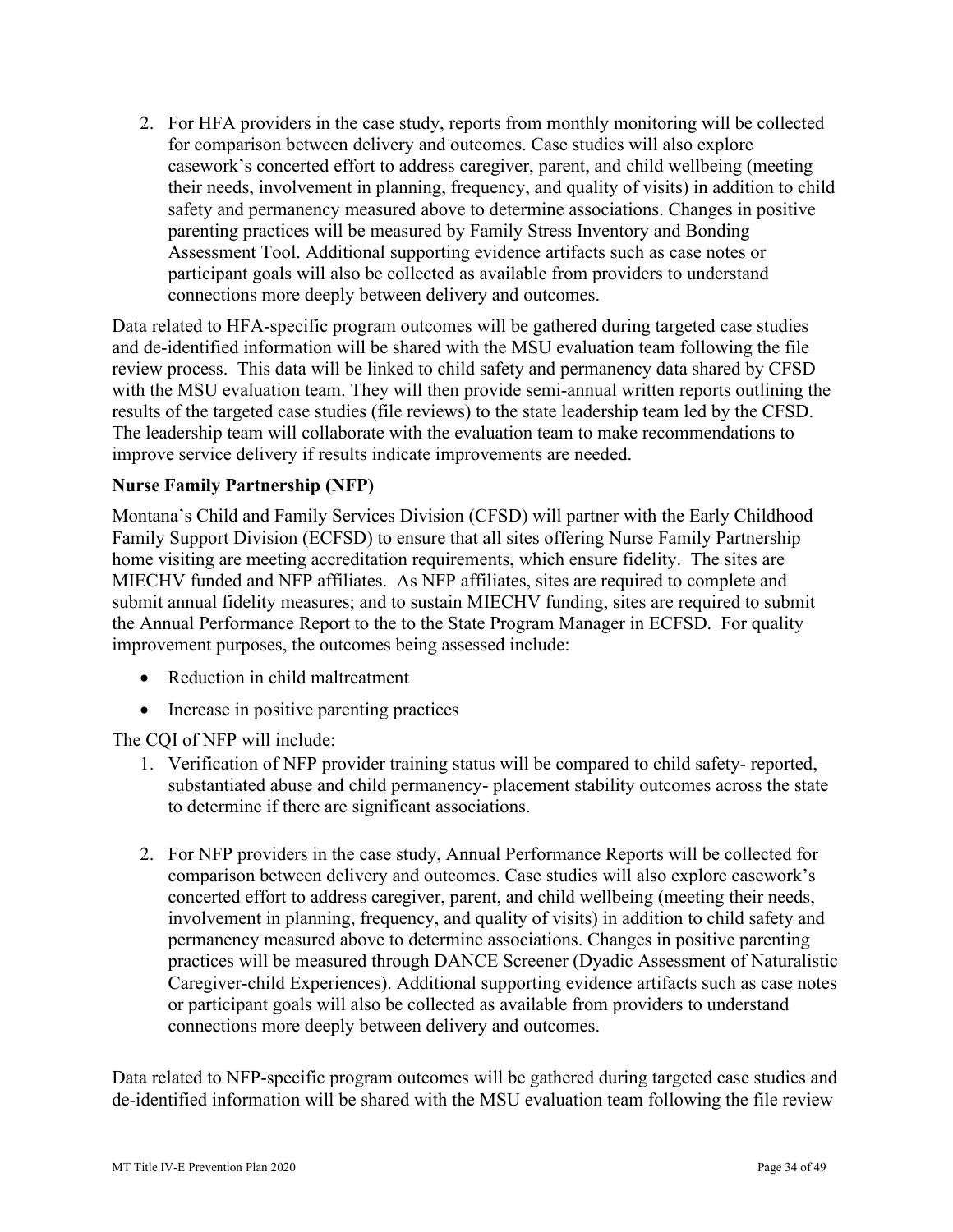the targeted case studies (file reviews) to the state leadership team led by the CFSD. The process. This data will be linked to child safety and permanency data shared by CFSD with the MSU evaluation team. They will then provide semi-annual written reports outlining the results of leadership team will collaborate with the evaluation team to make recommendations to improve service delivery if results indicate improvements are needed.

The table below illustrates CQI elements and sources for each evidence-based program.

| Indicator                                                                                   | <b>PCIT</b>                                                     | <b>HFA</b>                                                                                       | <b>PAT</b>                                                                                                        | <b>NFP</b>                                                                                           |
|---------------------------------------------------------------------------------------------|-----------------------------------------------------------------|--------------------------------------------------------------------------------------------------|-------------------------------------------------------------------------------------------------------------------|------------------------------------------------------------------------------------------------------|
| Source                                                                                      | PCIT fidelity tool,<br>Process report and                       | Monthly<br>monitoring and<br>Case study protocol Case study protocol report and Case             | <b>MIECHV</b><br>Performance<br>Measurement<br>study protocol                                                     | <b>MIECHV</b><br>Performance<br>Measurement report<br>and Case study<br>protocol                     |
| <b>Fidelity Measures</b>                                                                    |                                                                 |                                                                                                  |                                                                                                                   |                                                                                                      |
| Training/current<br>accreditation                                                           | Study                                                           | Statewide and Case Statewide and Case Statewide and Case Statewide and Case<br>Study             | Study                                                                                                             | Study                                                                                                |
| Delivery Dosage (timing,<br>frequency, frequency, and Case Study only<br>quality of visits) |                                                                 | Case Study only                                                                                  | Case Study only                                                                                                   | Case Study only                                                                                      |
| Delivery of Program<br>Content/Activities                                                   | Case Study only                                                 | Case Study only                                                                                  | Case Study only                                                                                                   | Case Study only                                                                                      |
| Concerted effort to meet<br>needs of all parties                                            | Case Study only                                                 | Case Study only                                                                                  | Case Study only                                                                                                   | Case Study only                                                                                      |
| Concerted effort<br>to involve all parties in<br>planning,                                  | Case Study only                                                 | Case Study only                                                                                  | Case Study only                                                                                                   | Case Study only                                                                                      |
| <b>Outcome Measures</b>                                                                     |                                                                 |                                                                                                  |                                                                                                                   |                                                                                                      |
| Child Safety (reported,<br>substantiated abuse)                                             | Study                                                           | Statewide and Case Statewide and Case Statewide and Case Statewide and Case<br>Study             | Study                                                                                                             | Study                                                                                                |
| Child permanency-<br>placement stability<br>outcomes                                        | Study                                                           | Statewide and Case Statewide and Case Statewide and Case Statewide and Case<br>Study             | Study                                                                                                             | Study                                                                                                |
| Program-specific<br>outcomes                                                                | Child behavior-<br>ECBI (Eyberg<br>Child Behavior<br>Inventory) | Parent practices –<br><b>Family Stress</b><br>Inventory and<br>Bonding<br><b>Assessment Tool</b> | <b>Parent practices</b> –<br>HOME (Home<br>Observation for the<br>Measurement of the Naturalistic<br>Environment) | Parenting<br>practices-DANCE<br>Screener (Dyadic<br>Assessment of<br>Caregiver-child<br>Experiences) |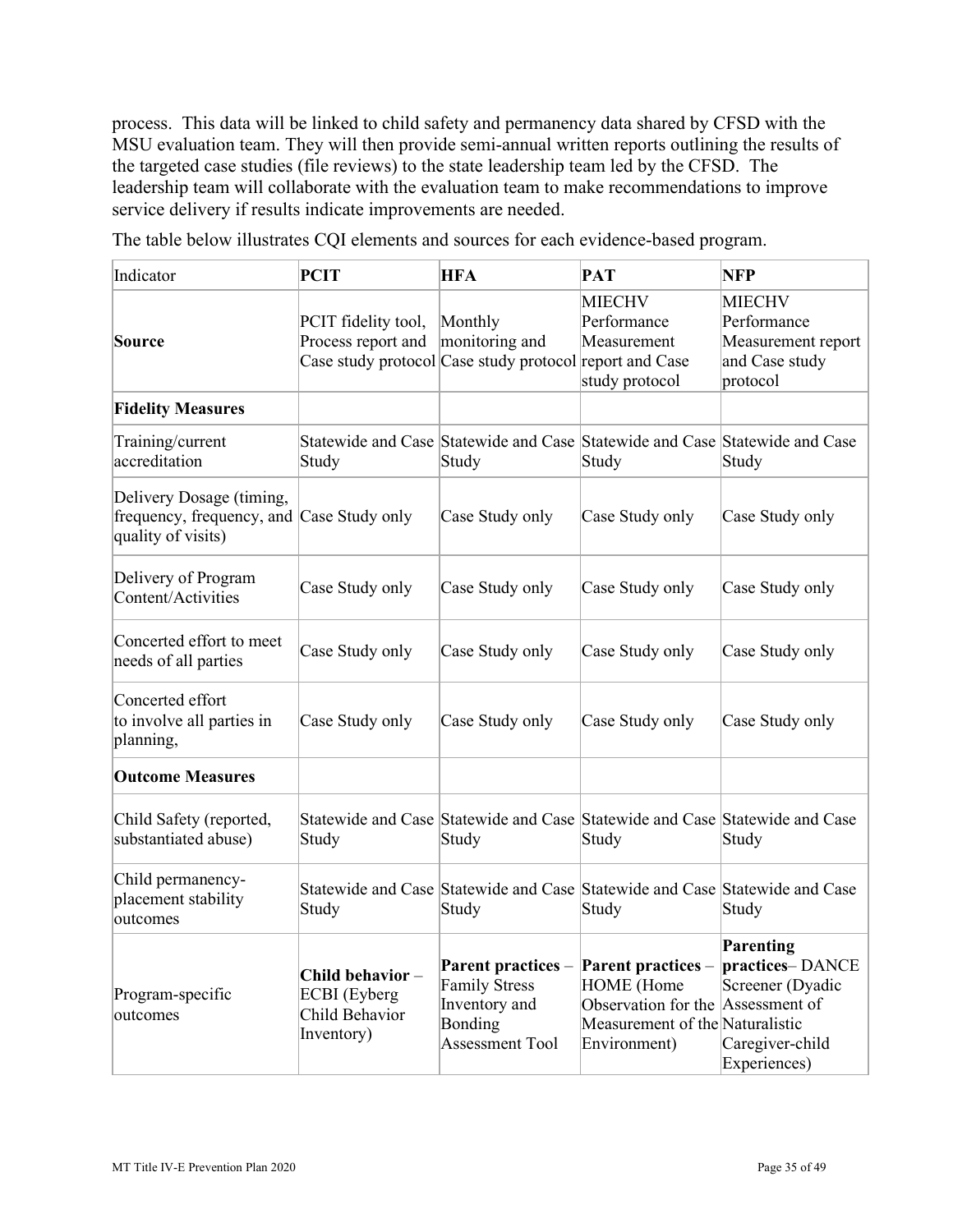#### **Monitoring Child Safety**

<span id="page-35-0"></span> throughout the entire in-home services case. CFSD will monitor and oversee the safety of children who receive prevention services under Montana's Title IV-E prevention plan. Children's safety is paramount and is central to child well- being. Children must be protected from the trauma of abuse and neglect. When safe to do so, children must also be protected from the trauma of separation from their families by effectively utilizing prevention services. Assessing safety and risk is an ongoing process

 CFSD uses a comprehensive safety decision-making model, called Safety Assessment and Management System (SAMS). SAMS is used to assess and monitor the safety and risk of children and families, more specifically:

- Identify Immediate Danger
- Develop immediate safety plans (Protection Plan)
- Gather comprehensive information about the family's functioning
- Help determine which family situations qualify for in-home safety planning
- Identify services necessary to strengthen parents' protective capacities
- Assist with the development of on-going safety plans
- Identify the level of intensity needed for intervention with the family

#### **SAMS Assessment**

<span id="page-35-1"></span> The SAMS Assessment is used to identify possible threats to a child's safety and what interventions are necessary to protect a child from threats to their safety. The outcome of the SAMS Assessment helps guide the decision about the need for ongoing intervention with the family. Interventions may include a safety plan that is implemented immediately to control or mitigate the identified threat. The caseworker will complete a safety plan for all children in the household when any threat to safety has been identified.

 When a prevention plan is opened as a result of a child protective services (CPS) investigation, home services. A Family Support Team will be assembled and launched to identify the services necessary to keep the child/ren in the home, while ensuring the voice of the parent is sought and the caseworker will complete the initial SAMS Assessment prior to referring the case for inconsidered within the development of the prevention plan.

If the prevention plan is not the result of an investigation, the caseworker will complete the Request for Services and identify if the family will participate in a prevention plan and what services they are requesting.

 documenting if a child receiving the service meets the Prevention Candidate definition approved The Child and Family Services Division Title IV-E Unit will be responsible for determining and in this plan. The eligibility determination process does not utilize the SAM models reference above. SAMS is used to monitor child safety. It is not an eligibility tool.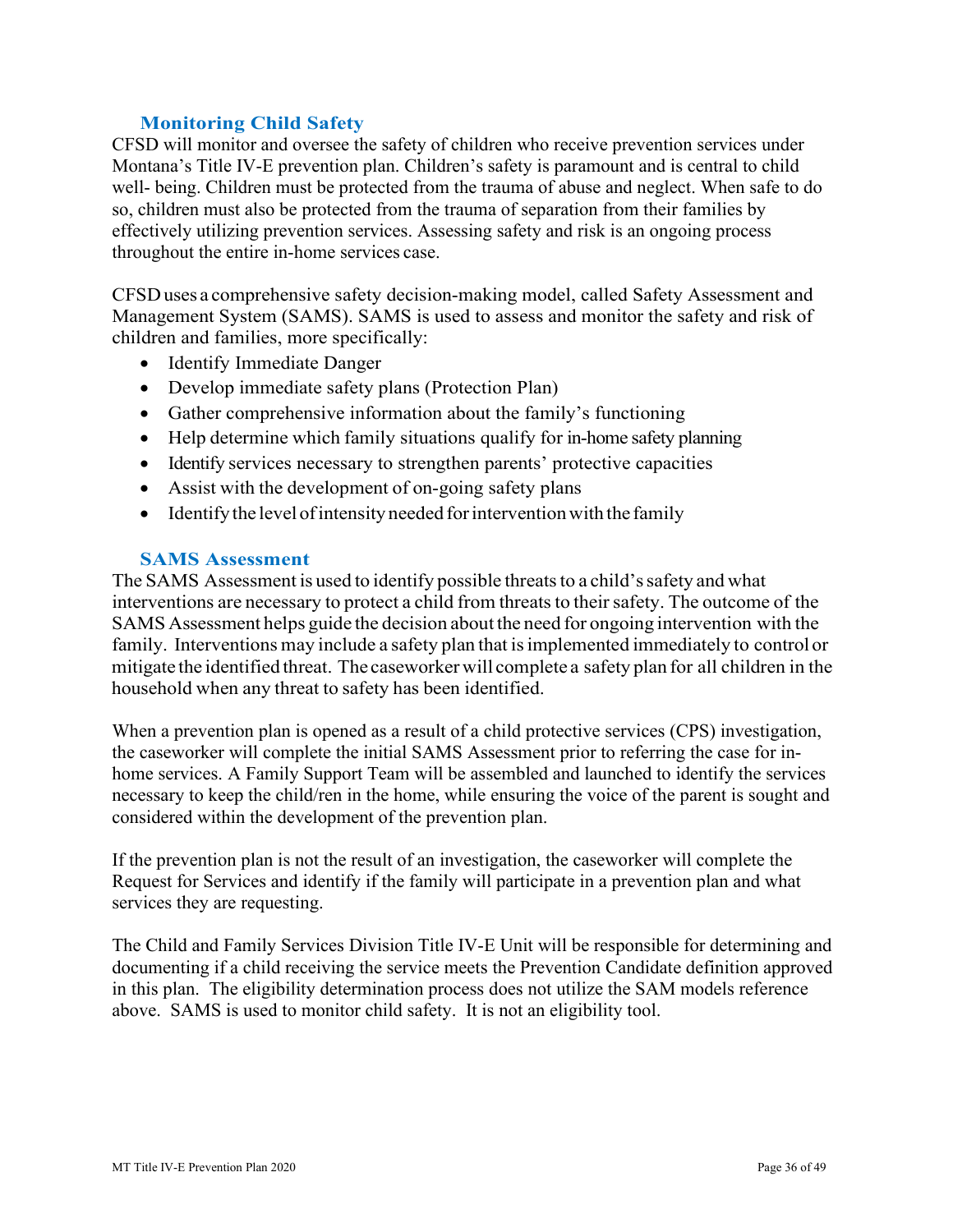#### **Family Support Team**

<span id="page-36-0"></span> for safety threats. CFSD's mission is to keep children safe, while strengthening their family. The Family Support Team (FST) allows children to remain in their own homes, while managing When services are immediately put in place, the family will be more capable and willing to engage in services and be more transparent and open in partnering with CFSD to keep their children safe.

 The FST meets weekly on cases where a Protection Plan or In-Home Safety Plan is being allow the FST providers to understand the need of the service, and the safety threat that is being utilized. The FST's purpose is to ensure the services are provided to the family in a timely manner. The FST meeting, developing goals in real time, and completing referrals together, managed through their service. By wrapping services around the family in a timely manner, child/ren will be able to remain in their homes, and with their families. The prevention plan will coordinate efforts to address the imminent risk of removal.

The overall purpose of FST is to assist in having children remain in their homes while promoting and ensuring the children's safety and reducing the risk and recurrence of maltreatment of children by their caregiver.

# **Child, Family and Service Provider Contacts**

<span id="page-36-1"></span> caseworker to assess how well the parents and other caregivers are meeting the children's needs for safety and well-being, as well as the family's progress towards case goal achievement. Private conversations with the children outside the presence of the caregiver are used as part of the ongoing monitoring of the child's safety. Communication with providers is essential to gain a full understanding of how the family is progressing in treatment services Child, family, and service provider contacts are used to help monitor safety and ongoing assessment of risk. Regular and purposeful visiting with the child and family enables the and maintaining any safety services required.

 improvements in the behaviors that impact imminent risk of removal, caseworker contact the prevention plan, is reviewed every 30 days with input from the child/ren, caregiver/s and providers. Based on this review, the intensity of the caseworker contact with the family will In-person contact by the Prevention Specialist will be required weekly through the first 30 days of the prevention plan. As the family stabilizes and service providers report may gradually decrease to no less than once a month. The in-home safety plan, along with be determined.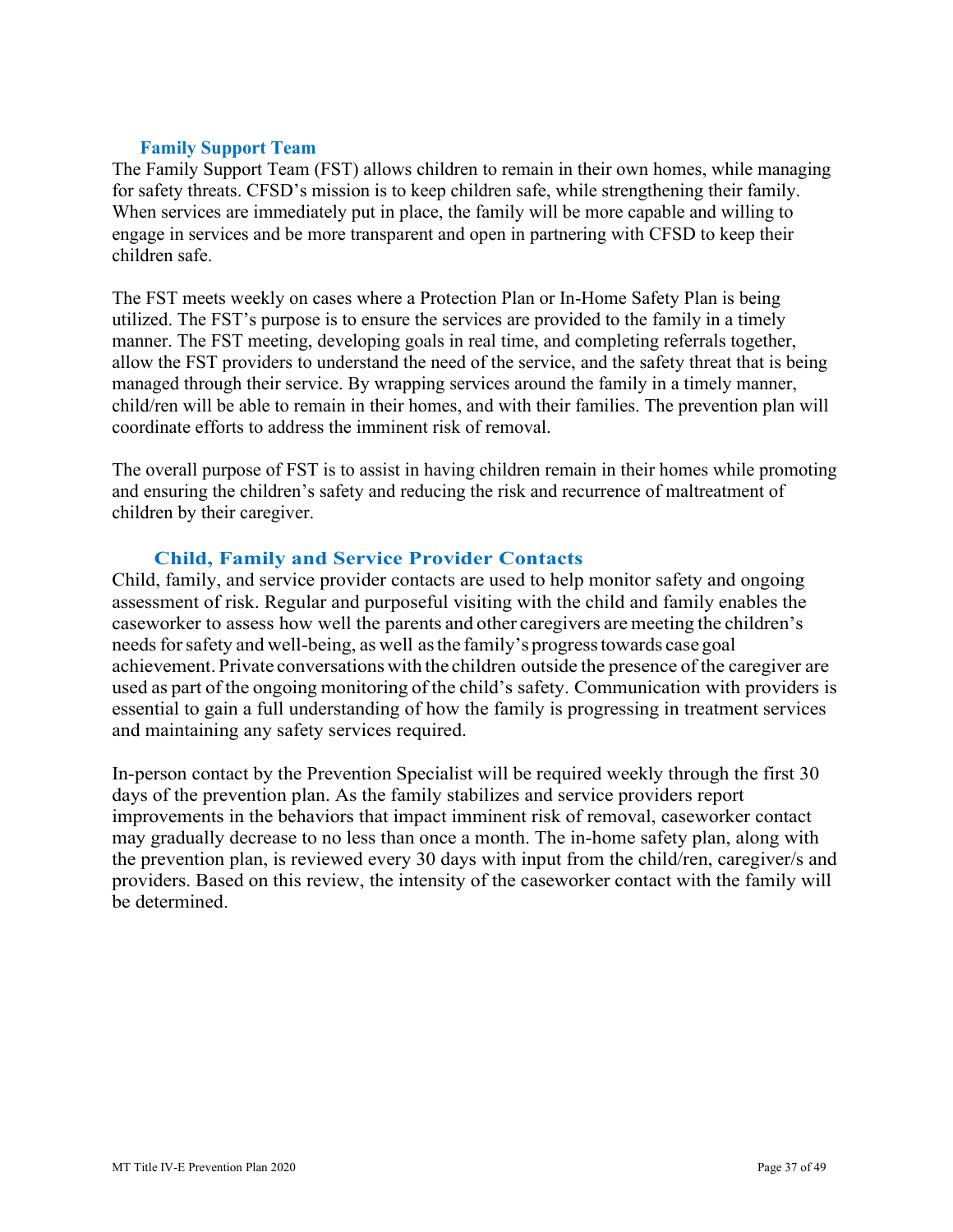#### **Prevention Plan Review**

 with input from the child, family and Family Support Team and is tracked and adapted reviewed as changes and improvement necessitate and updated at a minimum of everymonth. Prevention plans are routinely reexamined and evaluated to monitor and track the child and parent or kin caregiver's progress during the provision of services. The written plan is developed throughout the case. All parents and kin caregivers will have the opportunity to participate in the development and reexamination of the written plan. All children listed on the plan who are developmentally appropriate will have the opportunity to participate in the development of the plan. Updated assessments may be used to inform the plan review. The written plan will be Any changes to the plan will be communicated to all parties involved in the prevention plan.

#### **Consultation and Coordination**

#### **Consultation**

<span id="page-37-0"></span> receive referrals through their local CPS offices, however, 13 counties have one home visitor dedicated to receiving and following up on these referrals. This intentional partnership has led to a more robust coordinated intake and referral systems not only critical for the support of families but also a major Plan, with a specific sub-group for the Prevention Plan. The State Advisory Council will guide implementation of the provisions of the Family First Prevention Services Act. The State Child and Family Services Division has consulted with other divisions within DPHHS responsible for administering mental health and substance abuse prevention and treatment services, as well as home visiting and in-home parent skill building. CFSD has collaborated with private and public services providers who deliver such services. Currently, CFSD and ECFSD work in close partnership to support and implement a coordinated intake and referral system for evidence-based home visiting services funded through MIECHV. All, local, MIECHV-funded home visiting programs function of MIECHV-funded services. Additionally, this partnership extends beyond the local communities to the state agencies overseeing the programs and has resulted in deeper communication, collaboration, and systems-level partnerships. CFSD developed a Road Map and Implementation Advisory Council consists of current and retired legislators, service providers, law enforcement, tribal social services, youth, foster parent, country attorneys, Children's Trust Fund, Court Improvement Program director, judges, and the Child and Family Services Ombudsman.

 statewide provider survey was conducted regarding the availability of current services and interest in being trained in approved EBPs. DPHHS has launched a new division, Early Childhood Family Support Division (ECFSD), focused on aligning and enhancing services for at Mental Health Bureau (CMHB), and Addictive and Mental Disorders Division (AMDD) on FFPSA related issues. CFSD held in-person meetings with community providers to gain feedback and collaborate. A risk families. CFSD has consulted, coordinated, and collaborated with ECFSD, Children's

 Consultation efforts helped guide selection of the service array for the Montana's Title IV-E be added through future plan amendments. Prevention Plan and will continue to guide development of a continuum of mental health and substance abuse prevention and treatment services, and in-home parent skill-based programs, to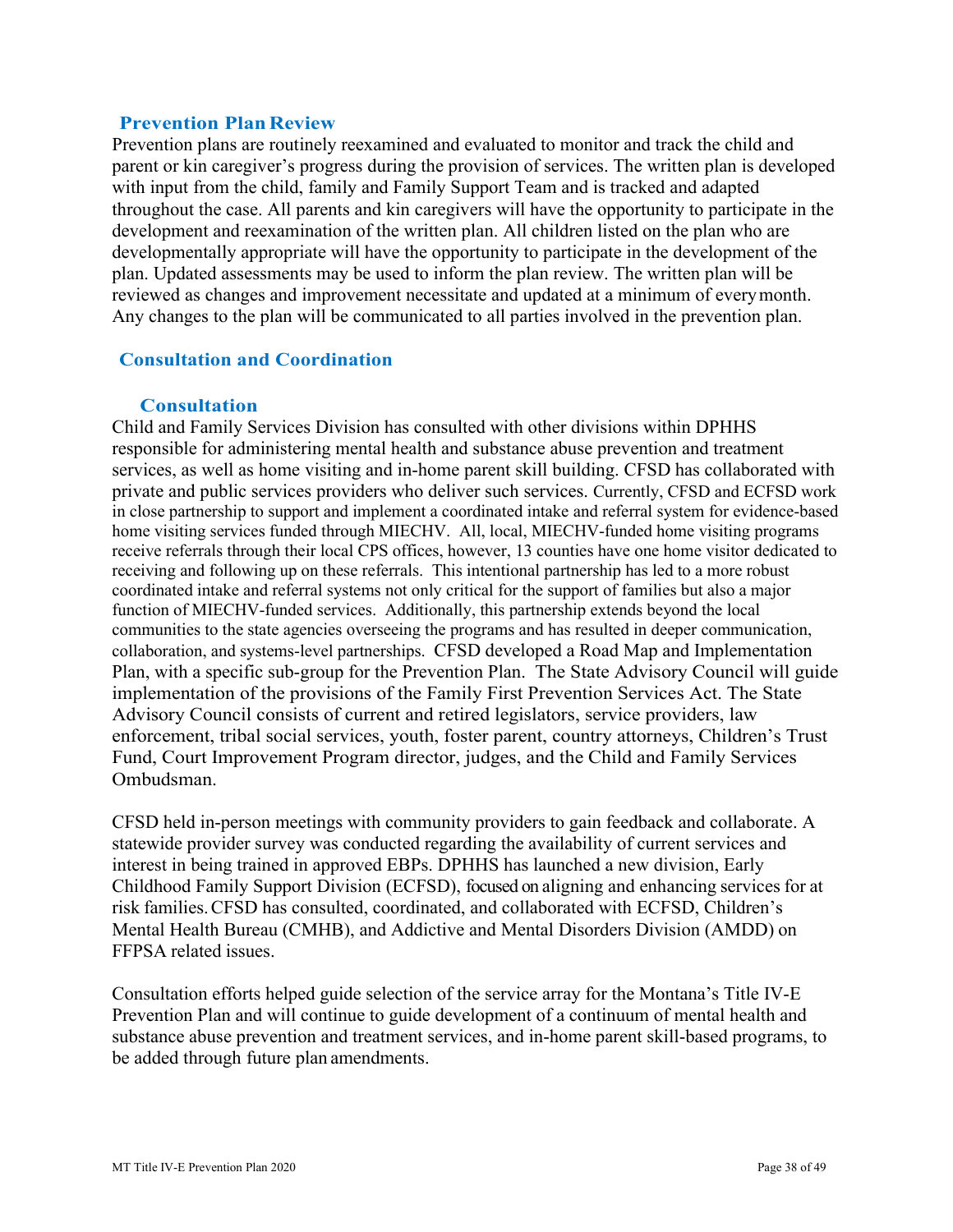#### **Coordination**

<span id="page-38-0"></span> Montana CFSD will continue to utilize its model matrix to contract with private providers to services that promote and support maintaining children in their home. These services are provide evidence-based services (EBS) identified by the California Clearinghouse and non-EBS provided under Title IV-B Parts 1 and 2 of the Social Security Act. Title IV-B Part 1 funds are primarily used for child welfare caseworker costs. In this capacity, these funds support critical activities essential to caseworker activities with children and families.

 reunification. The actual services provided are dependent upon the individual needs of the family referred for services, and CFSD and providers used family engagement to create focused and The service model matrix contracts require all providers to have the ability to provide at least one, if not all three, of the following service categories: family support, preservation, and family individualized treatment planning. A family must have been referred to one of these providers by the Department for the family to be served using title IV-B, subpart 2 funding. Safety factors, measured goals, defined expected outcomes, and family involvement in case planning was required to be reported by these service providers.

 support and family preservation services provided through the Department includes, but is not Below is a description of the flexible services provided using title IV-B, subpart 2 funding. These services were made available as necessary to non-family and kinship foster care providers and focus on in-home services and a strength-based approach to building on a family's focused goals and abilities designed to ensure the safety of children. Montana's robust array of family limited to, the following:

- Child and family assessment
- Family Support Teams (FST)
- Home visiting
- Parenting skill building (appropriate discipline, role modeling, age-appropriate expectations, bonding)
- Educational classes (GED, occupational, parenting)
- Family Engagement Meetings (FEM)
- Organizational skills (budgeting, housekeeping, shopping, meal preparation)
- Family behavior skills (anger management, communication, role modeling)
- Mental health therapy for individuals and families and other mental health services
- Preventive health services
- • Resource linkage for housing, job services, basic needs, substance abuse, and other mental health issues
- Transportation for access to services or activities provided by the Department
- Accessing and providing hard services
- Mentoring for birth parents and children
- Inpatient, residential or outpatient substance abuse treatment services
- Assistance to address domestic violence
- Services and activities designed to facilitate access to and visitation of children by parents and siblings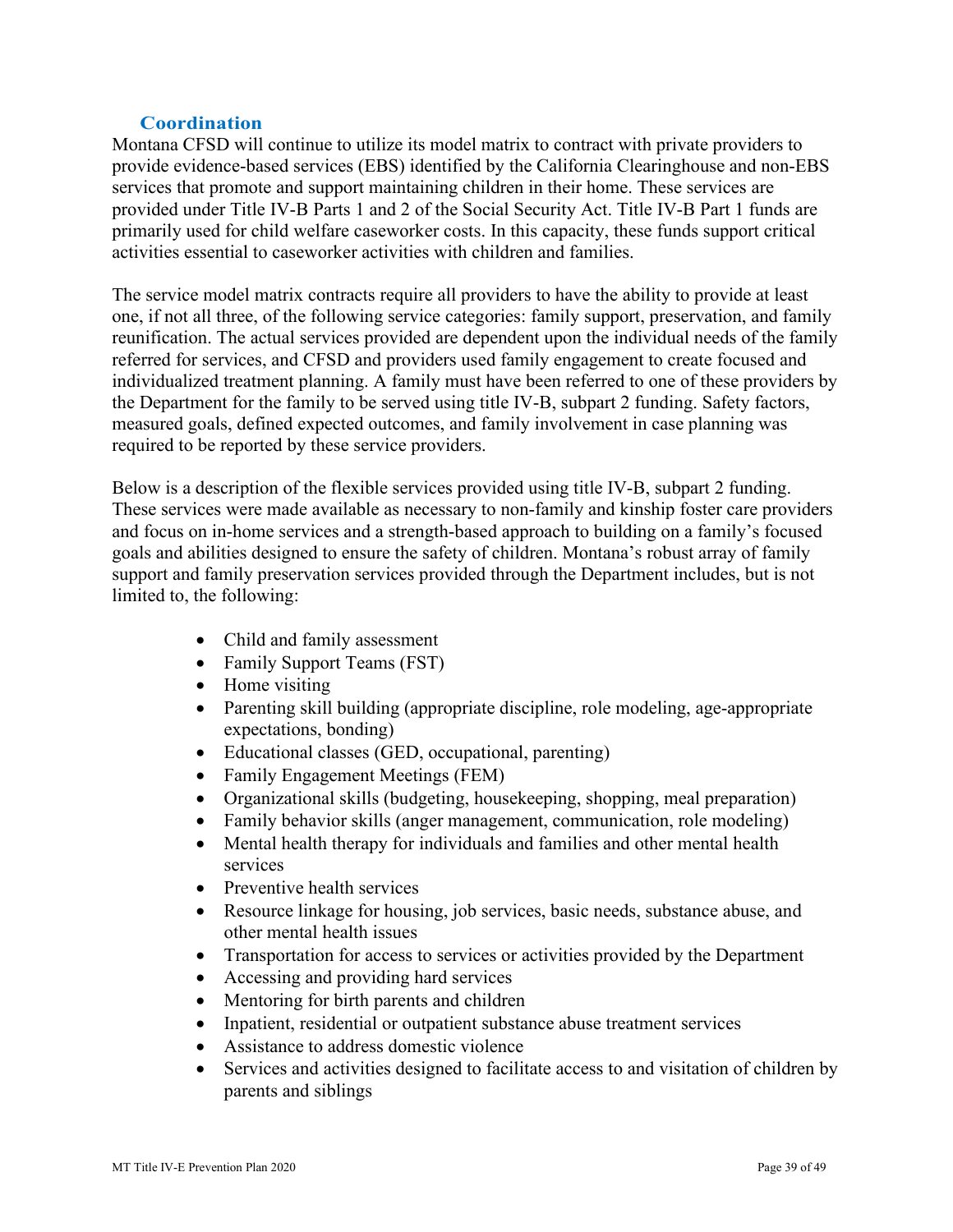- Family Visitation
- Services designed to provide temporary childcare and therapeutic services for families including crisis nurseries; and
- Well supported, supported, promising, and general practice models as appropriate (i.e., evidence-based, trauma focused, or evidence-informed practices, models, and programs).

 areas of the state where contract providers were limited, or not available. Contract compliance services, also apply to family reunification services. Family reunification services include, but are not limited to, the same robust array of services listed above. These services were provided by contractors and the CFSD staff in specific service procedures and protocols, as described earlier for family support and family preservation

 Throughout all the title IV-B, subpart 2 services, the level of intensity, and the length of each family is provided services changes greatly between prevention, preservation, crisis intervention, family support, and reunification services. There were no limits on how many times a child and family could receive services. CFSD continues to make these services available, as applicable and necessary, to non-family and kinship foster care providers.

 federal match rate to provide for a continuum of services. CFSD's allocation of title IV-B, family support services, reunification services, adoption, and kinship care. Montana's allocation of title IV-B, subpart 2 funds is approximately [\\$710,000.00](https://710,000.00), per fiscal year. The Department continues matching general funds to federal funds at above the required 20% subpart 2 funds will be utilized for services to address prevention of child abuse and neglect, intervention and protection, treatment services, foster care support, family preservation services,

 family preservation, family reunification, and adoption promotion) are reached with a minimum  $CFSD$  continues to ensure that final expenditures in each service category (family support, of 20% of the total title IV-B, subpart 2 allocation. The required state match provides a balance of flexible service provisions. CFSD will continue to:

- Combine its report on the family support and family preservation services and report separately on the family reunification and adoption promotion and support services; and,
- Analyze the services provided with these funds to ensure that the allocation of the funds maximized the benefits that can be derived from this funding.

In SFY20 approximately 2,000 children and 1,400 families were provided prevention, family support and family preservation and reunification services:

- Family Support and Family Preservation services: Approximately 900 children / 630 families
- Reunification services: Approximately 1100 children / 775 families

 needed, the Department will work with the providers in contracted counties to provide flexible The Department provides title IV-B, subpart 2 flexible and comprehensive services to as many of the fifty-six counties through fee for service rate matrix contracts. If the need arises in a rural county where there are limited-service providers, or a specific service is not available but service provisions listed prior.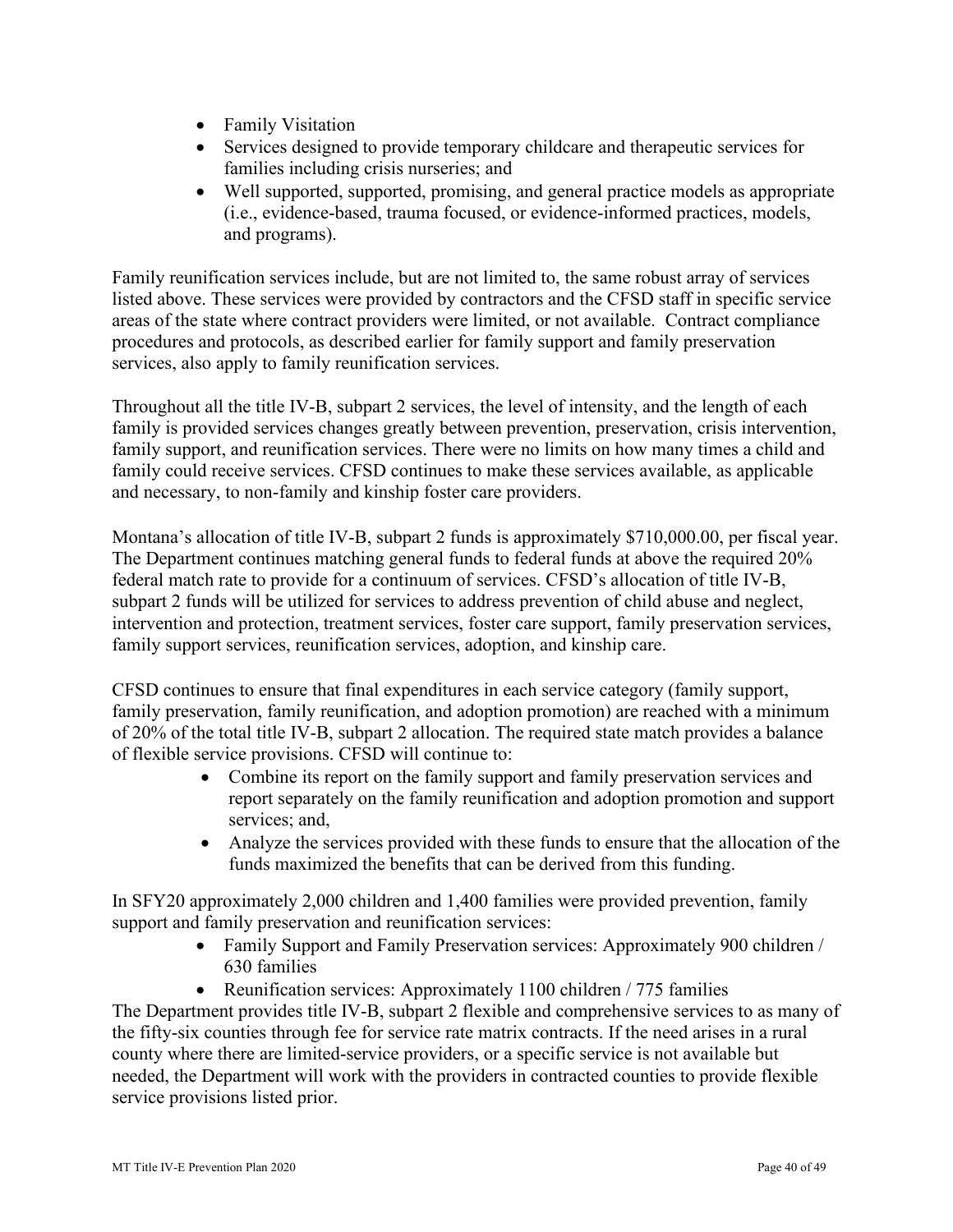# **Child Welfare Workforce Support**

#### **Ongoing Support**

<span id="page-40-0"></span> In Montana, child welfare services are state administered and supervised. DPHHS and CFSD are committed to supporting and enhancing a competent, skilled, and professional Plan (approved February 2020) will be a focus over the next 2 years. workforce. This highlighted area of development within the Montana Program Improvement

 expectations for improved service delivery to families. In 2020, management launched an overarching practice model to support frontline caseworkers in understanding their roles and developed training teams to support development of competency and skills of the workforce in delivering quality casework and trauma-informed and evidence-based services. In 2018, the CFSD management team established Leadership Guiding Principles to provide direction to leadership across CFSD for supporting frontline caseworkers, as well as creating responsibilities to families. A supervisor training is in development to increase supervisors' ability to support, educate, and counsel frontline caseworkers. CFSD, in coordination with the University of Montana, Center for Children, Families and Workforce Development have



 practice model provides caseworkers with The Practice Model builds from the Leadership Guiding Principles and highlights engagement as the foundation for success with families. Caseworkers and supervisors were trained in Motivational Interviewing in 2019 to increase engagement skills with families. This a structure for approaching their work with children and families.

 A focus on engagement skill building willenhanceimplementationoftheTitle IV-E Prevention Plan, by ensuring that the workforce is qualified, and that prevention plans and conduct ongoing assessments to ensure ongoing child caseworkers develop appropriate safety.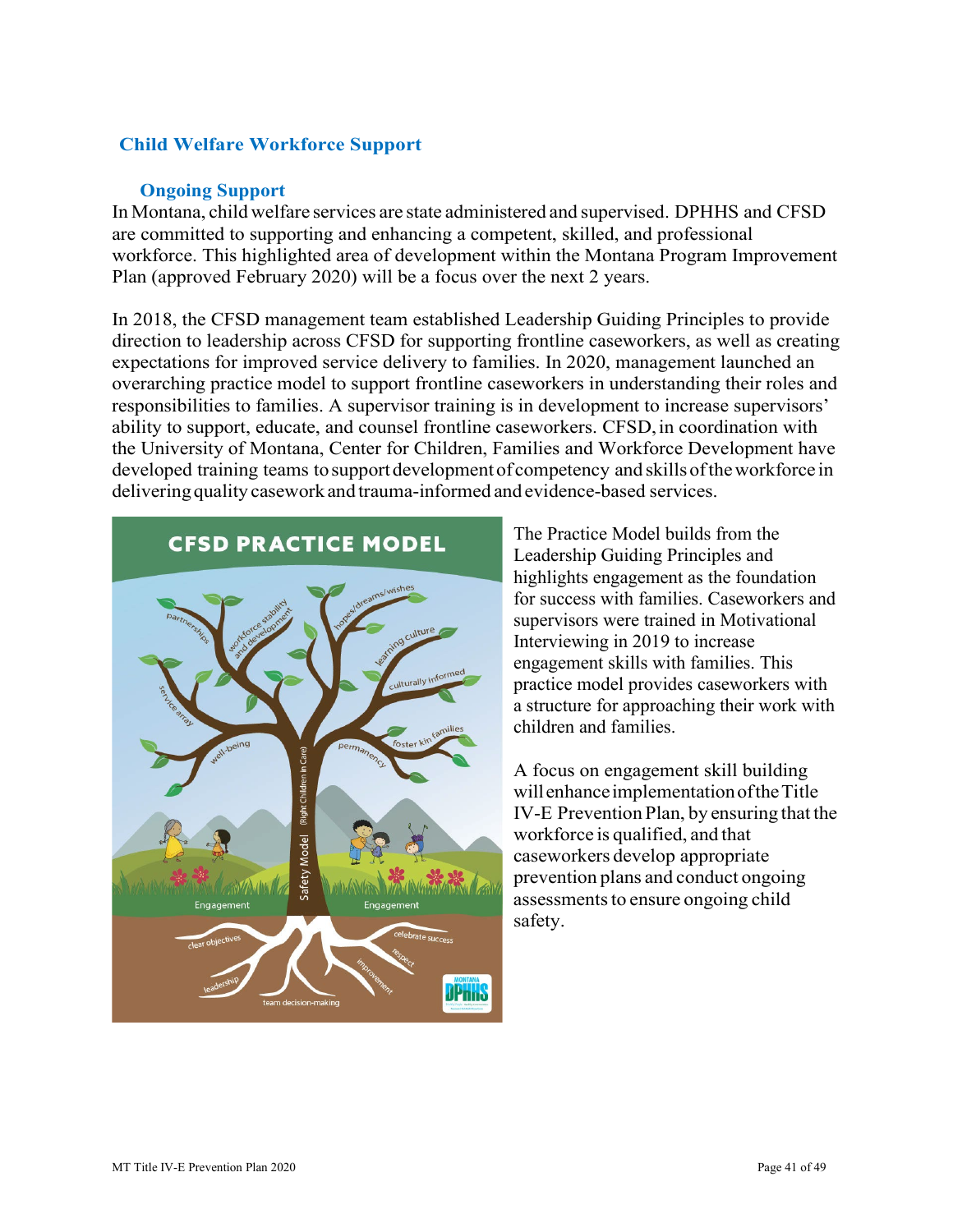# <span id="page-41-0"></span>**Child Welfare Workforce Training**

 CFSD is committed to having a prepared, well-trained workforce. The agency provides training and support for caseworkers in assessing what children and their families need, connecting to families served, knowing how to access and deliver needed trauma-informed and evidence-based services, and overseeing and evaluating the continuing appropriateness of services.

 skills of engaging, assessing, teaming, planning, and intervening. As such, CFSD training for In CFSD, casework for prevention services aligns with the practice model, which focuses on the caseworkers for prevention services will serve as a reinforcement of training for overall good case practice.

 and risk assessments using SAMS and to assess overall family strengths and needs. For Caseworker training addresses engaging families in a trauma-informed way to conduct safety prevention training, additional emphasis will be given to incorporating those assessed needs into the written prevention plan in a way that identifies the strategy to allow the child to remain safely at home or with a kin caregiver, and connecting to appropriate evidence-based trauma-informed services and programs. The training will reinforce the importance of preserving the parent-child relationship, maintaining children safely in their home with in-home services when possible, and the importance and priority of kinship placement in the event a child cannot safely remain at home.

 Training will be provided to existing caseworkers, supervisors, and administrators at the local level. The prevention services concepts will also be incorporated into new employee Practice Model training, which will include in-class training, simulation training, and field experience.

 Targeted training will take place with designated Prevention Services Specialists. Staff will be competencies. Training will address the areas of: trained on how to conduct a comprehensive family assessment and the provision of prevention services that includes building knowledge, skills, and abilities in accordance with CFSD core

- Family centered practice
- Cultural humility
- Family engagement
- Importance of early intervention
- Family needs assessment
- In-Home safety planning
- Collaboration; partnership with Tribes and service providers
- Trauma informed care
- Protective factors framework
- Positive youth development
- Intimate partner violence
- Mental health
- Substance use disorders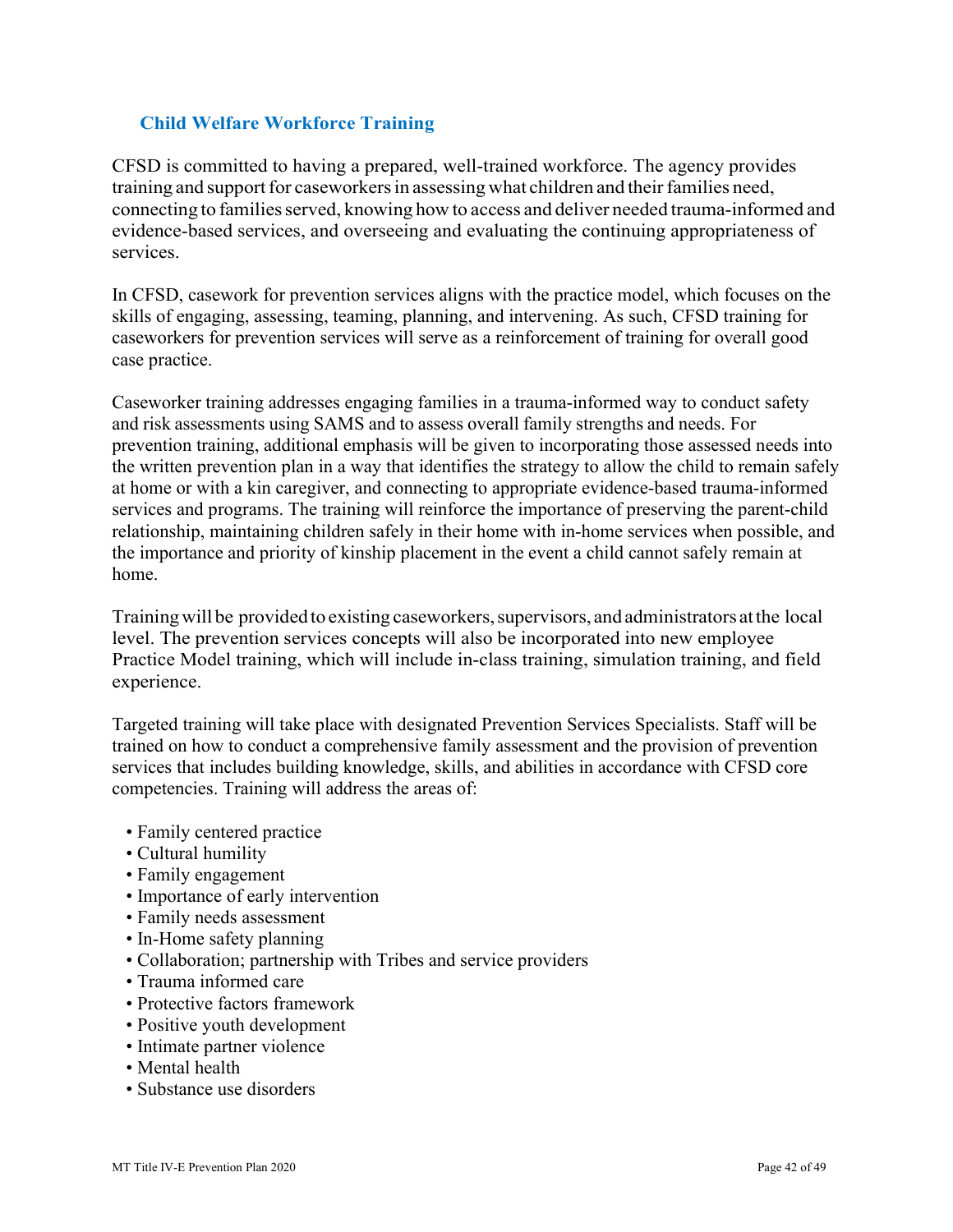- Family Engagement meetings
- Evidence based prevention service provision
- Kinship care
- Ongoing safety management
- Continuous quality improvement; and
- Documentation

Additional resources will also be provided to caseworkers for each of the specific evidencebased mental health, substance abuse, and in-home parent skills services included in Montana's Title IV-E Prevention Plan. The training will coach workers to understand the target population best served by the approved models, the specific needs the models have been determined to effectively address, the anticipated outcome of the model and the providers, and their locations, where the well-supported services are available. Supervisors will coach and mentor CPS staff in identifying the well-supported models that are most likely to successfully address the specific issues bringing the family to the agency's attention and the process for referring families to the services.

reinforce requirements for prevention services. CFSD core trainings provided to all Child Protection Specialist workers will also address and

reinforce requirements for prevention services.<br>Training will address assessment of youth and family strengths and needs while also addressing Interviewing and wrap around services approaches. Supervisors will provide feedback of critical child protection specialist processes. Supervisors will observe and provide coaching on the for the FFA, coordination of child and family team meetings, and development of the Prevention identified risk and protective factors using the Family Functioning Assessment. Training will also be provided on case planning, which focuses on skills needed to engage with a youth and family, reducing risk through building skills and assisting the youth to remain or transition back into their community. Casework skills will be further strengthened with training on Motivational worker's use of motivational interviewing skills with youth and families, information gathering Plans.

 family. The procedure and the prevention plan template were updated to align with the safety Updates have been made to Montana's new worker training, so all new employees understand An initial statewide training was held in June 2021 regarding how to utilize the safety model's safety plan determination assessment to identify if a prevention plan is appropriate for the model. Fidelity reviews will be occurring to ensure correct implementation of prevention plans. the use of prevention plans.

Our Prevention and Support Services Program Manager meets routinely with providers and local offices to identify appropriate prevention services and improve coordination between CFSD and community providers. Family Support Teams are one venue where communication and identification of appropriate prevention services for families occurs.

# <span id="page-42-0"></span>**Prevention Caseloads**

CFSD has established processes to determine, manage, and oversee caseload size and type for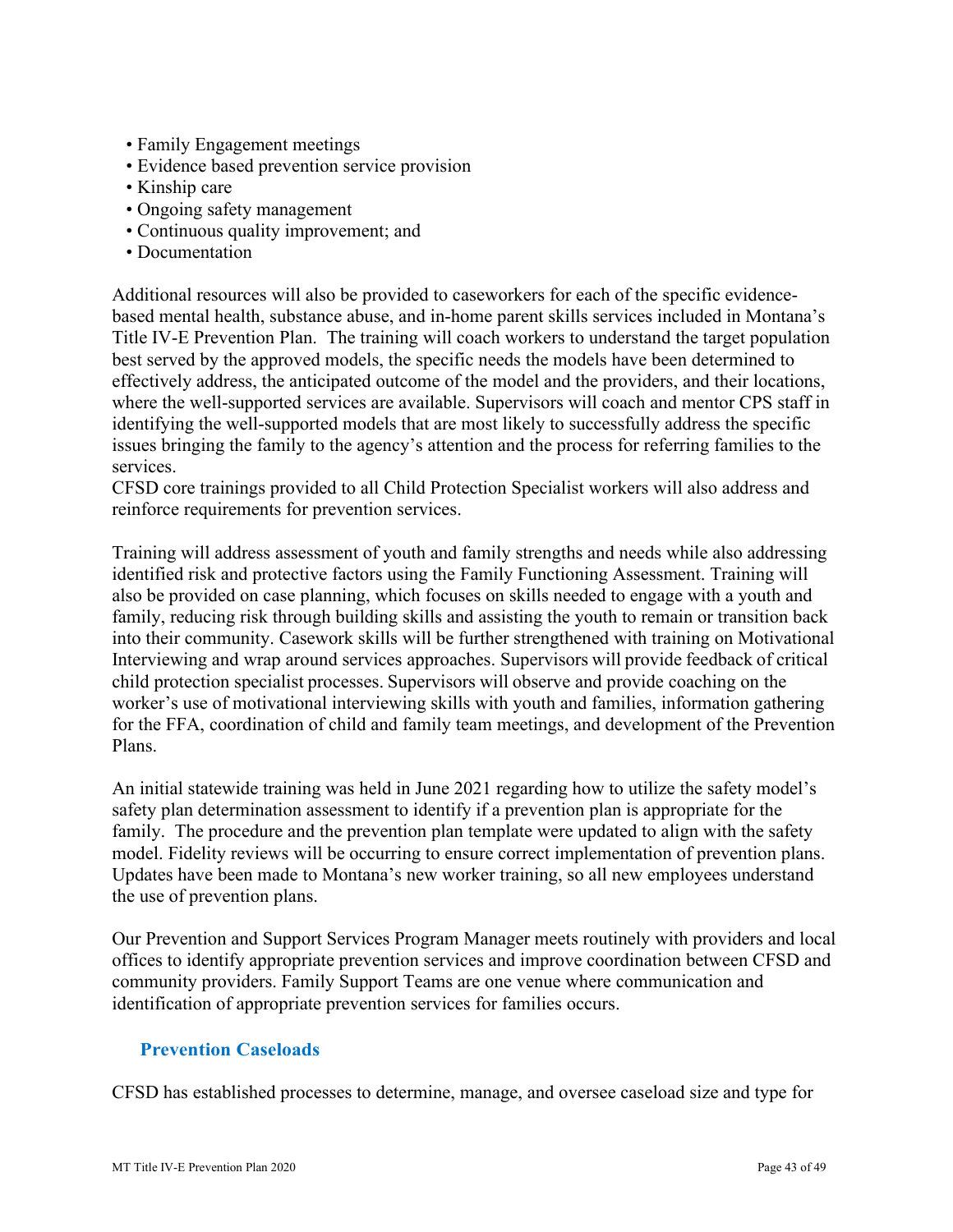Prevention services are a component of in-home services. Whenever possible within existing prevention cases. The target caseload standard for caseworkers managing prevention cases is a ratio of 1:12 forCFSD. prevention caseworkers. Prevention cases will be managed by Prevention Services Specialists. region and office staff resources, specialization is encouraged. For example, in larger offices, some teams will specialize in managing in-home cases. Some smaller offices will have individual workers that specialize in managing in-home cases. In more rural, smaller offices, ongoing workers that manage combined in-home and foster care cases will be assigned

 Prevention Cases will be identified through Family Support Team (FST) meetings. The FST Services Specialist, family, natural supports, and community providers. consists of the Family Support Team Coordinator, Child Protection Specialist, Prevention

 Overseeing caseload size and type is essential. Manageable caseloads and workloads can make families and on completing critical case activities, and ultimately having a positive impact on caseworkers better serve the children and families on their caseload. a significant difference in a caseworker's ability to spend adequate time with children and outcomes for children and families. Successfully managing caseworkers' workload can help

 Regional Administrators will provide oversight to the caseload size and case type for Reports include information about caseloads, such as number of youths in care and reports in each county. CFSD will enhance the report to include prevention cases. Each of the state's six regions has a Regional Administrator that monitors the region and team specific caseload data, including overall number of cases and the different case types. caseworkers. The Fiscal Bureau Chief provides monthly data reports to Management Team.

# <span id="page-43-0"></span>**Assurance on Prevention Program Reporting**

 The Montana Department of Public Health and Human Services provides an assurance in to the provision of services and programs included in Montana's Title IV-E Prevention Plan. This will include data necessary to determine performance measures for the state and compliance. Data will be reported as specified in Technical Bulletin #1, Title IV-E Prevention Data Elements, dated August 19, 2019. (See Attachment I) Attachment I that DPHHS will report to the Secretary required information and data with respect

# **Child and Family Eligibility for the Title IV-E Prevention Program**

Child and family eligibility for the Title IV-E Prevention Program is based on a child being at imminent risk of entry into foster care, but able to safely remain at home or in a kinship placement with receipt of approved evidence-based services under the child's prevention plan.

#### **Prevention Candidate Definition**

<span id="page-43-1"></span>For the purposes of the Title IV-E Prevention Program, a child under age 18 is a prevention candidate when at serious risk of entering or reentering foster care, but able to remain safely in the home or with a relative as long as mental health, substance use disorder, or in-home parenting skill-based programs or services for the child, parent or kin caregiver are provided. To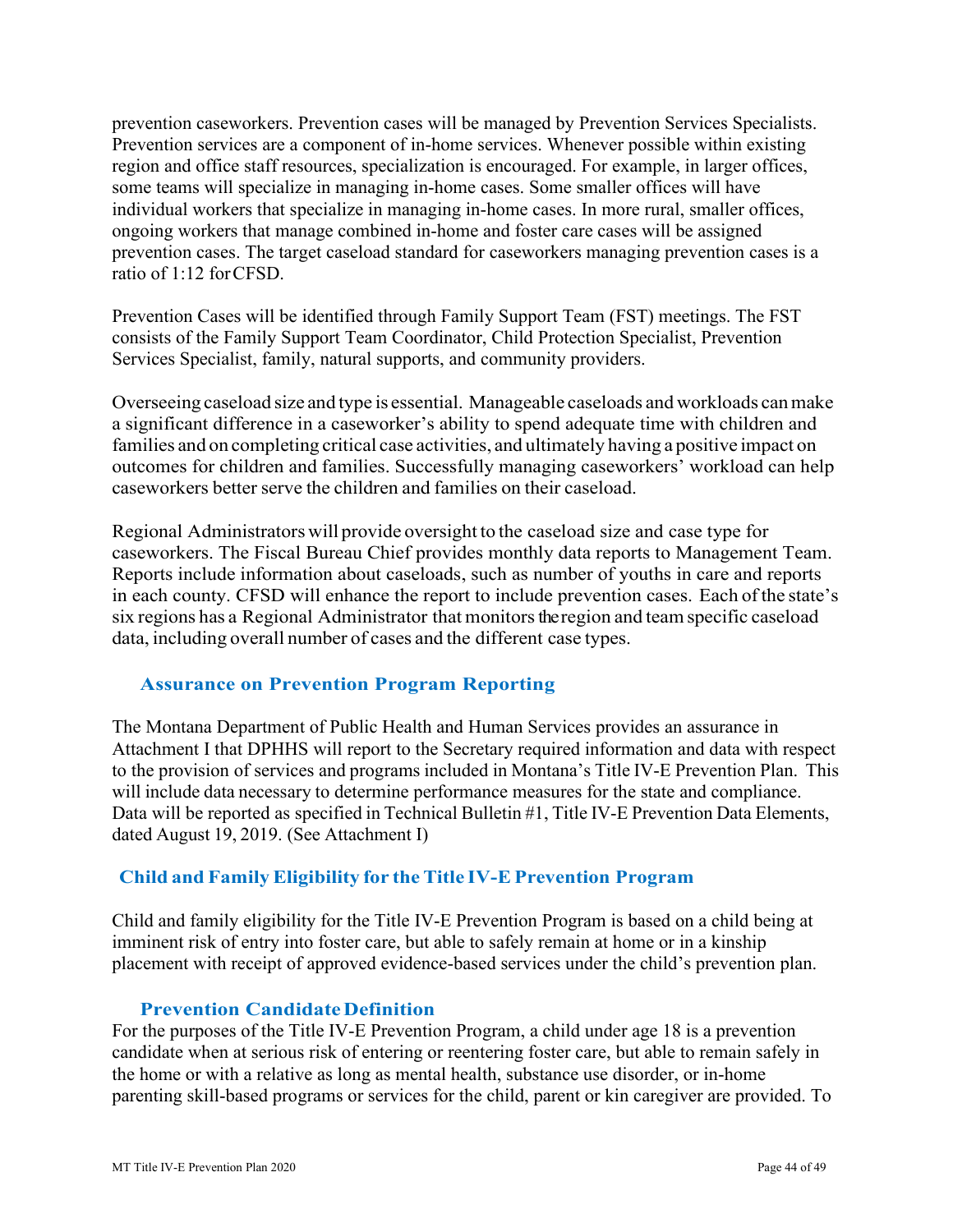foster care plan prior to provision of services. be eligible for Title IV-E Prevention Services, the child's prevention candidate status must be designated in the child's prevention plan prior to provision of services. Pregnant and/or parenting foster youth are also eligible for prevention services when services are designated in the child's

A child may be at serious risk of entering foster care based on circumstances and characteristics of the family as a whole and/or circumstances and characteristics of individual parents, children, or kinship caregiver that may affect the parents' ability to safely care for their children.

 eligibility for all children whether the children are under State of Montana or tribal jurisdiction. The CFSD Title IV-E Eligibility Unit is responsible to determine and document if a child meets the Prevention Candidate definition. This unit will determine the Prevention Candidate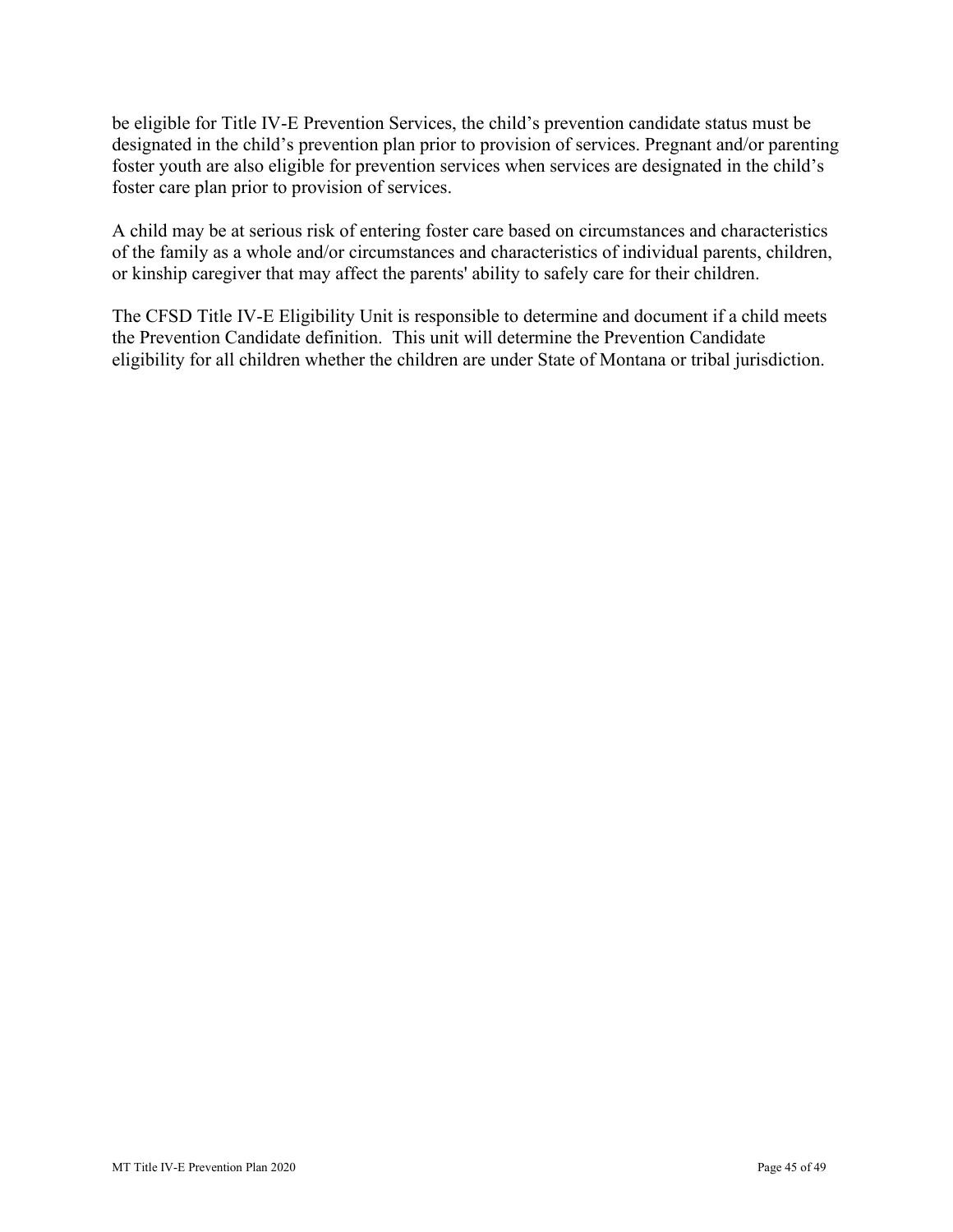# **Each of the four factors below must be met in order to establish candidacy**

#### **First**:

 a report to Centralized Intake. The child, parent/s or caregiver/s have come to the attention of CFSD or tribal agencies through

#### **Second**:

- but the family needs services to prevent imminent risk of entering foster care; or (a) the allegation of abuse or neglect did not meet the statutory definition of abuse or neglect,
- (b) the report requires an investigation, and the child(ren) can remain in the parent's home safely with appropriate prevention services

#### **Third**:

One of the following the circumstances or characteristics is present:

- Children who have exited foster care through reunification (within the last 12 months), guardianship or adoption
- Children who have had a previous removal or report to Centralized Intake
- Children with in-home and out-of-home protection plans
- Children with in-home safety plans and no legal involvement
- Children born with positive toxicology results
- Children born to mothers with a positive toxicology result
- Pregnant adolescents and young adults (ages 18-23) or parenting youth (to age 18)
- Children of parents who have been in foster care
- • Children who live in a household where substance abuse, domestic violence or mental health impacts the daily functioning of the caregivers and/or children
- Children with siblings in foster care

#### **Fourth,**

The parent/s or caregiver/s must agree to engage in the prevention plan. For the purpose of this plan, caregivers include individuals that are related by birth, marriage or unrelated but have an emotionally significant relationship with the child that takes on the characteristics of a family relationship.

 Also, for Indian children, the definition of kin caregiver under ICWA (25 U.S.C. Sec. 1903) will be utilized, which includes:

- • An "extended family member" as defined by the law or custom of the Indian child's tribe; or,
- In the absence of such law or custom, a person who has reached the age of 18 and who is the Indian child's grandparent, aunt or uncle, brother or sister, brother-in-law or sister-inlaw, niece or nephew, first or second cousin, or stepparent; or
- An Indian custodian, as defined by ICWA case law.

 Children who are under the placement and care responsibility of the state are, by definition, in foster care and are not prevention candidates when placed with a kin caregiver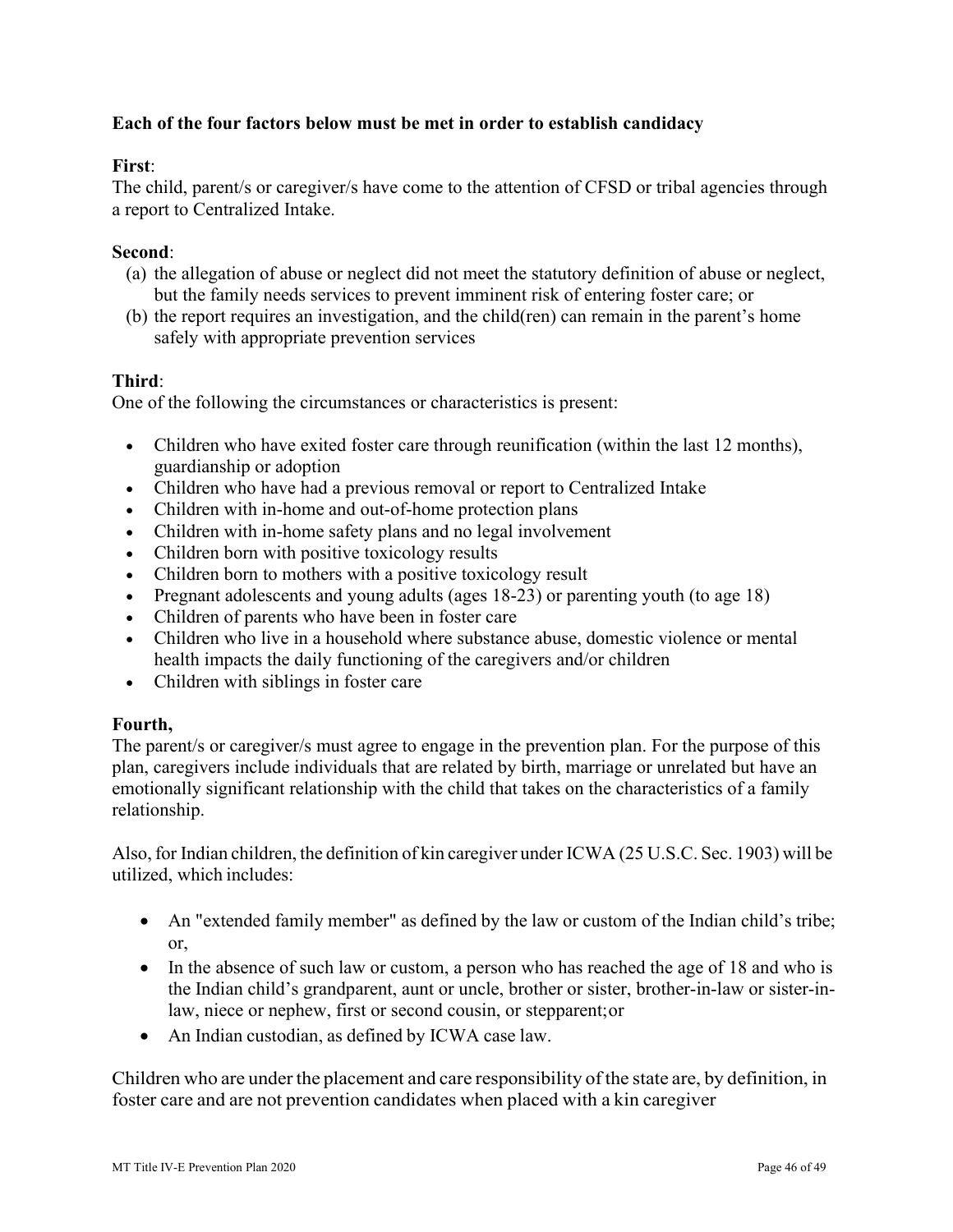# <span id="page-46-0"></span> **Prevention Candidate Determination**

 assessments conducted by caseworkers for the Division of Child and Family Services (CFSD) prevent the entry of the child into foster care are provided. Child and family eligibility for the Title IV-E Prevention Program is determined through utilizing designated assessment tools. These assessments (of children identified in a prevention plan) determine if the child is at substantial risk of entering foster, but can remain safely in the home or in a kinship placement as long as the title IV-E prevention services that are necessary to

 CFSD caseworkers assess children and families utilizing the immediate danger assessment and family functional assessment (FFA), which together identify a child's risk of entry into foster care and the child and family's needs related to protective capacities and vulnerabilities impacted by mental health, substance abuse, and/or parenting skills.

 have needs related to substance use, mental health, and/or parenting skills. Montana's Safety Assessment and Management System utilizes a functional assessment (Family Functional if there is impending danger. In addition, the Safety Plan Determination (SPD) assessment A comprehensive decision-making assessment is utilized during a child protective services investigation and identify if a child can remain safely at home with a safety plan, and if families Assessment) completed with the family throughout the investigation time period and determines outlines if the child(ren) can be maintained in their home safely while the parents' protective capacities are strengthened to remedy the impending danger.

 FFA focuses on the unique dynamics of each family and the role each individual play in this dynamic. The purposed of the FFA is to organize information for decision-making, analyze case The Family Functional Assessment (FFA) is used to create a shared understanding of the reasons for agency involvement and to create plans and strategies to address the concerns assessed. The data, identify the presences or indicators of threats to child safety and determine which families CFSD will serve. There are six assessment areas: maltreatment, nature, parenting—discipline, parenting—general, adult general functioning and child functioning.

 a prevention plan will be utilized. When completion of the FFA indicates impending danger and the SPD indicates an in-home safety plan is enough to manage safety of the children while treatment services can be provided,

The investigating Child Protection Specialist will complete an eligibility form that identifies under which criteria that child or family meet the prevention candidacy definition. The family's individualized prevention plan will outline the evidence-based models that will be used to increase the parents' protective capacities and skills to safely care for their children. The prevention case will be transfer to a Prevention Child Protection Specialist. The Prevention Specialist will continually assess for safety and ensure the appropriate services are being implemented to support the family's needs.

A child may be reassessed for prevention candidate status at the end of each 12-month prevention episode utilizing the processes described above, based on continuing serious risk for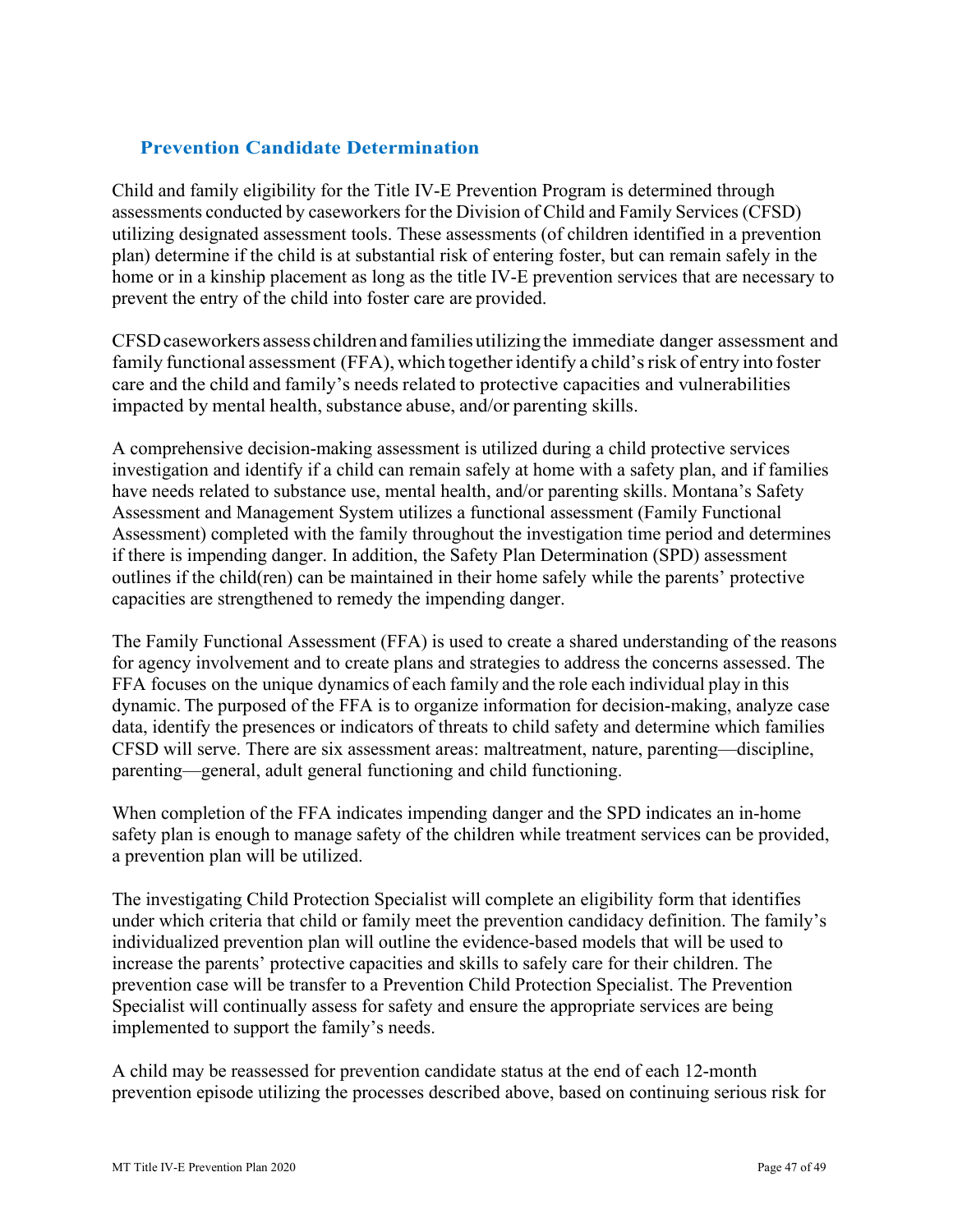entry into foster care and continuing need for evidence-based prevention services to safely prevent the entry of the child into foster care. Candidate status is confirmed through a new prevention plan.

#### **References**

- Hood, K, Eyberg, SM (2003). *Outcomes of Parent-Child Interaction Therapy: Mothers' Reports of Maintenance Three to Six Years After Treatment*. Journal of Clinical Child & Adolescent Psychology, 32 (3): 419-29. doi: 10.1207/S15374424JCCP3203\_10
- McCabe K, Yeh M. *Parent-child interaction therapy for Mexican Americans: a randomized clinical trial*. J Clin Child Adolesc Psychol. 2009 Sep;38(5):753-9. doi: 10.1080/15374410903103544. PMID: 20183659.
- Fleming GE, Kohlhoff J, Morgan S, Turnell A, Maiuolo M, Kimonis ER. *An Effectiveness Open Trial of Internet-Delivered Parent Training for Young Children With Conduct Problems Living in Regional and Rural Australia*. Behav Ther. 2021 Jan;52(1):110-123. doi: 10.1016/j.beth.2020.03.001. Epub 2020 Mar 10. PMID: 33483109.
- Chaffin M, Silovsky JF, Funderburk B, Valle LA, Brestan EV, Balachova T, Jackson S, Lensgraf J, Bonner BL. *Parent-child interaction therapy with physically abusive parents: efficacy for reducing future abuse reports*. J Consult Clin Psychol. 2004 Jun;72(3):500-510. doi: 10.1037/0022-006X.72.3.500. PMID: 15279533.
- Lahti, Michel & Evans, Caroline B.R. & Goodman, Greg & Schmidt, Michele Cranwell & LeCroy, Craig W., 2019. *[Parents as Teachers \(PAT\) home-visiting intervention: A path](https://ideas.repec.org/a/eee/cysrev/v99y2019icp451-460.html)  [to improved academic outcomes, school behavior, and parenting skills](https://ideas.repec.org/a/eee/cysrev/v99y2019icp451-460.html)*, [Children and](https://ideas.repec.org/s/eee/cysrev.html)  [Youth Services Review,](https://ideas.repec.org/s/eee/cysrev.html) Elsevier, vol. 99(C), pages 451-460.
- Zigler E, Pfannenstiel JC, Seitz V. *The Parents as Teachers program and school success: a replication and extension*. J Prim Prev. 2008 Mar;29(2):103-20. doi: 10.1007/s10935- 008-0132-1. PMID: 18404381.
- Haynes, G. W., Neuman, D., Hook, C., Haynes, D. C., Steeley, J.-M., Kelley, M., Gatterdam, A., Nielson, C., & Paine, M. (2015). *Comparing Child and Family Outcomes Between Two Home Visitation Programs*. Family and Consumer Sciences Research Journal, 43, 209– 228.
- Harding K, Galano J, Martin J, Huntington L, Schellenbach CJ. *Healthy Families America effectiveness: a comprehensive review of outcomes*. J Prev Interv Community. 2007;34(1- 2):149-79. doi: 10.1300/J005v34n01\_08. PMID: 17890198.
- Cullen, J, Ownbey, J, Ownbey, M. *The Effects of the Healthy Families America Home Visitation Program on Parenting Attitudes and Practices and Child Social and Emotional Competence*. Child and Adolescent Social Work Journal. 2010 October; 27(5): 335-354 doi: [10.1007/s10560-010-0206-9](http://dx.doi.org/10.1007/s10560-010-0206-9)
- Olds, D. *The nurse-family partnership: An evidence-based preventive intervention*. Infant Mental Health Journal. 2006 February 23; 27(1): 5-25.
- Eckenrode J, Campa MI, Morris PA, Henderson CR Jr, Bolger KE, Kitzman H, Olds DL. *The Prevention of Child Maltreatment Through the Nurse Family Partnership Program: Mediating Effects in a Long-Term Follow-Up Study*. Child Maltreat. 2017 May;22(2):92- 99. doi: 10.1177/1077559516685185. Epub 2016 Dec 29. PMID: 28032513.